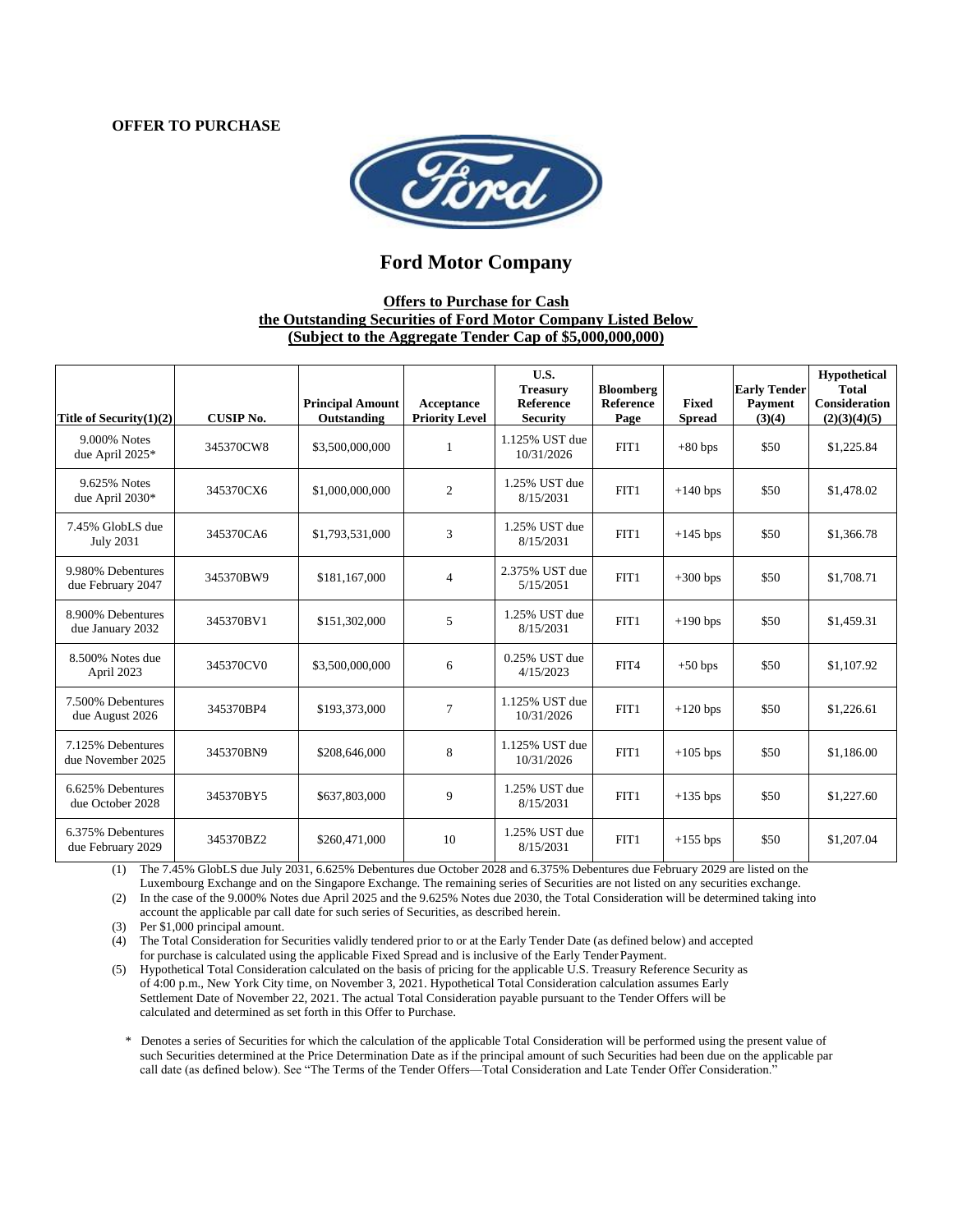**The Tender Offers for the 9.000% Notes due April 2025, 9.625% Notes due April 2030, 7.45% GlobLS due July 2031, 9.980% Debentures due February 2047, 8.900% Debentures due January 2032, 8.500% Notes due April 2023, 7.500% Debentures due August 2026, 7.125% Debentures due November 2025, 6.625% Debentures due October 2028 and 6.375% Debentures due February 2029 (collectively, the "Securities") will expire at 11:59 p.m., New York City time, on December 3, 2021, or, in each case, any other date and time to which Ford Motor Company (the "Company" or "Ford") extends the applicable Tender Offer (such date and time, as it may be extended with respect to a Tender Offer, the applicable "Expiration Date"), unless earlier terminated. You must validly tender your Securities prior to or at 5:00 p.m., New York City time, on November 18, 2021 (such date and time, as it may be extended with respect to a Tender Offer, the "Early Tender Date"), to be eligible to receive the applicable Total Consideration plus Accrued Interest (as defined below). If you validly tender your Securities after the applicable Early Tender Date but prior to or at the applicable Expiration Date, you will only be eligible to receive the applicable Late Tender Offer Consideration (as defined below) plus Accrued Interest. Securities may be withdrawn prior to or at, but not after, 5:00 p.m. New York City time, on November 18, 2021 (such date and time, as it may be extended with respect to a Tender Offer, the "Withdrawal Deadline"). The Tender Offers are subject to the satisfaction of certain conditions, including the Financing Condition (as defined below), as set forth under the heading "The Terms of the Tender Offers—Conditions of the Tender Offers."**

*The Dealer Managers for the Tender Offers are:*

**Barclays BofA Securities Mizuho Securities Morgan Stanley RBC Capital Markets**

November 4, 2021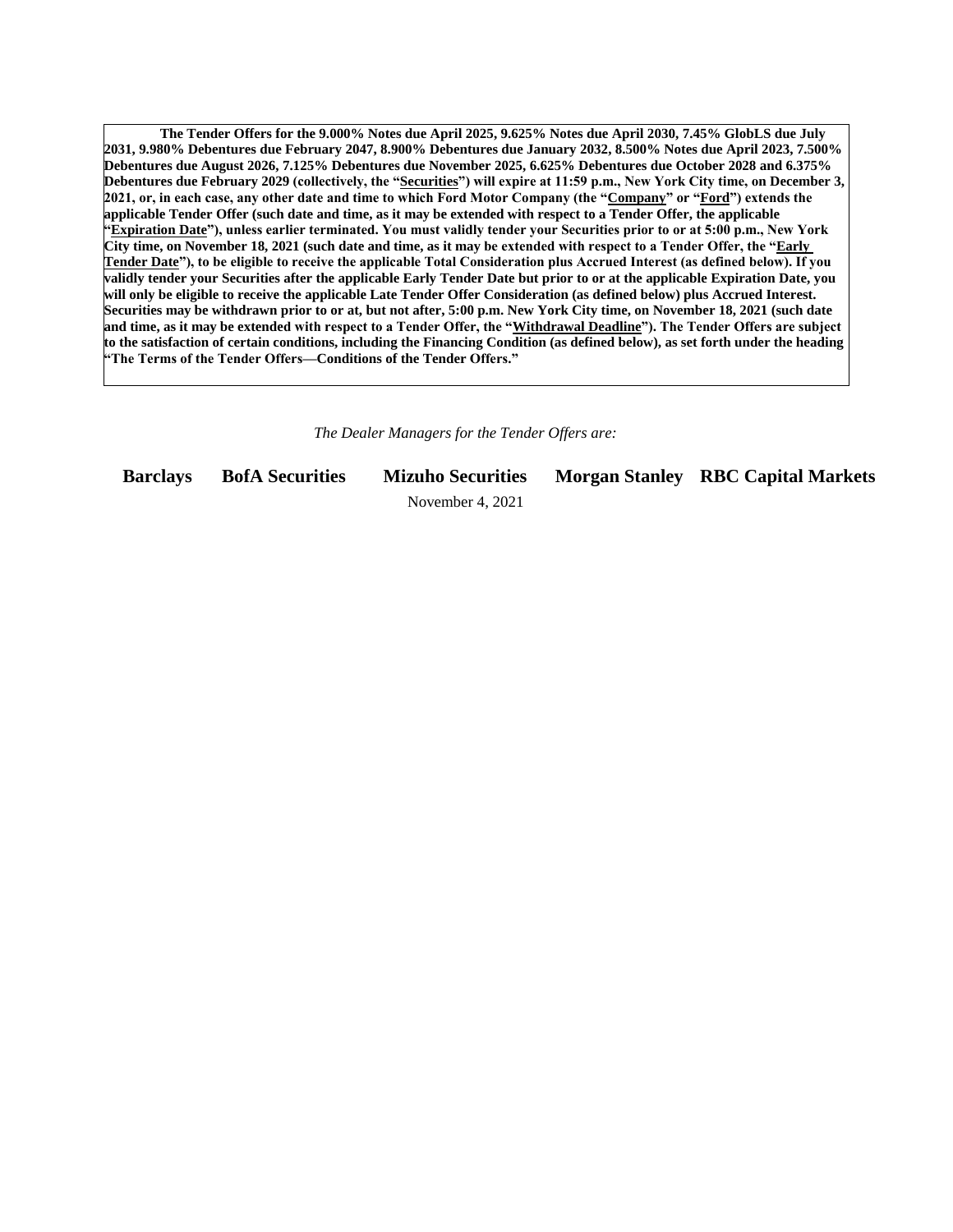Upon the terms and subject to the conditions of each of the individual offers to purchase described in this Offer to Purchase (as the same may be amended or supplemented, the "Offer to Purchase"), the Company hereby offers to purchase for cash in the order of priority set forth in the table on the front cover of this Offer to Purchase (the "Acceptance Priority Level"), the Securities of each series, provided that the total aggregate principal amount of Securities purchased in the Tender Offers will not exceed the Aggregate Tender Cap (as defined below). Each offer to purchase Securities of a series is referred to herein as a "Tender Offer" and collectively, the "Tender Offers."

**The Securities accepted for payment on the Early Tender Date or the Expiration Date, as applicable, will be accepted based on the Acceptance Priority Levels (with 1 being the highest Acceptance Priority Level and 10 being the lowest Acceptance Priority Level), set forth in the table on the front cover of this Offer to Purchase. We will only accept for purchase Securities in the Tender Offers up to an aggregate principal amount of all series of Securities that does not exceed \$5.0 billion (the "Aggregate Tender Cap"). We reserve the right, but are under no obligation, to increase or decrease the Aggregate Tender Cap at any time without extending withdrawal rights, subject to applicable law. All Securities validly tendered at or prior to the Early Tender Date having a higher Acceptance Priority Level will be accepted before any Securities validly tendered at or prior to the Early Tender Date having a lower Acceptance Priority Level are accepted in the Tender Offers, and all Securities validly tendered after the Early Tender Date having a higher Acceptance Priority Level will be accepted before any Securities validly tendered after the Early Tender Date having a lower Acceptance Priority Level are accepted in the Tender Offers. However, Securities validly tendered at or prior to the Early Tender Date will be accepted for purchase in priority to other Securities validly tendered after the Early Tender Date, even if such Securities validly tendered after the Early Tender Date have a higher Acceptance Priority Level than Securities validly tendered at or prior to the Early Tender Date. Subject to applicable law, the Company may increase or decrease the Aggregate Tender Cap without extending the applicable Withdrawal Deadline.**

The Tender Offers are open to all holders (each individually, a "Holder," and collectively, the "Holders") of the Securities of any series. All of the Securities are held in book-entry form through the facilities of The Depository Trust Company ("DTC"). If a Holder desires to tender Securities, the Holder must transfer such Securities through DTC's Automated Tender Offer Program ("ATOP"), for which the transaction will be eligible, and deliver the tendered Securities by book-entry transfer to Global Bondholder Services Corporation (the "Tender and Information Agent"). Upon receipt of your acceptance through ATOP, DTC will verify the acceptance and send an Agent's Message (as defined below) to the Tender and Information Agent for its acceptance. If you hold Securities through a broker, dealer, commercial bank, trust company or other nominee, you should contact such custodian or nominee if you wish to tender your Securities.

There are no guaranteed delivery procedures for the Tender Offers and there will be no letter of transmittal for the Tender Offers. For more information regarding the procedures for tendering your Securities, see "The Terms of the Tender Offers—Procedures for Tendering" below.

The Company's obligation to accept for purchase and to pay for the Securities in the Tender Offers is subject to the satisfaction or waiver of a number of conditions, including a Financing Condition, as discussed in "The Terms of the Tender Offers—Conditions of the Tender Offers." The Company intends to fund the purchase price of all Securities accepted for payment in the Tender Offers with cash on hand and other sources of liquidity, subject to the Aggregate Tender Cap. If the Financing Condition is not met, however, the Company expects to instead use cash on hand to finance or refinance such green projects, assets or activities. In that case, the Tender Offers may be canceled or reduced in size at the Company's sole determination. The amount of any series of Securities that may be purchased in a Tender Offer may be prorated as set forth in this Offer to Purchase. See "The Terms of the Tender Offers—Tender Offers: Aggregate Tender Cap; Acceptance Priority Levels; and Proration" for more information on proration with respect to the Securities.

In this Offer to Purchase, the Company has used the convention of referring to all Securities that have been validly tendered and not validly withdrawn as having been "validly tendered." As used herein, unless otherwise specified or unless the context indicates otherwise, the terms "we," "us," and "our" refer to Ford Motor Company and its subsidiaries.

The applicable consideration (the "Total Consideration") offered per \$1,000 principal amount of each series of Securities validly tendered and accepted for purchase pursuant to the applicable Tender Offer will be determined in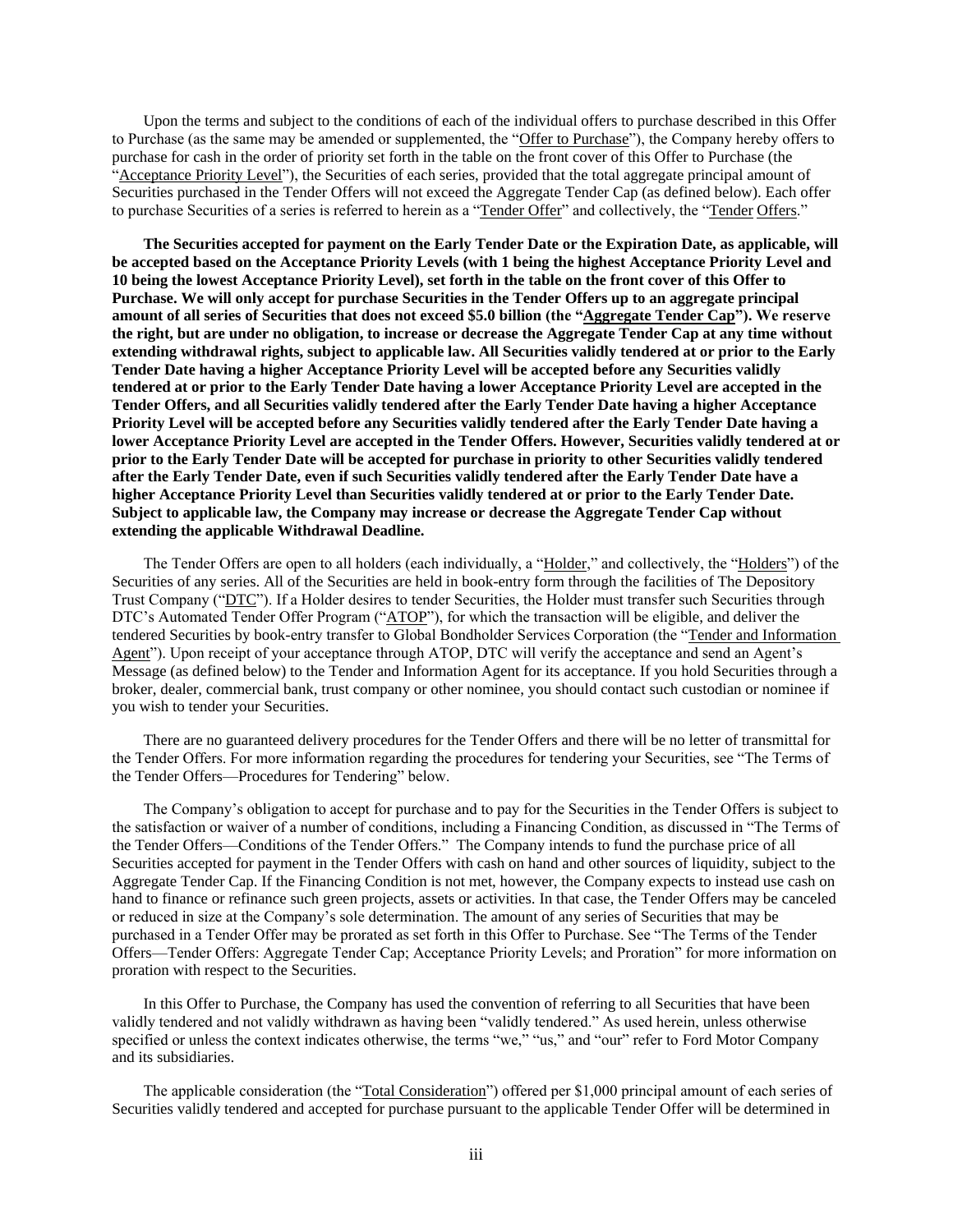the manner described in this Offer to Purchase by reference to the applicable fixed spread for such Securities (the "Fixed Spread") specified on the front cover of this Offer to Purchase plus the applicable yield (the "Reference Yield") based on the bid-side price of the applicable U.S. Treasury Reference Security specified on the front cover of this Offer to Purchase (as applicable to each series of Securities, the "Reference Security") as quoted on the applicable page on the Bloomberg Bond Trader FIT1 or FIT4 series of pages (with respect to each Reference Security, the "Reference Page") at 10:00 a.m., New York City time, on the applicable date referred to as the "Price Determination Date." The sum of the Fixed Spread and the Reference Yield is referred to as the "Repurchase Yield."

Holders of any Securities that are validly tendered prior to or at the applicable Early Tender Date and that are accepted for purchase will receive the applicable Total Consideration. The Total Consideration, as calculated using the Fixed Spread for each series of Securities set forth in the table on the front cover of this Offer to Purchase, is inclusive of the Early Tender Payment (as defined below). Holders of any Securities that are validly tendered after the applicable Early Tender Date but prior to or at the applicable Expiration Date and that are accepted for purchase will receive the applicable Total Consideration *minus* an amount in cash (the "Early Tender Payment") equal to the applicable amount set forth in the table on the front cover of this Offer to Purchase under the heading "Early Tender Payment." As used herein, the Total Consideration *minus* the Early Tender Payment is referred to as the "Late Tender Offer Consideration."

In addition to the Total Consideration or the Late Tender Offer Consideration, as applicable, all Holders of Securities accepted for purchase will also receive accrued and unpaid interest on Securities validly tendered and accepted for purchase from the applicable last interest payment date up to, but not including, the Settlement Date (or Early Settlement Date, if applicable) (both as defined below) ("Accrued Interest"), payable on such Settlement Date (or Early Settlement Date, if applicable).

The Tender Offers will expire on the applicable Expiration Date. Except as set forth below, payment for the Securities that are validly tendered prior to or at the Expiration Date and that are accepted for purchase will be made on the date referred to as the "Settlement Date." It is anticipated that the Settlement Date for the Securities will be December 7, 2021, the second business day after the Expiration Date. The Company reserves the right, in its sole discretion, to make payment for Securities that are validly tendered prior to or at the Early Tender Date and that are accepted for purchase on the date referred to as the "Early Settlement Date." The Early Settlement Date for the Securities, if applicable, will be a date following the Early Tender Date and prior to the Expiration Date on which the conditions to the satisfaction of the applicable Tender Offer are satisfied. If applicable, it is anticipated that the Early Settlement Date will be November 22, 2021, the second business day following the Early Tender Date.

If you validly tender your Securities prior to the applicable Withdrawal Deadline, you may validly withdraw your tendered Securities at any time prior to such Withdrawal Deadline. After such time, you may not withdraw your Securities unless the Company amends the applicable Tender Offer, in which case withdrawal rights may be extended as the Company determines, to the extent required by law, appropriate to allow tendering Holdersa reasonable opportunity to respond to such amendment. The Company, in its sole discretion, may extend the Withdrawal Deadline for any purpose. If a custodian bank, broker, dealer, commercial bank, trust company or other nominee holds your Securities, such nominee may have an earlier deadline or deadlines for receiving instructions to withdraw tendered Securities.

## **NONE OF THE COMPANY OR ITS AFFILIATES, THEIR RESPECTIVE BOARDS OF DIRECTORS, THE DEALER MANAGERS, THE TENDER AND INFORMATION AGENT OR THE TRUSTEE WITH RESPECT TO ANY SECURITIES IS MAKING ANY RECOMMENDATION AS TO WHETHER HOLDERS SHOULD TENDER ANY SECURITIES IN RESPONSE TO ANY OF THE TENDER OFFERS, AND NEITHER THE COMPANY NOR ANY SUCH OTHER PERSON HAS AUTHORIZED ANY PERSON TO MAKE ANY SUCH RECOMMENDATION. HOLDERS MUST MAKE THEIR OWN DECISION AS TO WHETHER TO TENDER ANY OF THEIR SECURITIES, AND, IF SO, THE PRINCIPAL AMOUNT OF SUCH SECURITIES TO TENDER.**

Any questions or requests for assistance concerning the Tender Offers may be directed to the Dealer Managers (as defined below) at their respective addresses and telephone numbers set forth on the back cover of this Offer to Purchase. Requests for additional copies of this Offer to Purchase or any other documents may be directed to the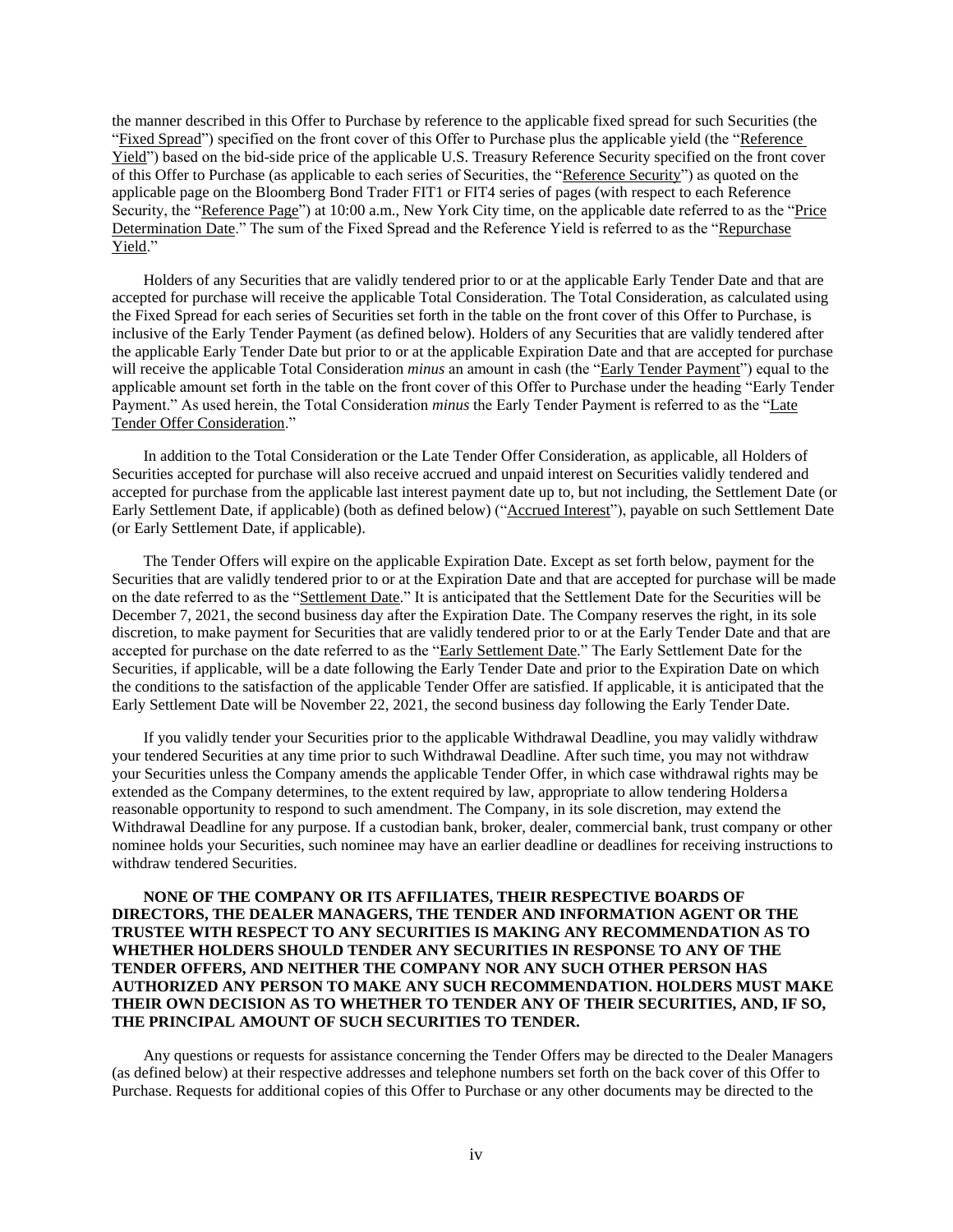Tender and Information Agent at the address and telephone numbers set forth on the back cover of this Offer to Purchase.

See "Certain United States Federal Income Tax Considerations" for a discussion of U.S. federal income tax considerations that should be considered in evaluating the Tender Offers.

## **If you do not tender your Securities, they will remain outstanding immediately following the Tender Offers. If the Company consummates the Tender Offers, the applicable trading market for your outstanding Securities may be significantly more limited. For a discussion of this and certain other matters to be considered in connection with the Tender Offers, see "Certain Significant Considerations for Holders."**

The Tender Offers may be terminated or withdrawn in whole or terminated or withdrawn with respect to any series of the Securities, subject to applicable law. The Company reserves the right, subject to applicable law, at any time to (i) waive any and all conditions to any of the Tender Offers, (ii) extend or terminate any of the Tender Offers, (iii) increase or decrease the Aggregate Tender Cap, or (iv) otherwise amend any of the Tender Offers in any respect.

If the Company makes a material change in the terms of a Tender Offer or waives a material condition of a Tender Offer, the Company will disseminate additional materials related to such Tender Offer and extend such Tender Offer to the extent required by law. In addition, the Company may, if it deems appropriate, extend a Tender Offer for any other reason. Any extension, amendment or termination will be followed promptly by public announcement thereof, the announcement in the case of an extension of a Tender Offer to be issued promptly following the Early Tender Date or Expiration Date, as applicable. Without limiting the manner in which the Company may choose to make a public announcement of any extension, amendment or termination of a Tender Offer, the Company will not be obligated to publish, advertise or otherwise communicate any such public announcement, other than by making a timely press release. The Company will announce the determination of the Total Consideration promptly on the applicable Price Determination Date by issuance of a press release.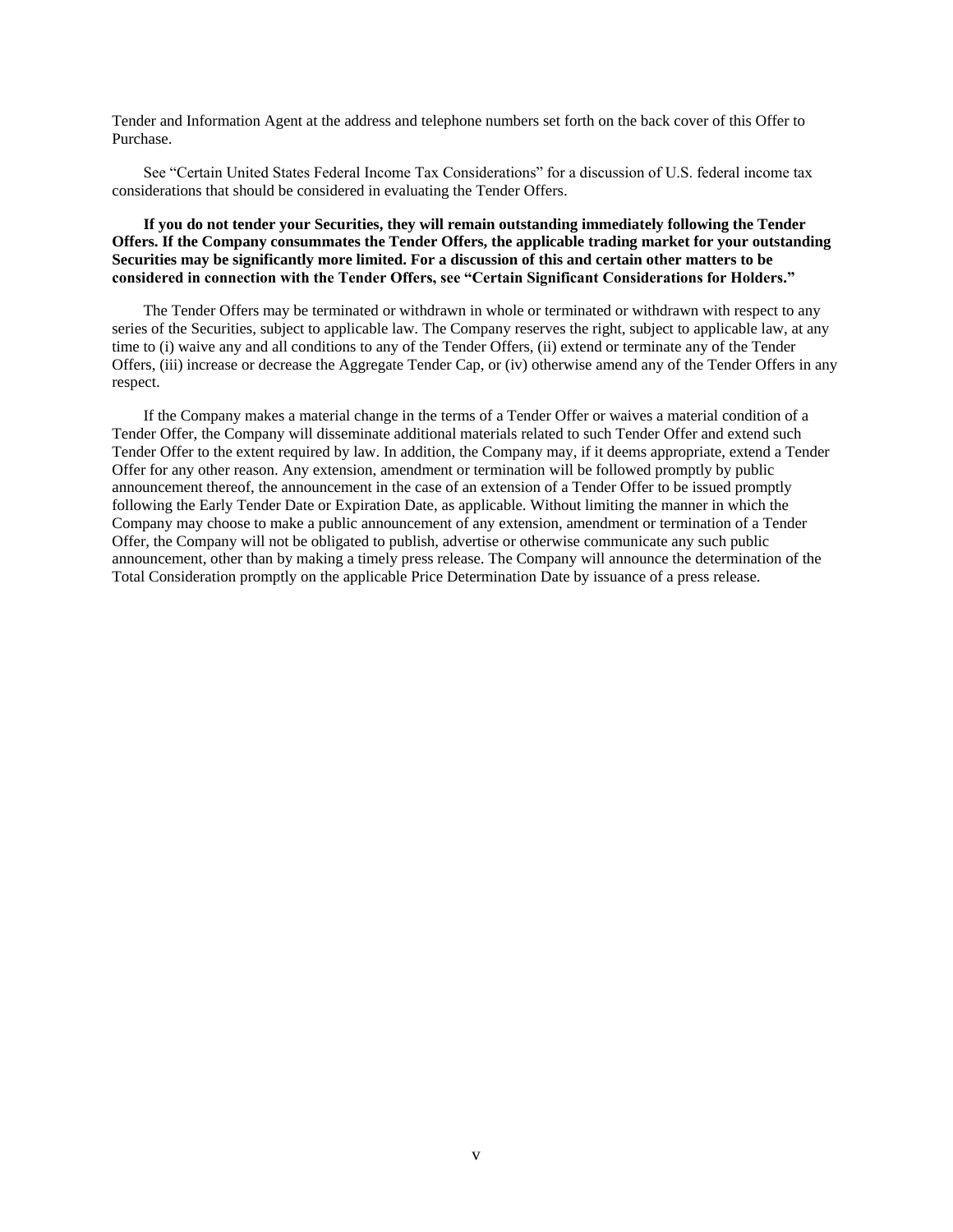## **IMPORTANT DATES**

| Date                     | <b>Calendar Date and Time</b>                                                                                                                                                                                                                                               | <b>Event</b>                                                                                                                                                                                                                                                                                                                                                                                                                                                                                                  |  |
|--------------------------|-----------------------------------------------------------------------------------------------------------------------------------------------------------------------------------------------------------------------------------------------------------------------------|---------------------------------------------------------------------------------------------------------------------------------------------------------------------------------------------------------------------------------------------------------------------------------------------------------------------------------------------------------------------------------------------------------------------------------------------------------------------------------------------------------------|--|
| <b>Commencement Date</b> | November 4, 2021                                                                                                                                                                                                                                                            | The commencement date of the<br>Tender Offers.                                                                                                                                                                                                                                                                                                                                                                                                                                                                |  |
| Early Tender Date        | 5:00 p.m., New York City time, on November<br>18, 2021, unless extended or earlier<br>terminated by the Company.                                                                                                                                                            | The last time and day for you to<br>tender the Securities in order to be<br>eligible to receive the applicable<br>Total Consideration, plus Accrued<br>Interest. If you validly tender<br>Securities after the Early Tender<br>Date but prior to or at the<br>applicable Expiration Date, you<br>will be eligible to receive only the<br>applicable Late Tender Offer<br>Consideration, which is equal to the<br>applicable Total Consideration,<br>minus the Early Tender Payment,<br>plus Accrued Interest. |  |
| Withdrawal Deadline      | 5:00 p.m., New York City time, on November<br>18, 2021, unless extended or earlier<br>terminated by the Company.                                                                                                                                                            | The last time and day for you to<br>validly withdraw tenders of the<br>Securities.                                                                                                                                                                                                                                                                                                                                                                                                                            |  |
| Price Determination Date | 10:00 a.m., New York City time on<br>November 19, 2021, unless extended or<br>earlier terminated by the Company.                                                                                                                                                            | The date for determining the<br>applicable Total Consideration and<br>the applicable Late Tender Offer<br>Consideration with respect to each<br>series of Securities.                                                                                                                                                                                                                                                                                                                                         |  |
| Early Settlement Date    | If applicable, it is anticipated that the Early<br>Settlement Date will be November 22, 2021,<br>the second business day following the Early<br>Tender Date, provided that the conditions to<br>the satisfaction of the applicable Tender Offer<br>are satisfied or waived. | If the Company so elects, the date<br>for payment of the Total<br>Consideration plus Accrued Interest<br>with respect to Securities that are<br>validly tendered prior to or at the<br>Early Tender Date and that are<br>accepted for purchase.                                                                                                                                                                                                                                                               |  |
| <b>Expiration Date</b>   | 11:59 p.m., New York City time, on<br>December 3, 2021, unless extended or earlier<br>terminated by the Company.                                                                                                                                                            | The last time and day for you to<br>tender the Securities pursuant to the<br>Tender Offers.                                                                                                                                                                                                                                                                                                                                                                                                                   |  |
| <b>Settlement Date</b>   | It is anticipated that the Settlement Date will<br>be December 7, 2021, the second business<br>day after the Expiration Date.                                                                                                                                               | The date for payment of the Total<br>Consideration (unless such Total<br>Consideration has been paid on the<br>Early Settlement Date) and the Late<br>Tender Offer Consideration plus, in<br>each case, Accrued Interest with<br>respect to Securities that are validly<br>tendered prior to or at the<br>Expiration Date and that are<br>accepted for purchase.                                                                                                                                              |  |

<span id="page-5-0"></span>You should take note of the following dates in connection with the Tender Offers: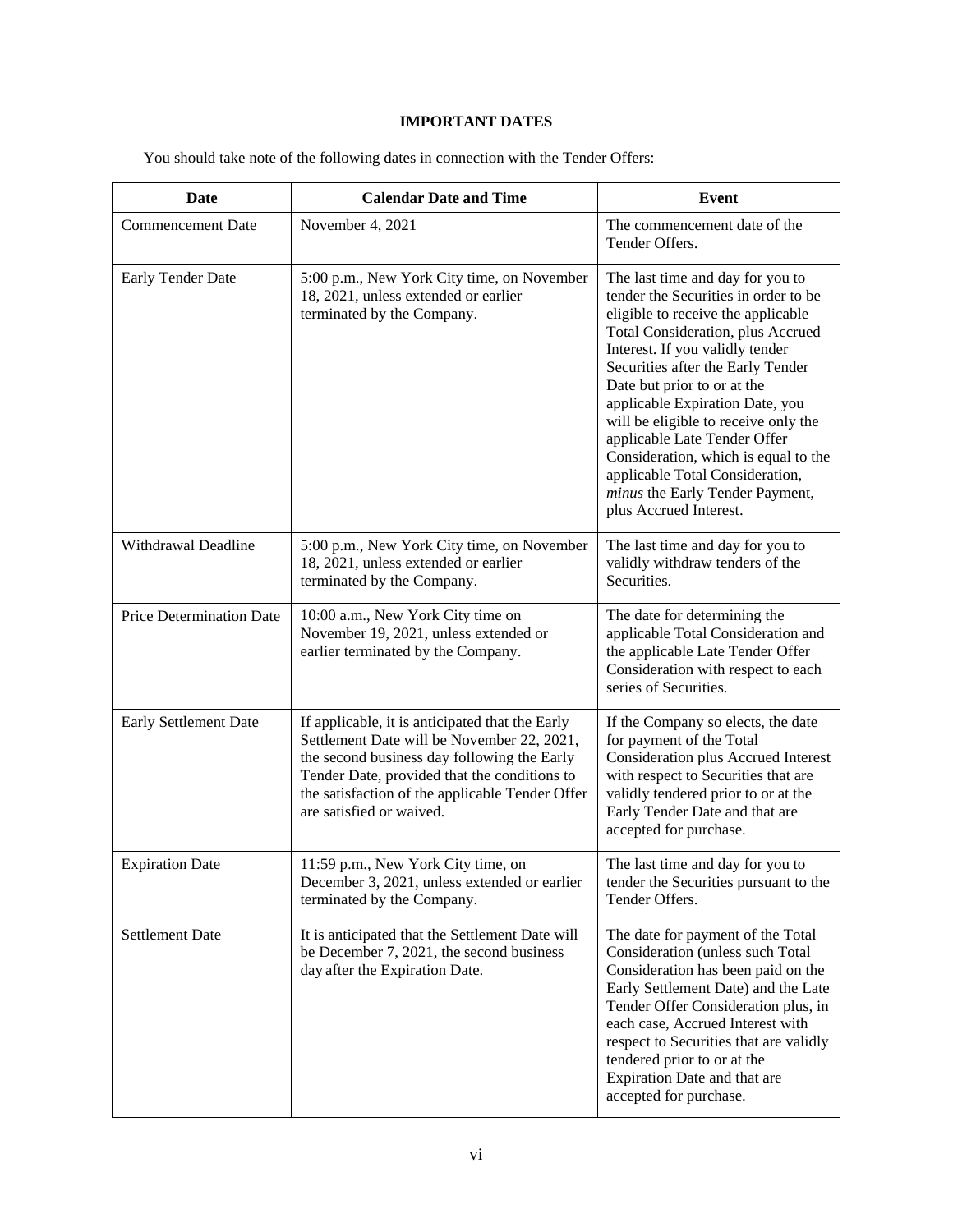## **IMPORTANT INFORMATION**

#### <span id="page-6-0"></span>**You should read this Offer to Purchase carefully before making a decision to tender your Securities.**

The Company has not filed this document with, and it has not been reviewed by, any federal or state securities commission or regulatory authority of any country. No authority has passed upon the accuracy or adequacy of this document, and it is unlawful and may be a criminal offense to make any representation to the contrary.

Only registered Holders of Securities are entitled to tender Securities pursuant to the Tender Offers. A beneficial owner of Securities that are held of record by a custodian bank, broker, dealer, commercial bank, trust company or other nominee must contact the nominee and request that such nominee tender such Securities on the beneficial owner's behalf prior to the Early Tender Date in order to receive the Total Consideration for such Securities, or after the Early Tender Date but prior to the Expiration Date in order to receive the Late Tender Offer Consideration for such Securities. Beneficial owners should be aware that their custodian bank, broker, dealer, commercial bank, trust company or other nominee may establish its own earlier deadline for participation in the Tender Offers. Accordingly, beneficial owners wishing to participate in the Tender Offers should contact their custodian bank, broker, dealer, commercial bank, trust company or other nominee as soon as possible in order to determine the time by which such owner must take action in order to so participate.

All Securities are registered in the name of Cede & Co., the nominee of DTC. Because only registered Holders of Securities may tender Securities, beneficial owners of Securities must instruct the custodian bank, broker, dealer, commercial bank, trust company or other nominee that holds Securities on their behalf to tender Securities on such beneficial owners' behalf. DTC has authorized DTC participants that hold Securities on behalf of beneficial owners of Securities through DTC to tender their Securities as if they were Holders. To tender Securities, a Holder must transfer such Securities through ATOP and deliver the tendered Securities by book-entry transfer to the Tender and Information Agent. See "The Terms of the Tender Offers—Procedures for Tendering." Tendering Holders will not be required to pay brokerage fees or commissions to Barclays Capital Inc., BofA Securities, Inc., Mizuho Securities USA LLC, Morgan Stanley & Co. LLC and RBC Capital Markets, LLC (collectively, the "Dealer Managers"), the Company or the Tender and Information Agent.

Requests for additional copies of this Offer to Purchase and requests for assistance relating to the procedures for tendering Securities may be directed to the Tender and Information Agent at its address and telephone numbers on the back cover page of this Offer to Purchase. Requests for assistance relating to the terms and conditions of the Tender Offers may be directed to the Dealer Managers at their respective addresses and telephone numbers on the back cover page of this Offer to Purchase. Beneficial owners may also contact their custodian bank, broker, dealer, commercial bank, trust company or other nominee for assistance regarding the Tender Offers.

This document and related documents do not constitute offers to buy or the solicitation of offers to sell Securities in any jurisdiction or in any circumstances in which such offers or solicitations are unlawful.

Neither the delivery of this document and related documents nor any purchase of Securities by the Company will, under any circumstances, create any implication that the information contained in this document or in any related document is current as of any time subsequent to the date of such information.

## **No dealer, salesperson or other person has been authorized to give any information or to make any representations with respect to any of the Tender Offers other than the information and representations contained or incorporated by reference in this Offer to Purchase and, if given or made, such information or representations must not be relied upon as having been authorized.**

From time to time after completion of the applicable Tender Offer, the Company or its affiliates may purchase additional Securities in the open market, in privately negotiated transactions, through tender or exchange offers, or otherwise, or the Company may redeem Securities that the Company is permitted to redeem pursuant to their terms. Any future purchases may be on the same terms or on terms that are more or less favorable to Holders of the Securities than the terms of the applicable Tender Offer. Any future purchases by the Company or its affiliates will depend on various factors existing at that time. There can be no assurance as to which, if any, of these alternatives (or combinations thereof) the Company or its affiliates may choose to pursue in the future.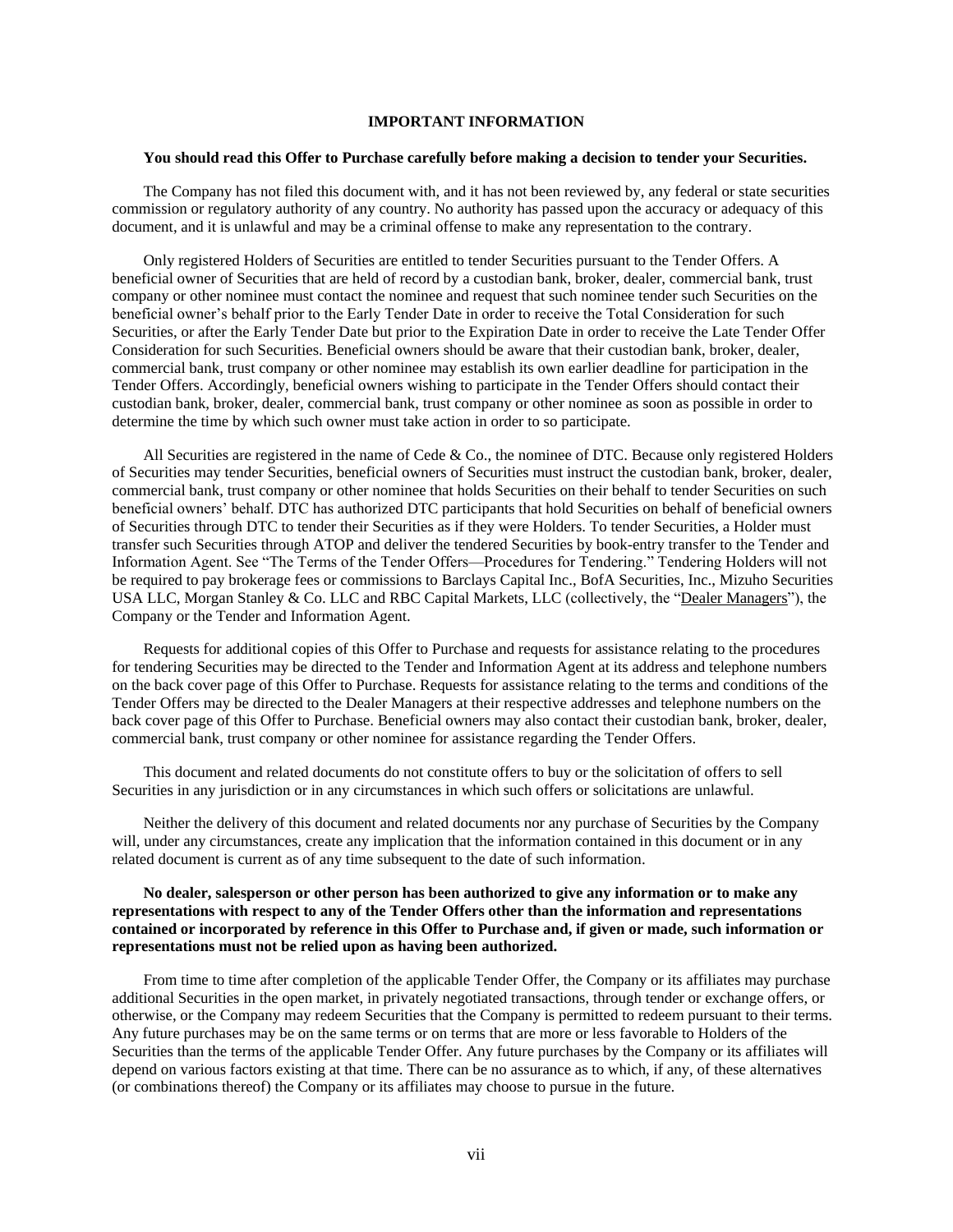## **WHERE YOU CAN FIND MORE INFORMATION**

<span id="page-7-0"></span>We file annual, quarterly and current reports, proxy statements and other information with the U.S. Securities and Exchange Commission (the "SEC"). Our SEC filings are available to the public through the Internet at the SEC's website at http://www.sec.gov.

We "incorporate by reference" into this Offer to Purchase the information we have filed with the SEC, which means that we disclose important information to you by referring you to those documents and those documents will be considered part of this Offer to Purchase. Information that we file later with the SEC will automatically update and supersede the previously filed information. We incorporate by reference the documents listed below and any future filings made with the SEC under Section 13(a), 13(c), 14 or 15(d) of the Securities Exchange Act of 1934, as amended (the "Exchange Act"), until the Expiration Date of the applicable Tender Offer (excluding any portions of such documents that have been "furnished" but not "filed" for purposes of the Exchange Act and applicable SEC rules).

- Our Annual Report on Form 10-K for the fiscal year ended December 31, 2020 (the "2020 Annual Report on Form 10-K");
- Our Quarterly Reports on Form 10-Q for the quarters ended March 31, 2021 (the "First Quarter 2021 Form 10-Q Report"), June 30, 2021 (the "Second Quarter 2021 Form 10-Q Report") and September 30, 2021 (the "Third Quarter 2021 Form 10-Q Report");
- The portions of our Definitive Proxy Statement on Schedule 14A for our 2021 annual meeting of stockholders filed with the SEC on April 1, 2021 that are incorporated by reference into our 2020 Annual Report on Form 10-K; and
- Our Current Reports on Form 8-K filed on April 14, 2021, May 18, 2021, June 28, 2021, July 9, 2021, August 4, 2021, September 2, 2021, September 7, 2021, September 9, 2021, September 27, 2021, September 29, 2021 and October 4, 2021.

The Tender and Information Agent will provide without charge to each person to whom this Offer to Purchase is delivered, upon the request of such person, a copy of any or all of the documents incorporated by reference, other than exhibits to such documents (unless such exhibits are specifically incorporated by reference into such documents). Requests for such documents should be directed to the Tender and Information Agent at its address and telephone numbers set forth on the back cover of this Offer to Purchase.

You may also request a copy of any or all of the documents referred to above that have been or will be incorporated by reference into this Offer to Purchase (other than an exhibit to a filing unless that exhibit is specifically incorporated by reference into that filing) at no cost, by writing to or telephoning the Company at the following address:

> Ford Motor Company Shareholder Relations P.O. Box 6248 Dearborn, Michigan, 48126 (800) 555-5259 fordir@ford.com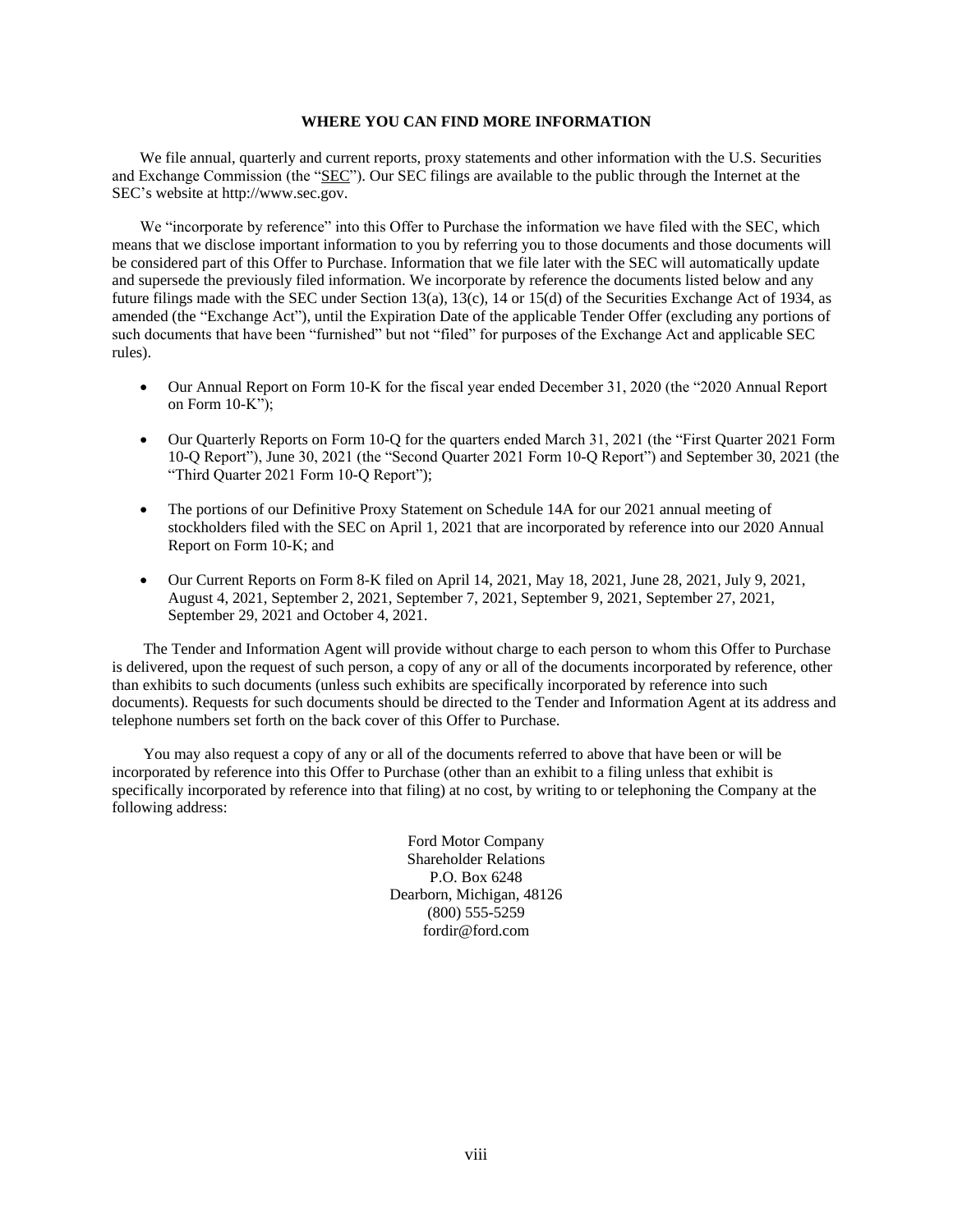# **TABLE OF CONTENTS**

## Page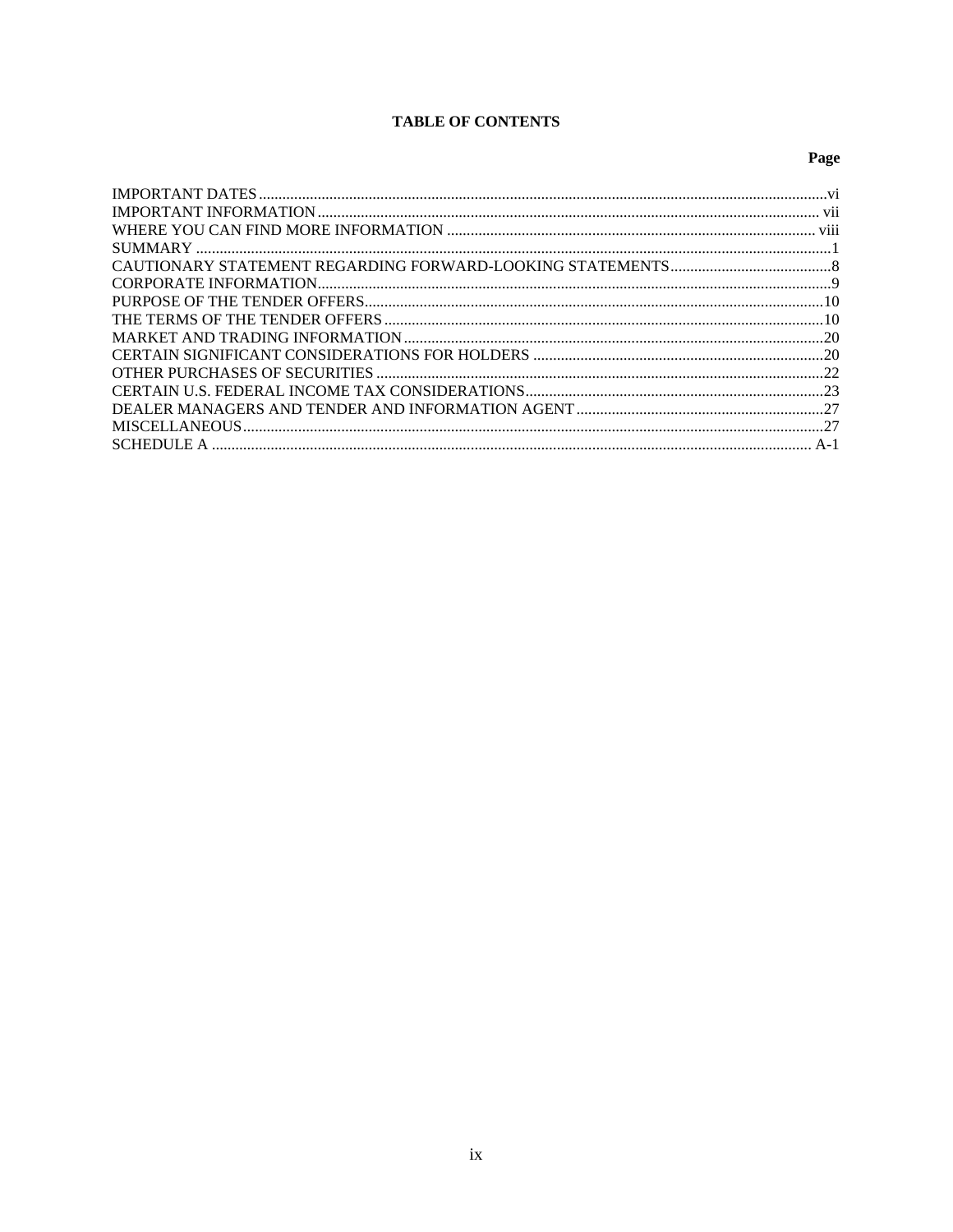## **SUMMARY**

<span id="page-9-0"></span>*The following summary is provided solely for the convenience of Holders of the Securities. This summary is not intended to be complete and is qualified in its entirety by reference to, and should be read in conjunction with, the information appearing elsewhere or incorporated by reference in this Offer to Purchase or any amendments or supplements hereto. Each undefined capitalized term used in this Summary has the meaning set forth elsewhere in this Offer to Purchase. Before tendering any Securities, you should read carefully this Offer to Purchase.*

The Securities..............................................................The Securities for which the Tender Offers are being made, the CUSIP and ISIN numbers therefor, the principal amounts outstanding and the Acceptance Priority Levels are set forth in the tables below. The Tender Offers are also subject to the Aggregate Tender Cap.

| <b>Title of</b><br><b>Security</b>              | <b>CUSIP No.; ISIN</b><br>No. | <b>Principal Amount</b><br>Outstanding | Acceptance<br><b>Priority Level</b> |
|-------------------------------------------------|-------------------------------|----------------------------------------|-------------------------------------|
| 9.000%<br><b>Notes</b><br>due April<br>2025     | 345370CW8                     | \$3,500,000,000                        | 1                                   |
| 9.625%<br><b>Notes</b><br>due April<br>2030     | 345370CX6                     | \$1,000,000,000                        | $\overline{c}$                      |
| 7.45%<br>GlobLS due<br><b>July 2031</b>         | 345370CA6                     | \$1,793,531,000                        | 3                                   |
| 9.980%<br>Debentures<br>due February<br>2047    | 345370BW9                     | \$181,167,000                          | 4                                   |
| 8.900%<br>Debentures<br>due January<br>2032     | 345370BV1                     | \$151,302,000                          | 5                                   |
| 8.500%<br>Notes due<br>April 2023               | 345370CV0                     | \$3,500,000,000                        | 6                                   |
| 7.500%<br>Debentures<br>due August<br>2026      | 345370BP4                     | \$193,373,000                          | 7                                   |
| 7.125%<br>Debentures<br>due<br>November<br>2025 | 345370BN9                     | \$208,646,000                          | 8                                   |
| 6.625%<br>Debentures<br>due October<br>2028     | 345370BY5                     | \$637,803,000                          | 9                                   |
| 6.375%<br>Debentures<br>due February<br>2029    | 345370BZ2                     | \$260,471,000                          | 10                                  |

The Tender Offers .......................................................The Tender Offers are for cash, upon the terms and subject to the conditions set forth in this Offer to Purchase, subject to the

Aggregate Tender Cap.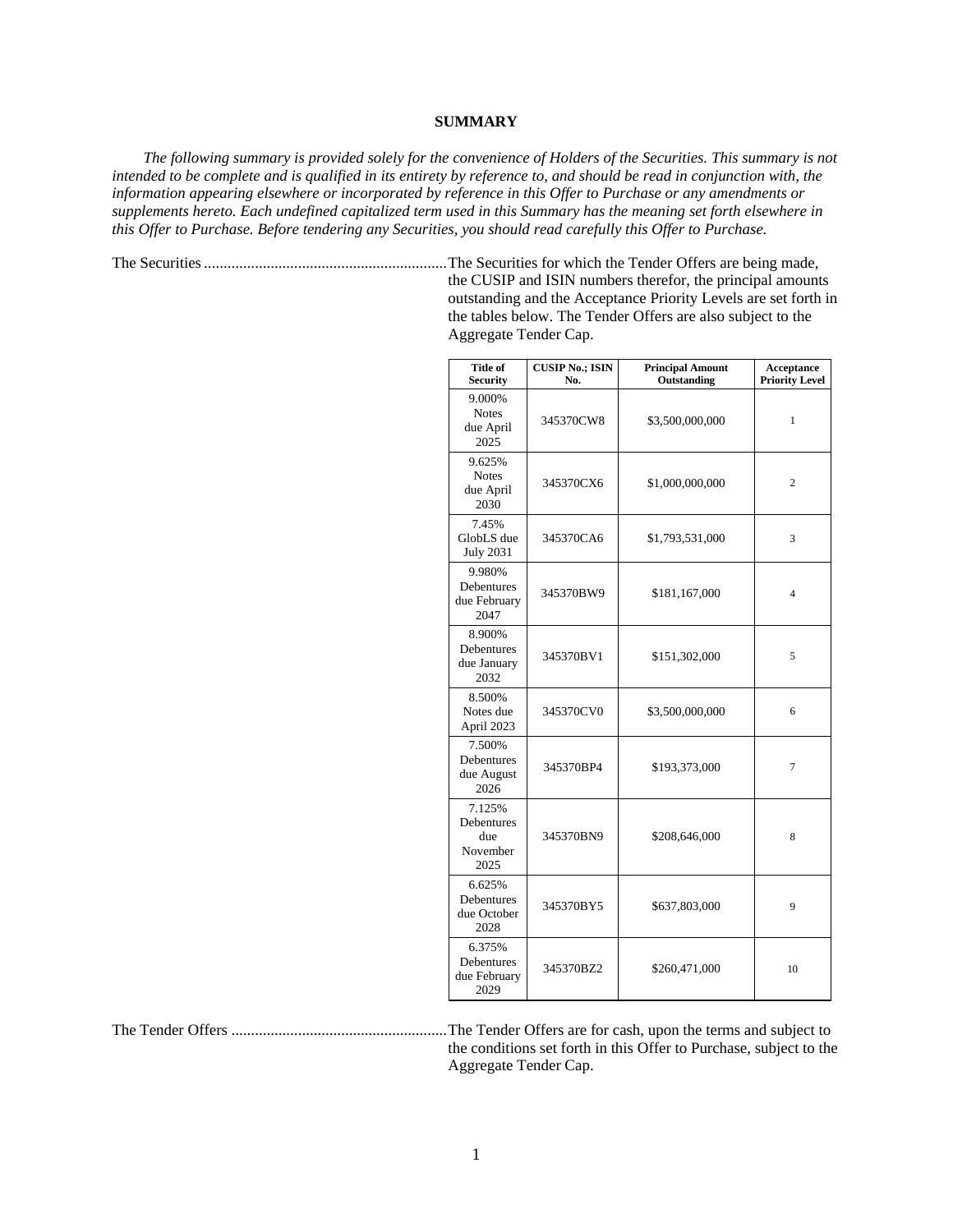|                                                                     | The Company reserves the right to increase or decrease the<br>Aggregate Tender Cap in its sole discretion, subject to<br>compliance with applicable law.                                                                                                                                                                                                                                                                                                                                                                                                                                                                                                                                                                                                                                          |
|---------------------------------------------------------------------|---------------------------------------------------------------------------------------------------------------------------------------------------------------------------------------------------------------------------------------------------------------------------------------------------------------------------------------------------------------------------------------------------------------------------------------------------------------------------------------------------------------------------------------------------------------------------------------------------------------------------------------------------------------------------------------------------------------------------------------------------------------------------------------------------|
|                                                                     | overall debt and on-going interest expense. Securities<br>purchased in the Tender Offers will be retired and cancelled.                                                                                                                                                                                                                                                                                                                                                                                                                                                                                                                                                                                                                                                                           |
|                                                                     | The Company intends to fund the purchase price of all<br>Securities accepted for payment in the Tender Offers with<br>cash on hand and other sources of liquidity, subject to the<br>Aggregate Tender Cap.                                                                                                                                                                                                                                                                                                                                                                                                                                                                                                                                                                                        |
| <b>Total Consideration and Late Tender</b>                          | The applicable Total Consideration for each \$1,000 principal<br>amount of each series of Securities tendered and accepted for<br>purchase pursuant to the Tender Offers will be determined in<br>the manner described in this Offer to Purchase by reference to<br>the applicable Fixed Spread for such Securities specified on the<br>front cover of this Offer to Purchase plus the yield to maturity<br>of the applicable Reference Security based on the bid-side price<br>of the applicable Reference Security specified on the front<br>cover of this Offer to Purchase as quoted on the applicable<br>Reference Page at 10:00 a.m., New York City time, on the<br>applicable Price Determination Date. The formula for<br>determining the Total Consideration is set forth on Schedule A. |
|                                                                     | Subject to the terms and conditions described in this Offer to<br>Purchase, including the Aggregate Tender Cap, Acceptance<br>Priority Levels and proration if applicable, if a Holder validly<br>tenders its Securities pursuant to a Tender Offer prior to or at<br>the Early Tender Date and such Holder's Securities are<br>accepted for purchase, such Holder will receive the applicable<br>Total Consideration for each \$1,000 principal amount of its<br>tendered Securities, plus Accrued Interest thereon. The Total<br>Consideration for the Securities, as calculated using the<br>applicable Fixed Spread, is inclusive of the Early Tender<br>Payment.                                                                                                                             |
|                                                                     | Subject to the terms and conditions described in this Offer to<br>Purchase, including the Aggregate Tender Cap, Acceptance<br>Priority Levels and proration if applicable, if a Holder validly<br>tenders its Securities pursuant to a Tender Offer after the Early<br>Tender Date, but prior to or at the Expiration Date, and such<br>Holder's Securities are accepted for purchase, such Holder<br>will receive only the applicable Late Tender Offer<br>Consideration, which consists of the Total Consideration<br>minus the Early Tender Payment, for each \$1,000 principal<br>amount of its tendered Securities, plus the Accrued Interest<br>thereon.                                                                                                                                    |
| Tender Offers: Aggregate Tender Cap;<br>Acceptance Priority Levels; | Subject to the terms and conditions of the Tender Offers, the<br>Company is offering to purchase for cash, subject to the<br>Acceptance Priority Levels, the Securities of each series,<br>provided that the total aggregate principal amount of                                                                                                                                                                                                                                                                                                                                                                                                                                                                                                                                                  |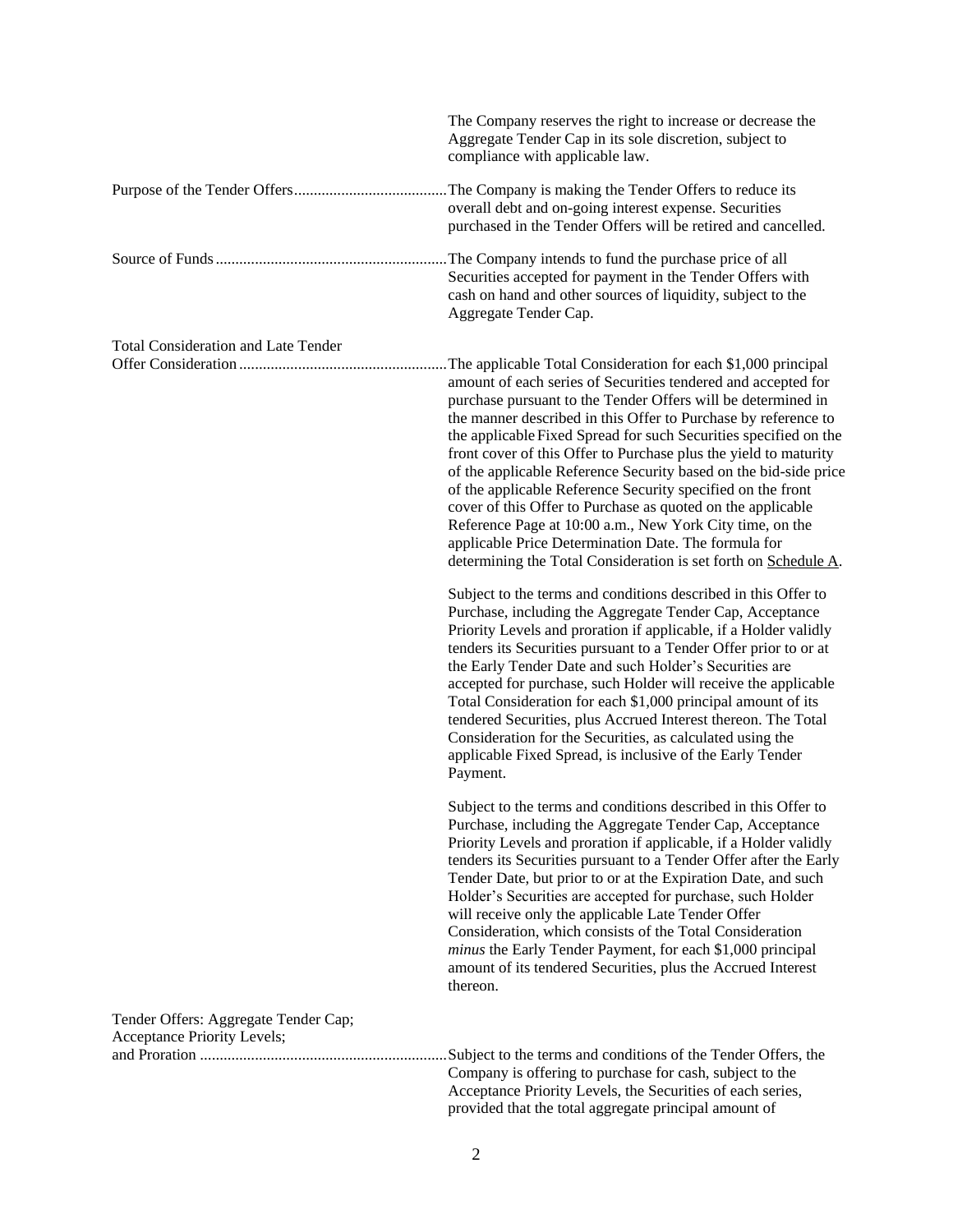Securities purchased in the Tender Offers will not exceed the Aggregate Tender Cap. The Company reserves the right to increase or decrease the Aggregate Tender Cap without extending withdrawal rights, subject to compliance with applicable law.

Subject to the Aggregate Tender Cap and proration if applicable, the Securities accepted for payment on the Early Tender Date or the Expiration Date, as applicable, will be accepted in accordance with the Acceptance Priority Levels set forth on the front cover of this Offer to Purchase (with 1 being the highest Acceptance Priority Level and 10 being the lowest Acceptance Priority Level).

Subject to the Aggregate Tender Cap and proration if applicable, all Securities validly tendered at or prior to the Early Tender Date having a higher Acceptance Priority Level will be accepted before any Securities validly tendered at or prior to the Early Tender Date having a lower Acceptance Priority Level are accepted in the Tender Offers, and all Securities validly tendered after the Early Tender Date having a higher Acceptance Priority Level will be accepted before any Securities validly tendered after the Early Tender Date having a lower Acceptance Priority Level are accepted in the Tender Offers. However, Securities validly tendered at or prior to the Early Tender Date will be accepted for purchase in priority to other Securities validly tendered after the Early Tender Date, even if such Securities validly tendered after the Early Tender Date have a higher Acceptance Priority Level than Securities validly tendered at or priorto the Early Tender Date.

When proration of a series of tendered Securities is required, the aggregate principal amount of Securities tendered by a Holder in that series will be multiplied by the proration rate and then rounded down to the nearest \$1,000 principal amount. The proration rate used will be that percentage, such that the aggregate principal amount of Securities of a series that are accepted for purchase in such Tender Offer comes nearest to but does not exceed the maximum principal amount of Securities of such series that may be accepted for purchase in accordance with the Acceptance Priority Levels without exceeding the Aggregate Tender Cap. If after applying the proration rate as described above, the Holder is entitled to a credit or return of a portion of its tendered Securities of a series which is less than the authorized minimum denomination for such series as set forth under "The Terms of the Tender Offers—Procedures for Tendering— Minimum Tender Denomination; Partial Tenders" below, then all or none (at the Company's sole discretion) of the Securities of such series tendered by the Holder will be accepted without proration. In no event will the aggregate principal amount of all series of Securities purchased pursuant to the Tender Offers exceed the Aggregate Tender Cap.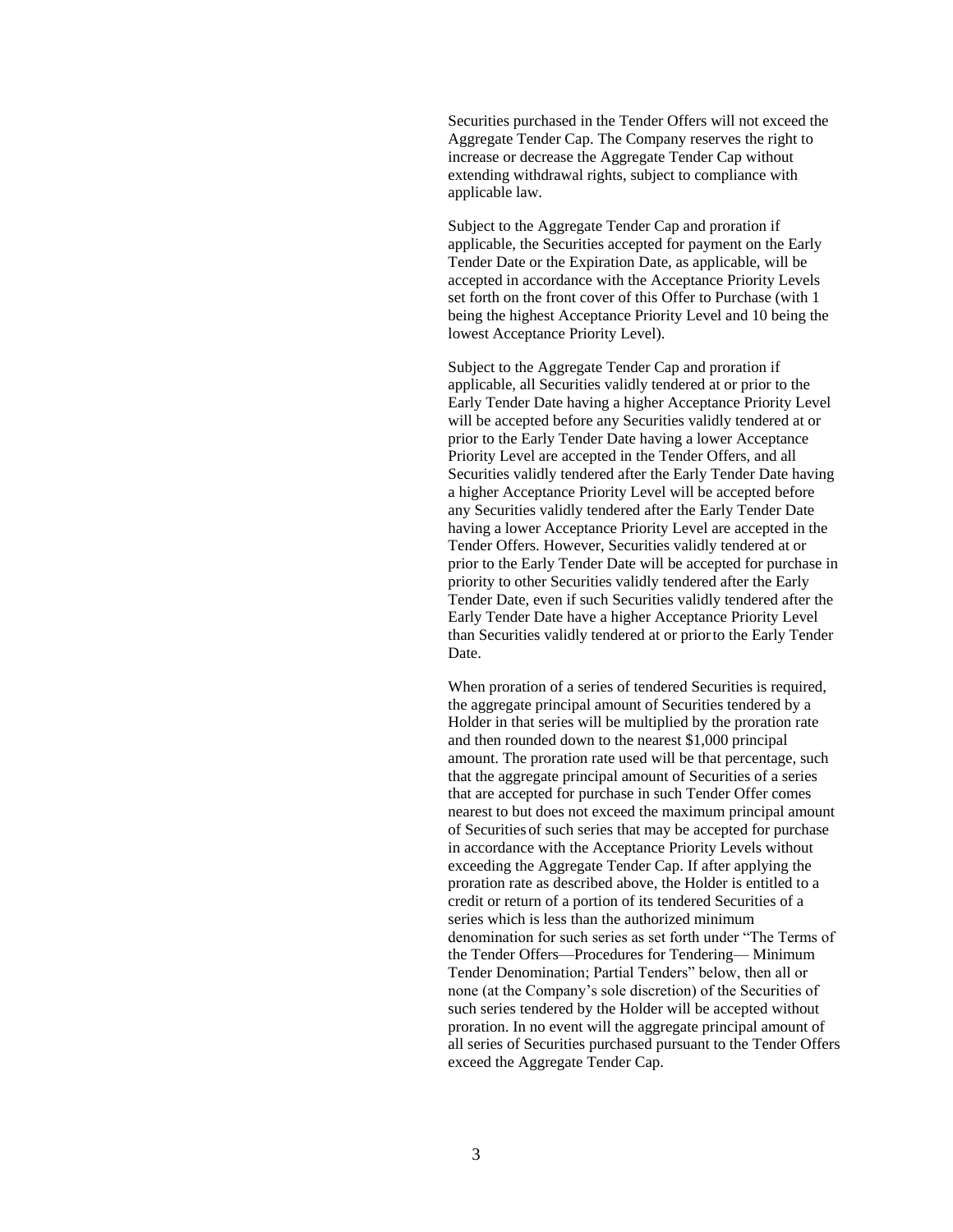| Any tendered Securities not accepted for purchase will be<br>promptly credited to such Holder's account with DTC or<br>otherwise returned to the Holder without cost.                                                                                                                                                                                                                                                                                                                                                                                |
|------------------------------------------------------------------------------------------------------------------------------------------------------------------------------------------------------------------------------------------------------------------------------------------------------------------------------------------------------------------------------------------------------------------------------------------------------------------------------------------------------------------------------------------------------|
| Securities tendered after the Early Tender Date but prior to or<br>at the Expiration Date will be eligible for purchase only if and<br>to the extent that the aggregate principal amount of Securities<br>that is validly tendered and accepted for purchase as of the<br>Early Tender Date is less than the Aggregate Tender Cap.                                                                                                                                                                                                                   |
| The Company reserves the right to increase or decrease<br>the Aggregate Tender Cap without extending withdrawal<br>rights, subject to compliance with applicable law. There<br>can be no assurance that the Company will exercise its<br>right to increase or decrease the Aggregate Tender Cap.                                                                                                                                                                                                                                                     |
| The Early Tender Date for the Tender Offers is 5:00 p.m.,<br>New York City time, on November 18, 2021, unless extended<br>or earlier terminated. If a custodian bank, broker, dealer,<br>commercial bank, trust company or other nominee holds your<br>Securities, such nominee may have an earlier deadline or<br>deadlines for accepting the Securities. You should promptly<br>contact the custodian bank, broker, dealer, commercial bank,<br>trust company or other nominee that holds your Securities to<br>determine its deadline.            |
| The Withdrawal Deadline for the Tender Offers is 5:00 p.m.,<br>New York City time, on November 18, 2021, unless extended<br>or earlier terminated.                                                                                                                                                                                                                                                                                                                                                                                                   |
| The Price Determination Date will occur at 10:00 a.m., New<br>York City time, on November 19, 2021, unless extended or<br>earlier terminated.                                                                                                                                                                                                                                                                                                                                                                                                        |
| The Tender Offers will expire at 11:59 p.m., New York City.<br>time, on December 3, 2021, unless extended or earlier<br>terminated. If a custodian bank, broker, dealer, commercial<br>bank, trust company or other nominee holds your Securities,<br>such nominee may have an earlier deadline for accepting the<br>Securities. You should promptly contact the custodian bank,<br>broker, dealer, commercial bank, trust company or other<br>nominee that holds your Securities to determine its deadline.                                         |
| . The Settlement Date will occur promptly after the applicable<br>Expiration Date. It is anticipated that the Settlement Date will<br>be December 7, 2021, the second business day following the<br><b>Expiration Date.</b>                                                                                                                                                                                                                                                                                                                          |
| A date following the Early Tender Date and prior to the<br>Expiration Date on which the conditions to the satisfaction of<br>the applicable Tender Offer are satisfied. If the Company so<br>elects on the Early Settlement Date, the Company will make<br>payment for Securities that are validly tendered prior to or at<br>the Early Tender Date and that are accepted for purchase. If<br>applicable, it is anticipated that the Early Settlement Date will<br>be November 22, 2021, the second business day following the<br>Early Tender Date. |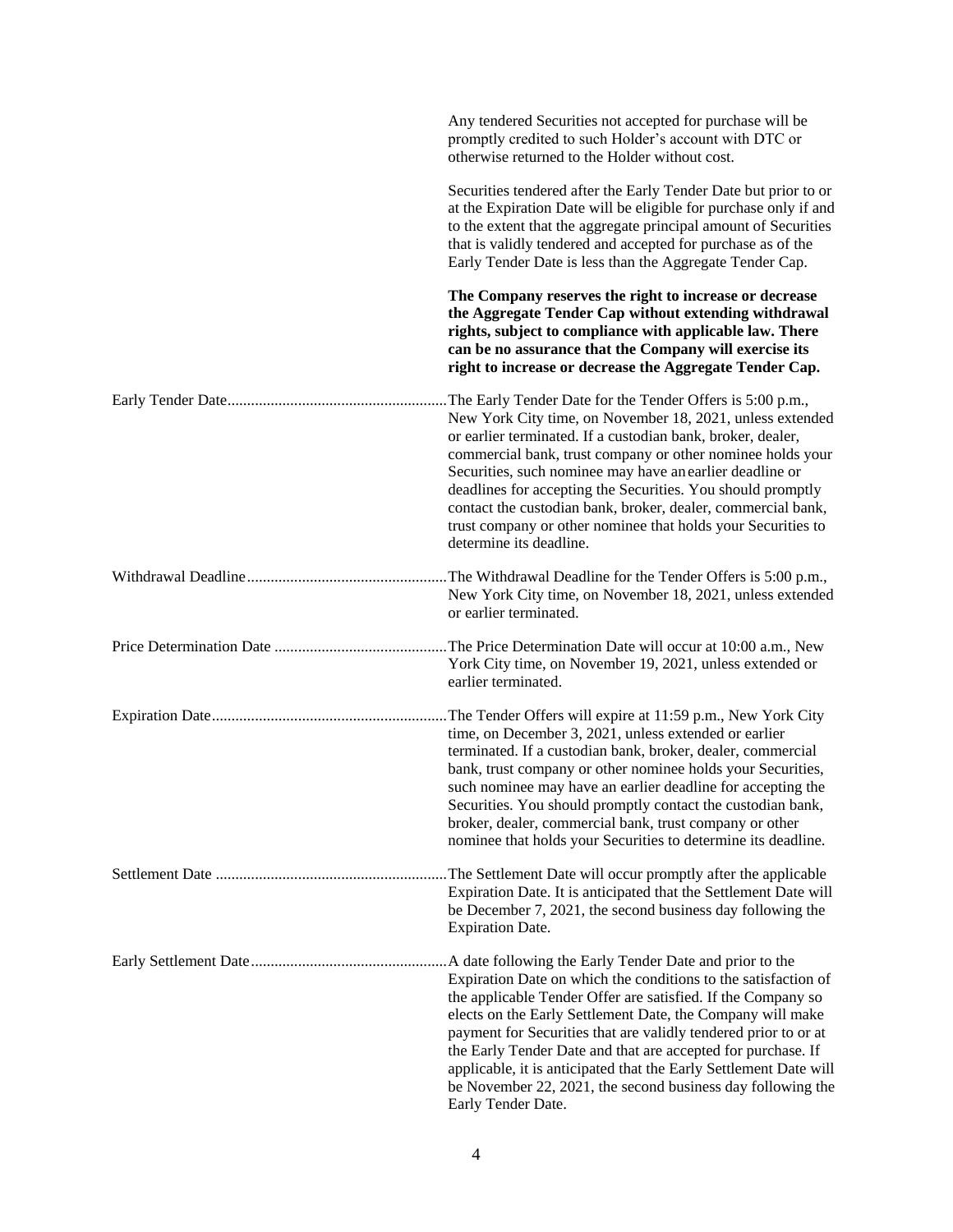|                                        | Tenders of Securities made prior to the applicable Withdrawal<br>Deadline may be validly withdrawn at any time prior to or at<br>the applicable Withdrawal Deadline unless the Company<br>amends the applicable Tender Offer, in which case withdrawal<br>rights may be extended as the Company determines, to the<br>extent required by law, appropriate to allow tendering Holders<br>a reasonable opportunity to respond to such amendment. The<br>Company, in its sole discretion, may extend the Withdrawal<br>Deadline for any purpose.                                                                                                                                                                                     |
|----------------------------------------|-----------------------------------------------------------------------------------------------------------------------------------------------------------------------------------------------------------------------------------------------------------------------------------------------------------------------------------------------------------------------------------------------------------------------------------------------------------------------------------------------------------------------------------------------------------------------------------------------------------------------------------------------------------------------------------------------------------------------------------|
|                                        | Securities withdrawn prior to the applicable Withdrawal<br>Deadline may be tendered again prior to the Early Tender<br>Date or the Expiration Date, as applicable, in accordance with<br>the procedures set forth in this Offer to Purchase.                                                                                                                                                                                                                                                                                                                                                                                                                                                                                      |
|                                        | To validly withdraw Securities from a Tender Offer, Holders<br>must deliver a written or facsimile notice of withdrawal, with<br>the required information (as set forth below under "The Terms"<br>of the Tender Offers—Withdrawal of Tenders") prior to or at<br>the applicable Withdrawal Deadline. Subject to applicable<br>law, the Company may increase or decrease the Aggregate<br>Tender Cap without extending or reinstating withdrawal<br>rights.                                                                                                                                                                                                                                                                       |
|                                        | Securities tendered after the applicable Withdrawal<br>Deadline, but on or before the applicable Expiration Date,<br>may not be withdrawn at any time, unless the applicable<br>Withdrawal Deadline is extended by the Company, in its<br>sole discretion, or as otherwise required by law (as<br>determined by the Company).                                                                                                                                                                                                                                                                                                                                                                                                     |
|                                        | See "The Terms of the Tender Offers-Procedures for<br>Tendering." For further information, call the Tender and<br>Information Agent at its telephone numbers set forth on the<br>back cover of this Offer to Purchase or consult your custodian<br>bank, broker, dealer, commercial bank, trust company or other<br>nominee for assistance.                                                                                                                                                                                                                                                                                                                                                                                       |
| Extension; Amendment; Termination; and | The obligation of the Company to accept and pay for<br>Securities in the Tender Offers is subject to the satisfaction or<br>waiver of a number of conditions, including the Financing<br>Condition (as defined below), and those other conditions set<br>forth in "The Terms of the Tender Offers-Conditions of the<br>Tender Offers."                                                                                                                                                                                                                                                                                                                                                                                            |
|                                        | The Tender Offers are not conditioned upon the tender of any<br>minimum principal amount of the Securities. The purchase of<br>any series of Securities is not conditioned upon the purchase<br>of any other series of Securities; however, any Securities<br>validly tendered and accepted for purchase may be subject to<br>proration as described herein. Subject to applicable law, the<br>Company expressly reserves the right, in its sole discretion, to<br>amend, extend or terminate a Tender Offer without amending,<br>extending or terminating any other Tender Offer. If a Tender<br>Offer is terminated at any time with respect to any series of<br>Securities, the Securities of such series tendered pursuant to |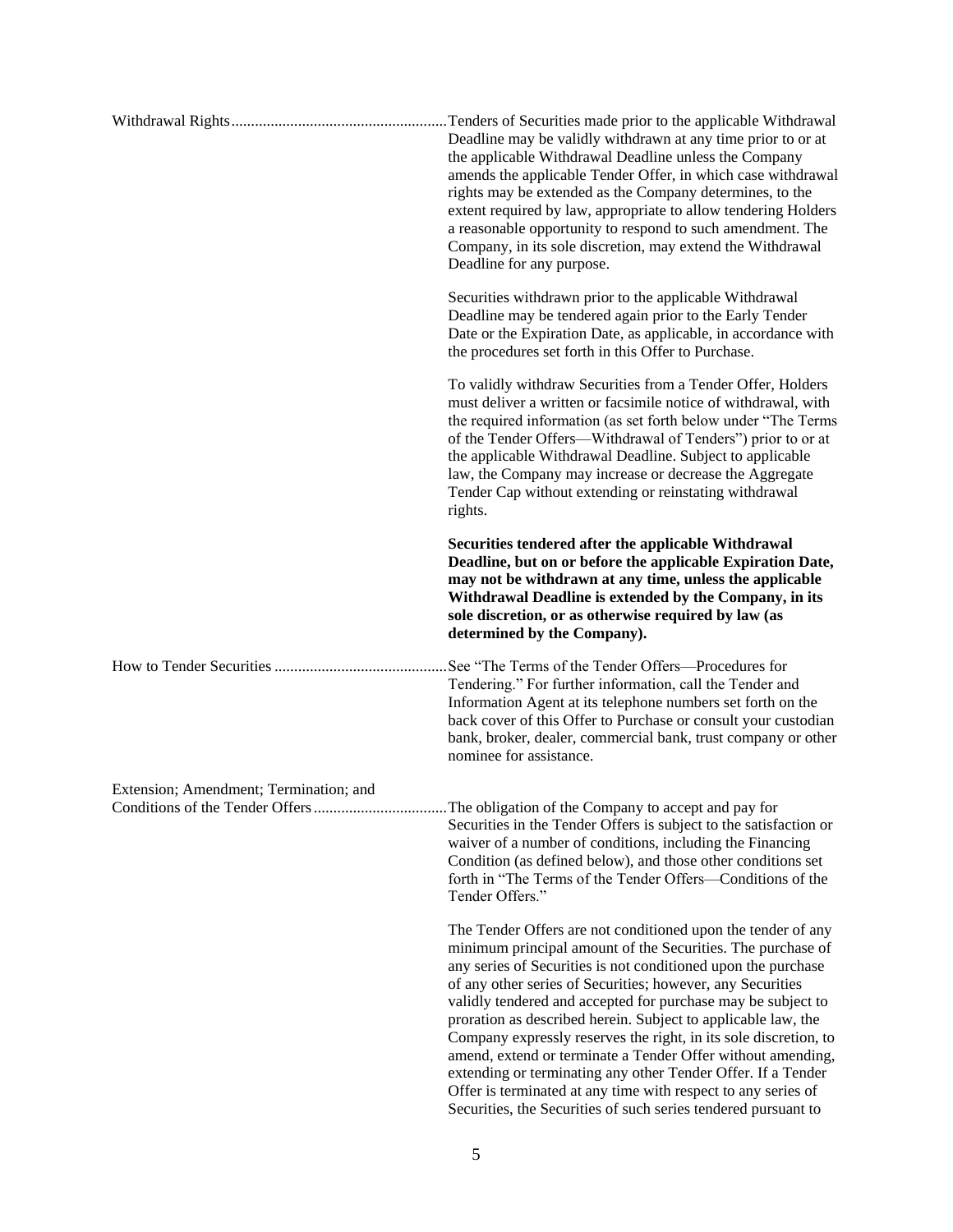|                                        | such Tender Offer will be promptly returned to the tendering<br>Holders.                                                                                                                                                                                                                                                                                                                                                                                                                                                                                                                                                                                                                                                                                                                                           |
|----------------------------------------|--------------------------------------------------------------------------------------------------------------------------------------------------------------------------------------------------------------------------------------------------------------------------------------------------------------------------------------------------------------------------------------------------------------------------------------------------------------------------------------------------------------------------------------------------------------------------------------------------------------------------------------------------------------------------------------------------------------------------------------------------------------------------------------------------------------------|
|                                        | In order to satisfy the Financing Condition, the Company shall<br>have completed one or more offerings of senior notes of at<br>least \$1.0 billion aggregate principal amount, which the<br>Company expects to use to finance or refinance certain new or<br>existing green projects, assets, or activities. The Company<br>intends to fund the purchase price of all Securities accepted<br>for payment in the Tender Offers with cash on hand and other<br>sources of liquidity, subject to the Aggregate Tender Cap. If<br>the Financing Condition is not met, however, the Company<br>expects to instead use cash on hand to finance or refinance<br>such green projects, assets or activities. In that case, the<br>Tender Offers may be canceled or reduced in size at the<br>Company's sole determination. |
| Untendered or Unpurchased Securities   | The Company will return any tendered Securities that it does<br>not accept for purchase to the tendering Holder without<br>expense to the tendering Holder. Securities not tendered or<br>otherwise not purchased pursuant to any of the Tender Offers<br>will remain outstanding. If a Tender Offer is consummated,<br>the aggregate principal amount outstanding of such series of<br>Securities that is purchased in part will be reduced. This may<br>adversely affect the liquidity of and, consequently, the market<br>price for the Securities of such series that remain outstanding<br>after consummation of the applicable Tender Offer. See<br>"Certain Significant Considerations for Holders."                                                                                                        |
|                                        | The Company or its affiliates may from time to time, after<br>completion of the applicable Tender Offer, purchase<br>additional Securities in the open market, in privately<br>negotiated transactions, through tender or exchange offers or<br>otherwise, or the Company may redeem Securities that are<br>redeemable pursuant to their terms. Any future purchases may<br>be on the same terms or on terms that are more or less<br>favorable to Holders of Securities than the terms of the<br>applicable Tender Offer. Any future purchases by the<br>Company will depend on various factors existing at that time.<br>There can be no assurance as to which, if any, of these<br>alternatives (or combinations thereof) the Company may<br>choose to pursue in the future.                                    |
| U.S. Federal Income Tax Considerations | For a discussion of U.S. federal income tax considerations of<br>the Tender Offers applicable to Holders of Securities, see<br>"Certain United States Federal Income Tax Considerations."                                                                                                                                                                                                                                                                                                                                                                                                                                                                                                                                                                                                                          |
|                                        | .Barclays Capital Inc., BofA Securities, Inc., Mizuho Securities<br>USA LLC, Morgan Stanley & Co. LLC and RBC Capital<br>Markets, LLC are serving as Dealer Managers in connection<br>with the Tender Offers. The Dealer Managers' contact<br>information appears on the back cover page of this Offer to<br>Purchase.                                                                                                                                                                                                                                                                                                                                                                                                                                                                                             |
|                                        | Global Bondholder Services Corporation is serving as Tender<br>and Information Agent in connection with the Tender Offers.<br>Requests for additional copies of this Offer to Purchase should                                                                                                                                                                                                                                                                                                                                                                                                                                                                                                                                                                                                                      |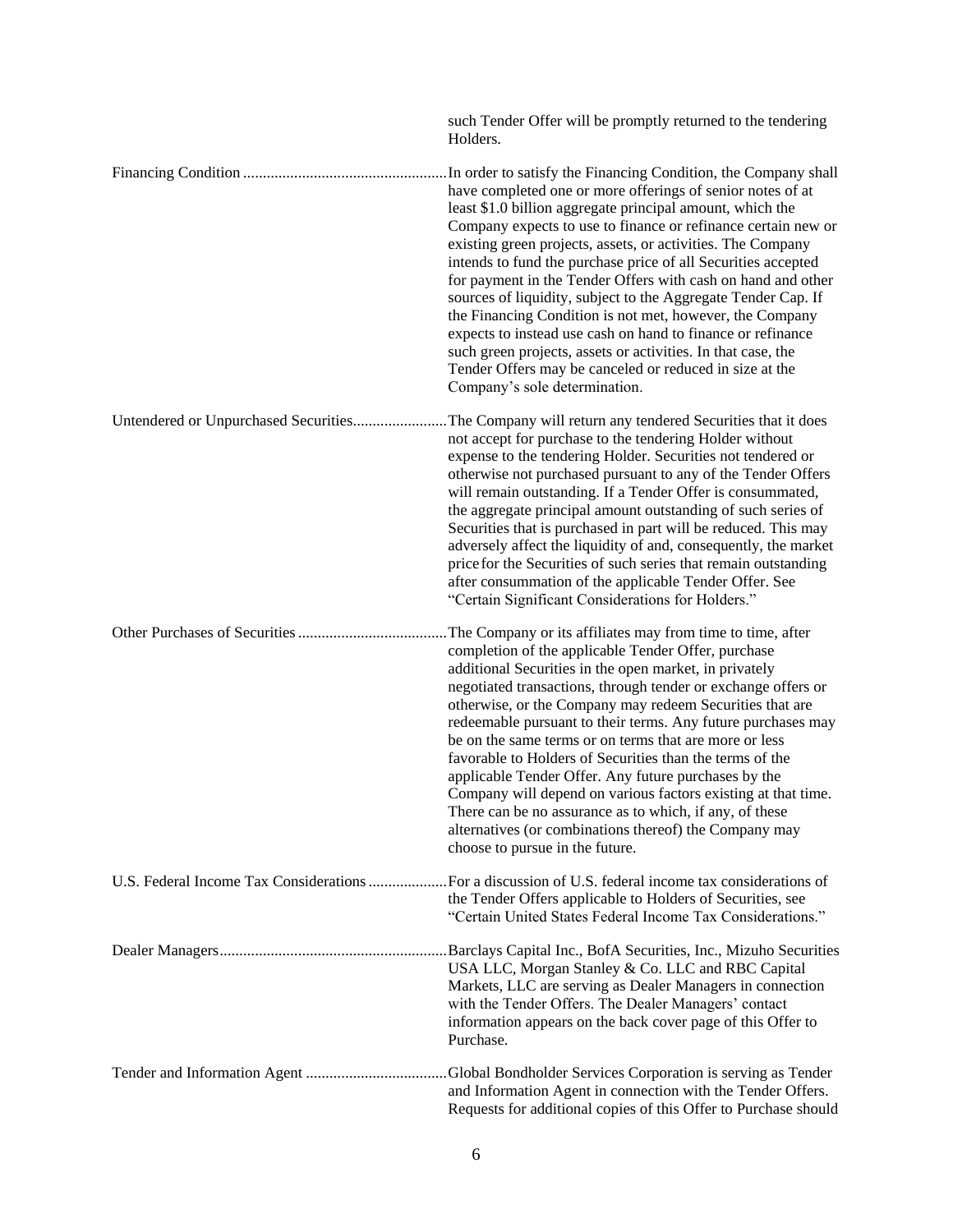| be directed to the Tender and Information Agent using the<br>contact information appearing on the back cover page of this<br>Offer to Purchase. |
|-------------------------------------------------------------------------------------------------------------------------------------------------|
| Company, the Dealer Managers or the Tender and Information<br>Agent.                                                                            |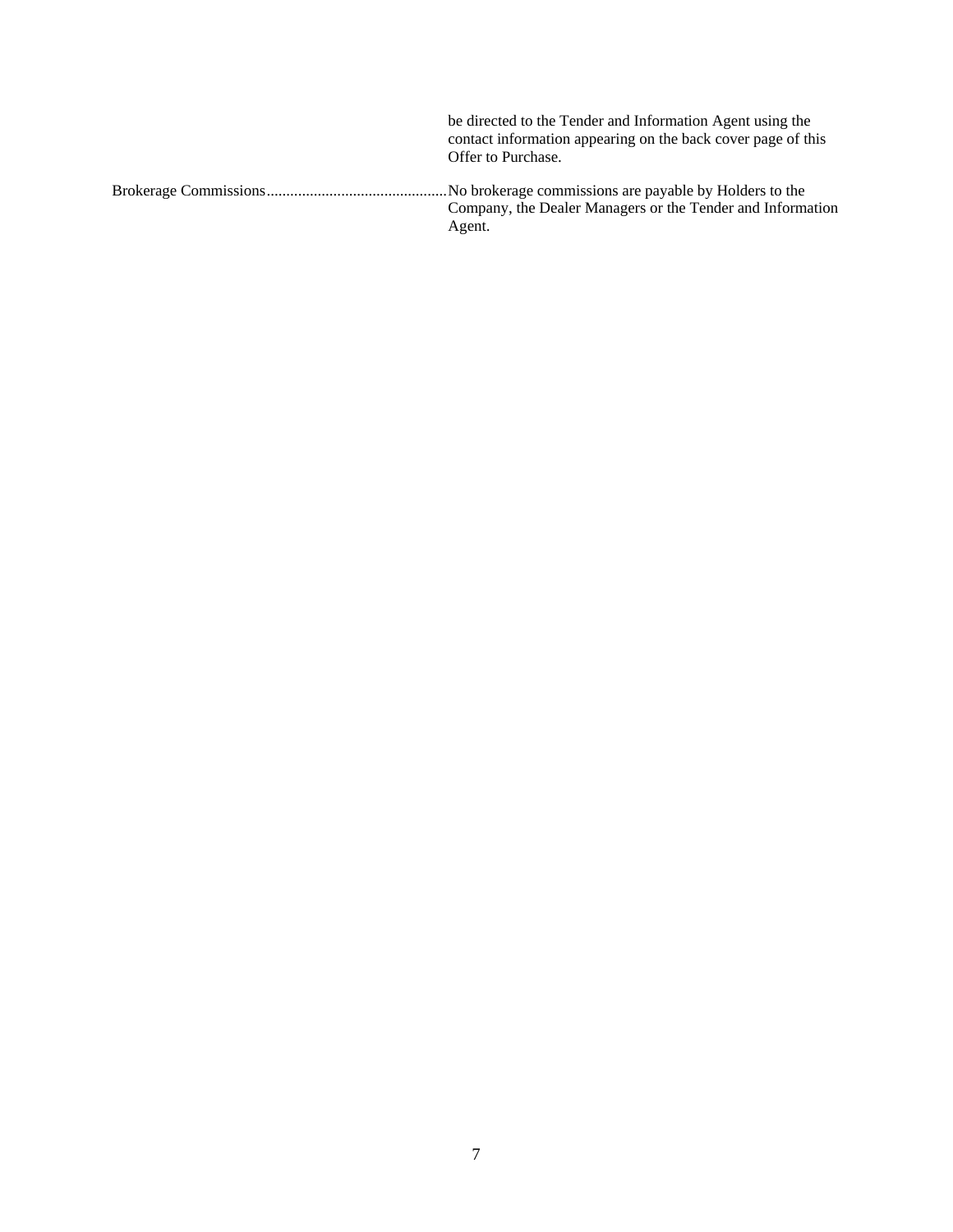## **CAUTIONARY STATEMENT REGARDING FORWARD-LOOKING STATEMENTS**

<span id="page-16-0"></span>Statements included or incorporated by reference herein may constitute "forward-looking statements" within the meaning of the Private Securities Litigation Reform Act of 1995. Forward-looking statements are based on expectations, forecasts and assumptions by our management and involve a number of risks, uncertainties, and other factors that could cause actual results to differ materially from those stated, including, without limitation, the risk factors set forth in "Item 1A — Risk Factors" and "Item 7 — Management's Discussion and Analysis of Financial Condition and Results of Operations" of our 2020 Annual Report on Form 10-K and in Part 1 "Item 2 — Management's Discussion and Analysis of Financial Condition and Results of Operations" in our First Quarter 2021 Form 10-Q Report, our Second Quarter 2021 Form 10-Q Report and our Third Quarter 2021 Form 10-Q Report, which are incorporated herein by reference.

We cannot be certain that any expectations, forecasts or assumptions made by management in preparing these forward-looking statements will prove accurate, or that any projections will be realized. It is to be expected that there may be differences between projected and actual results. Our forward-looking statements speak only as of the date of their initial issuance, and we do not undertake any obligation to update or revise publicly any forwardlooking statements, whether as a result of new information, future events, or otherwise.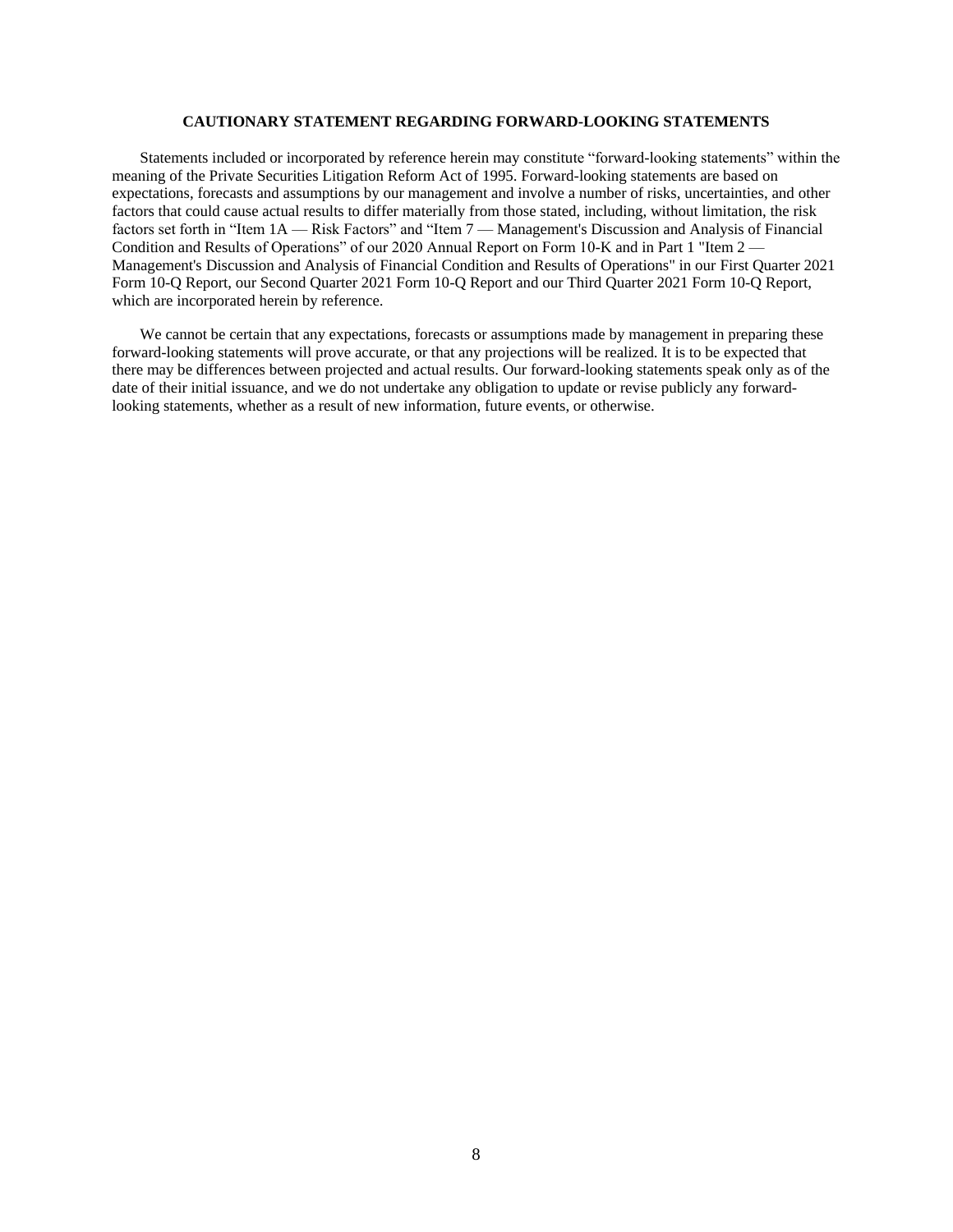## **CORPORATE INFORMATION**

<span id="page-17-0"></span>Ford Motor Company was incorporated in Delaware in 1919. We acquired the business of a Michigan company, also known as Ford Motor Company, which had been incorporated in 1903 to produce and sell automobiles designed and engineered by Henry Ford. We are a global company based in Dearborn, Michigan. With about 184,000 employees worldwide, the Company designs, manufactures, markets, and services a full line of Ford trucks, utility vehicles, and cars – increasingly including electrified versions – and Lincoln luxury vehicles; provides financial services through Ford Motor Credit Company LLC; and is pursuing leadership positions in electrification; mobility solutions, including self-driving services; and connected vehicle services.

We have three operating segments that represent the primary businesses reported in our consolidated financial statements: Automotive, Mobility, and Ford Credit.

*Automotive Segment*. The Automotive segment primarily includes the sale of Ford and Lincoln vehicles, service parts, and accessories worldwide, together with the associated costs to develop, manufacture, distribute, and service the vehicles, parts, and accessories. This segment includes revenues and costs related to our electrification vehicle programs. This segment includes the following regional business units: North America, South America, Europe, China (including Taiwan), and the International Markets Group.

*Mobility Segment*. The mobility segment primarily includes development costs related to Ford's autonomous vehicles and related businesses, Ford's equity ownership in Argo AI (a developer of autonomous driving systems), and other mobility businesses and investments (including Spin, a micro-mobility service provider). Effective January 1, 2021, the costs and benefits related to Ford's enterprise connectivity activities included in the Mobility segment will be reported in the Automotive segment.

*Ford Credit Segment*. The Ford Credit segment is comprised of the Ford Motor Credit Company LLC business on a consolidated basis, which is primarily vehicle-related financing and leasing activities.

Our principal executive offices are located at One American Road, Dearborn, Michigan, 48126, and our telephone number is 313-322-3000.

Our website address is www.ford.com. Information contained on, or that can be accessed through, our website is not incorporated by reference into this Offer to Purchase. You can obtain additional information regarding our business by reading our 2020 Annual Report on Form 10-K, our First Quarter 2021 Form 10-Q Report, our Second Quarter 2021 Form 10-Q Report, our Third Quarter 2021 Form 10-Q Report and the other reports we file with the SEC. Certain of these reports are incorporated by reference in this Offer to Purchase. See "Where You Can Find More Information."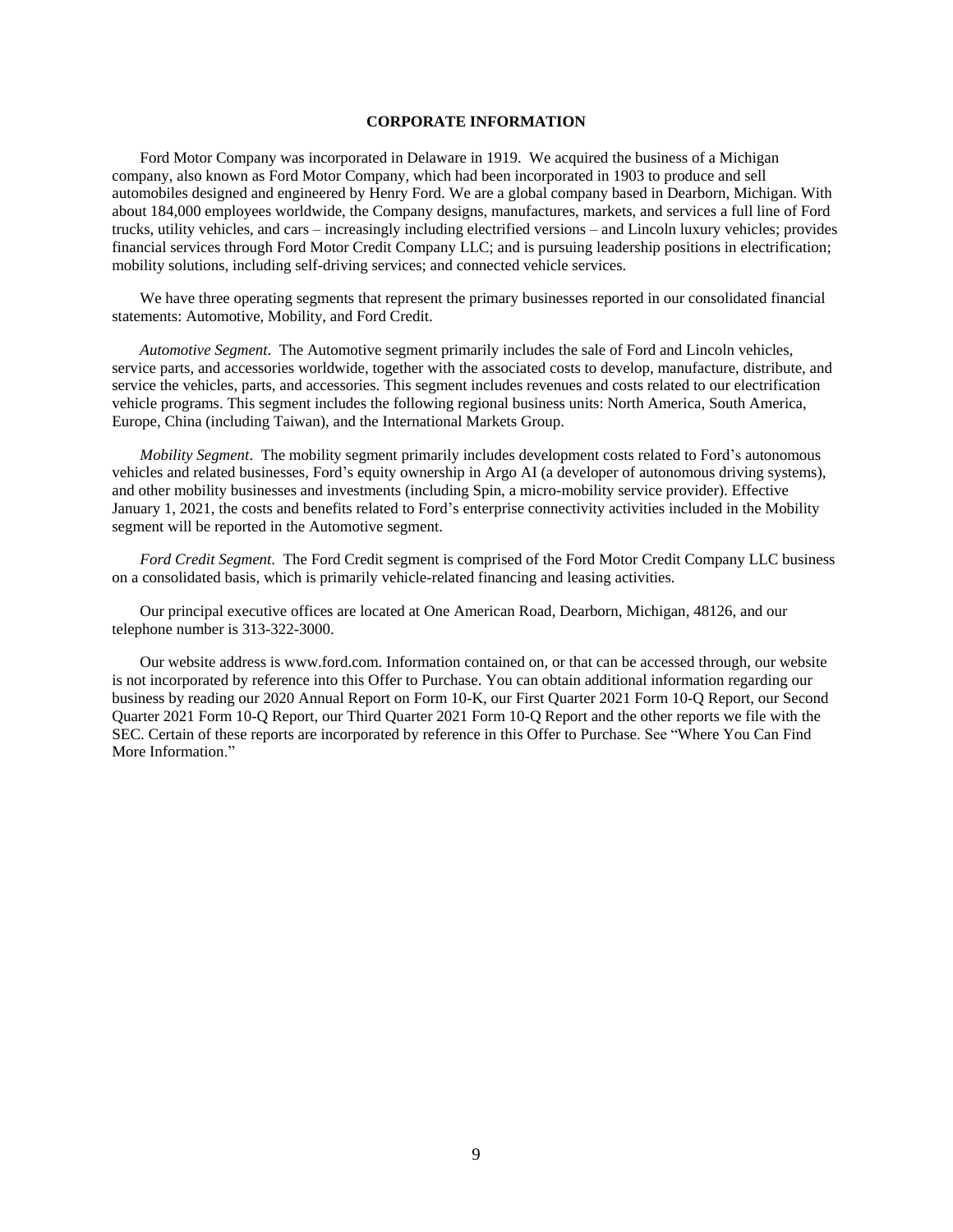## **PURPOSE OF THE TENDER OFFERS**

<span id="page-18-0"></span>The Company is making the Tender Offers to reduce its overall debt and on-going interest expense. Securities purchased in the Tender Offers will be retired and cancelled.

## **THE TERMS OF THE TENDER OFFERS**

#### <span id="page-18-1"></span>**General**

Upon the terms and subject to the conditions of each of the individual offers to purchase described in this Offer to Purchase and any amendments or supplements thereto, the Company hereby offers to purchase for cash, subject to Acceptance Priority Levels, the Securities of each series, provided that the total aggregate principal amount of Securities purchased in the Tender Offers will not exceed the Aggregate Tender Cap. The Total Consideration or Late Tender Offer Consideration, as applicable, per \$1,000 principal amount of Securities validly tendered and accepted for purchase pursuant to the Tender Offers is discussed below under "—Total Consideration and Late Tender Offer Consideration." In addition to the Total Consideration or Late Tender Offer Consideration, as applicable, the Company will pay Accrued Interest on purchased Securities from the applicable last interest payment date up to, but not including, the Settlement Date (or Early Settlement Date, if applicable). Under no circumstances will any interest be payable because of any delay in the transmission of funds to Holders by DTC.

The Tender Offers are open to all registered Holders of the Securities. The Company's obligation to accept for purchase and to pay for Securities in the Tender Offers is subject to the satisfaction or waiver of the conditions, including the Financing Condition, discussed below under "—Conditions of the Tender Offers." The Tender Offers are not conditioned upon the tender of any minimum principal amount of the Securities. **For more information regarding proration, see "—Tender Offers: Aggregate Tender Cap; Acceptance Priority Levels; and Proration" below.**

The Tender Offers will commence on November 4, 2021, and will expire on the applicable Expiration Date. No tenders of Securities will be valid if submitted after the applicable Expiration Date. If a custodian bank, broker, dealer, commercial bank, trust company or other nominee holds your Securities, such nominee may have an earlier deadline or deadlines for accepting the applicable Securities. You should promptly contact the custodian bank, broker, dealer, commercial bank, trust company or other nominee that holds your Securities to determine its deadline or deadlines.

If you validly tender your Securities prior to the applicable Withdrawal Deadline for your tendered Securities, you may validly withdraw your tendered Securities at any time prior to or at such Withdrawal Deadline. After such time, you may not withdraw your Securities unless the Company amends the applicable Tender Offer, in which case withdrawal rights may be extended as the Company determines, to the extent required by law, appropriate to allow tendering Holders a reasonable opportunity to respond to such amendment. The Company, in its sole discretion, may extend a Withdrawal Deadline for any purpose. If a custodian bank, broker, dealer, commercial bank, trust company or other nominee holds your Securities, such nominee may have an earlier deadline or deadlines for receiving instructions to withdraw tendered Securities.

The Tender Offers may be terminated or withdrawn, subject to compliance with applicable law. The Company reserves the right, subject to applicable law, to (i) waive any and all conditions to the Tender Offers, (ii) extend or terminate any of the Tender Offers, (iii) increase or decrease the Aggregate Tender Cap, or (iv) otherwise amend any of the Tender Offers in any respect.

If the Company makes a material change in the terms of a Tender Offer or waives a material condition of a Tender Offer, the Company will disseminate additional materials related to such Tender Offer and extend such Tender Offer to the extent required by law. In addition, the Company may, if it deems appropriate, extend a Tender Offer for any other reason. Any extension, amendment or termination will be followed promptly by public announcement thereof. The announcement in the case of an extension of a Tender Offer will be issued no later than 9:00 a.m., New York City time, on the next business day after the previously scheduled Early Tender Date or Expiration Date, as applicable. Without limiting the manner in which the Company may choose to make a public announcement of any extension, amendment or termination of a Tender Offer, the Company will not be obligated to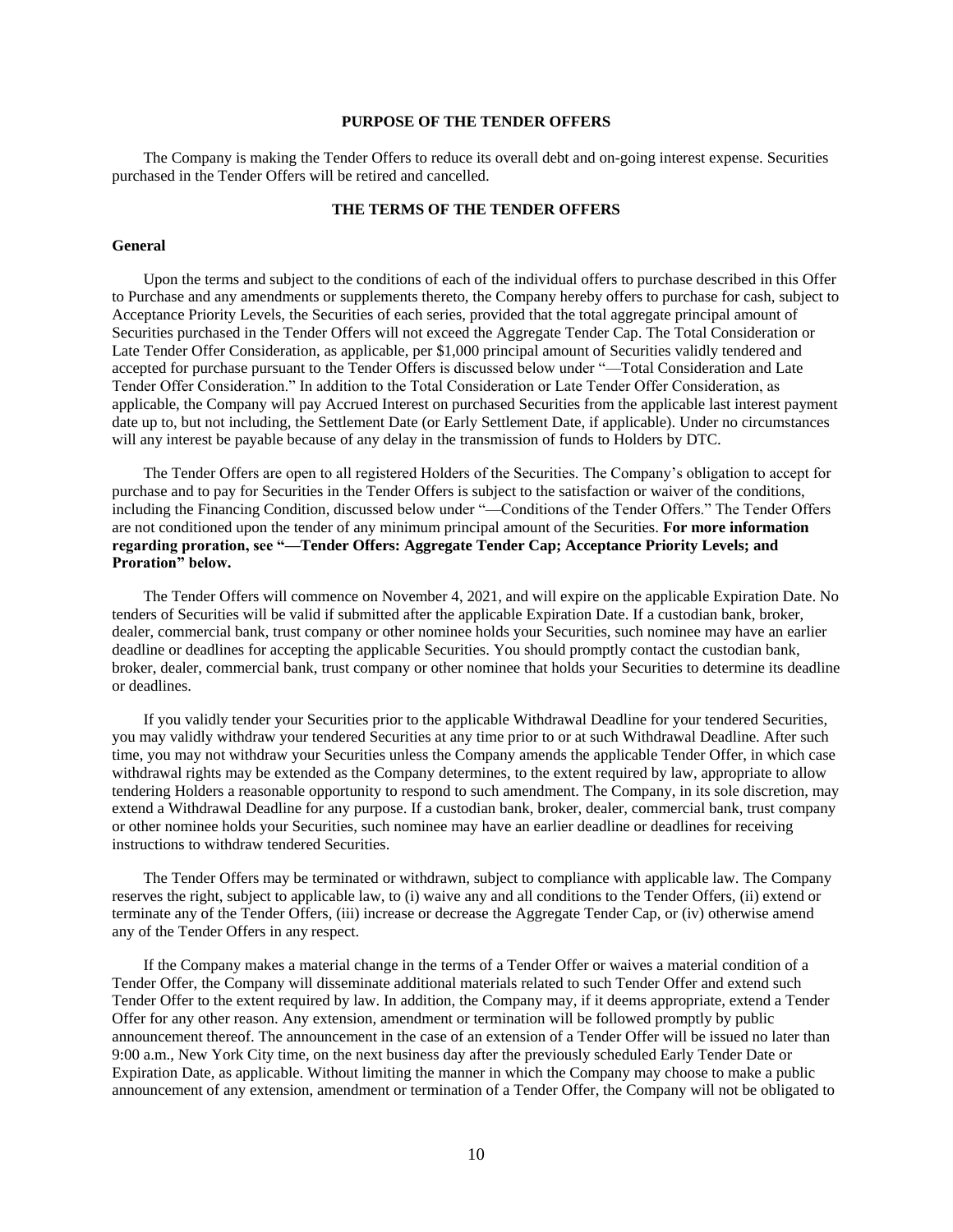publish, advertise or otherwise communicate any such public announcement, other than by making a timely press release. For additional information, see "—Extension, Amendment or Termination of the Tender Offers."

**None of the Company or its affiliates, their respective boards of directors, the Dealer Managers, the Tender and Information Agent or the trustee with respect to any Securities is making any recommendation as to whether Holders should tender any Securities in response to any of the Tender Offers, and neither the Company nor any such other person has authorized any person to make any such recommendation. Holders must make their own decision as to whether to tender any of their Securities, and, if so, the principal amount of Securities to tender.**

### **Total Consideration and Late Tender Offer Consideration**

The applicable Total Consideration offered per \$1,000 principal amount of each series of Securities validly tendered and accepted for purchase pursuant to the applicable Tender Offer will be calculated in accordance with standard market practice, as described on Schedule A hereto, so as to result in a price as of the Early Settlement Date based on a yield to the maturity date or, in the case of the 9.000% Notes due April 2025 and the 9.625% Notes due 2030, to the par call date (which, in the case of the 9.000% Notes due April 2025 is March 22, 2025 and in the case of the 9.625% Notes due April 2030 is January 22, 2030 (each a "par call date")), in accordance with the formula set forth in Schedule A, for a series of Securities equal to the sum of:

- the yield to maturity on the applicable Reference Security, calculated in accordance with standard market practice, based on the bid-side price of the applicable Reference Security set forth for such series of Securities on the front cover of this Offer to Purchase, as quoted on the applicable Reference Page at 10:00 a.m., New York City time, at the applicable Price Determination Date, *plus*
- the applicable Fixed Spread set forth for such series of Securities on the front cover of this Offerto Purchase.

This sum is referred to in this Offer to Purchase as the Repurchase Yield. Specifically, the Total Consideration offered per \$1,000 principal amount of each series of Securities validly tendered and accepted for purchase will equal:

- the present value per \$1,000 principal amount of all remaining scheduled payments of principal and interest on such series of Securities up to and including such maturity date or par call date, as applicable, discounted to the Early Settlement Date in accordance with the formula set forth on Schedule A hereto, at a discount rate equalto the applicable Repurchase Yield, *minus*
- Accrued Interest per \$1,000 principal amount of such series of Securities.

Subject to the terms and conditions described in this Offer to Purchase, including the Aggregate Tender Cap, Acceptance Priority Levels and proration, if a Holder validly tenders its Securities pursuant to a Tender Offer prior to or at the applicable Early Tender Date and such Holder's Securities are accepted for purchase, such Holder will receive the applicable Total Consideration for each \$1,000 principal amount of its tendered Securities. The Total Consideration for the Securities, as calculated using the applicable Fixed Spread, is inclusive of the Early Tender Payment. If a Holder validly tenders its Securities pursuant to a Tender Offer after the applicable Early Tender Date, but prior to or at the applicable Expiration Date, and such Holder's Securities are accepted for purchase, such Holder will receive only the applicable Late Tender Offer Consideration, which consists of the Total Consideration *minus*  the Early Tender Payment, for each \$1,000 principal amount of its tendered Securities.

In addition to the Total Consideration or Late Tender Offer Consideration, as applicable, all Holders of Securities accepted for purchase will also receive Accrued Interest from the applicable last interest payment date up to, but not including, the Settlement Date (or Early Settlement Date, if applicable), payable on such date.

**Because the consideration applicable to the Tender Offers is based on a fixed spread pricing formula linked to the yield on the applicable Reference Security, the actual amount of consideration that may be received by a tendering Holder pursuant to the Tender Offers will be affected by changes in such yieldduring the term of the applicable Tender Offer prior to the applicable Price Determination Date. After the**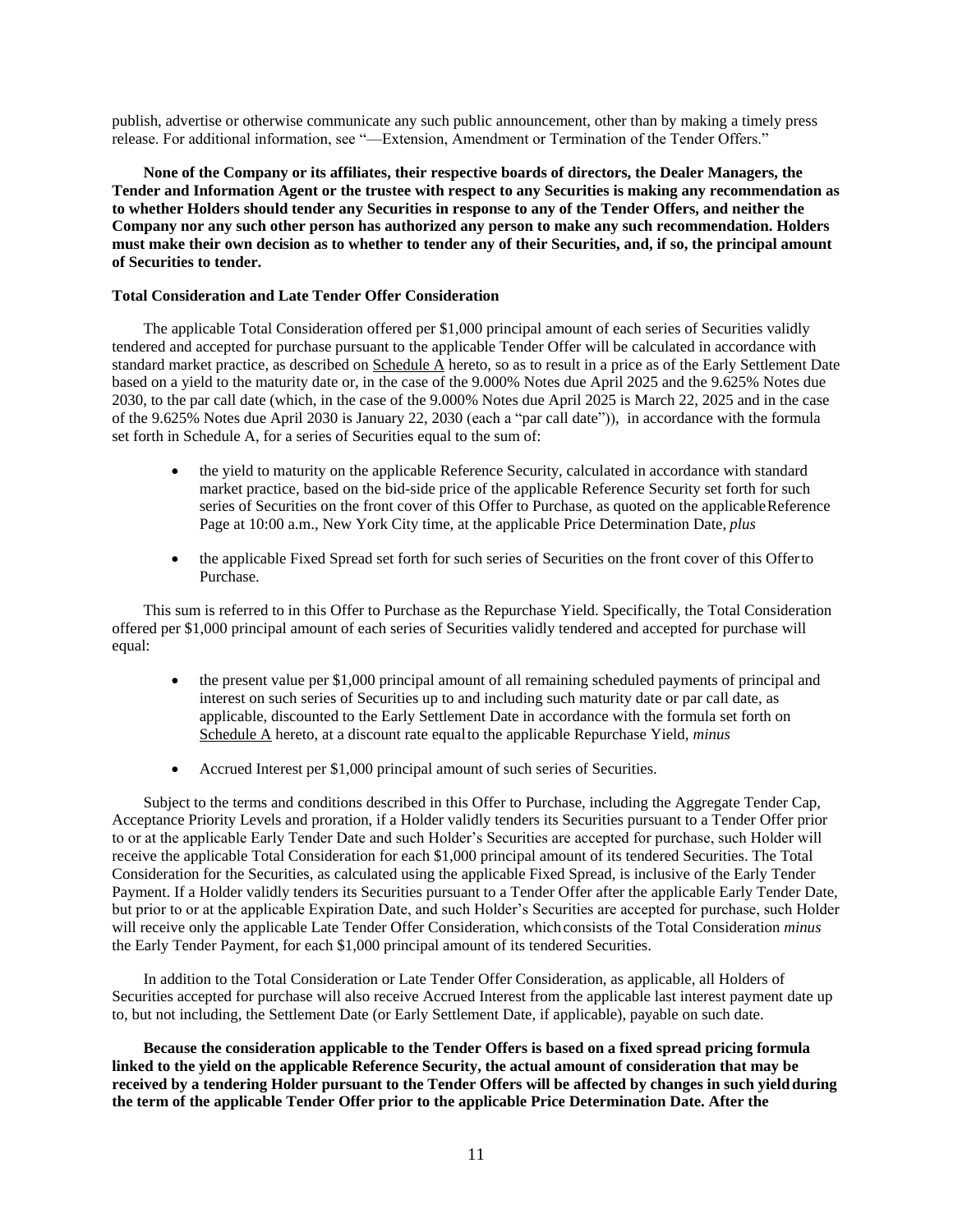**applicable Price Determination Date, when the consideration applicable to a Tender Offer is no longer linked to the yield on the applicable Reference Security, the actual amount of cash that may be received by a tendering Holder pursuant to such Tender Offer will be known, and Holders will be able to ascertain the Total Consideration or Late Tender Offer Consideration, as applicable, that would be received by all tendering Holders whose Securities are accepted for purchase pursuant to such Tender Offer in the manner described above.**

In the event of any dispute or controversy regarding the (i) Total Consideration or Late Tender Offer Consideration, as applicable, (ii) Reference Yield, (iii) Repurchase Yield or (iv) amount of Accrued Interest for Securities tendered and accepted for purchase pursuant to the Tender Offers, the Company's determination shall be conclusive and binding, absent manifest error.

Prior to 10:00 a.m., New York City time, on the applicable Price Determination Date, Holders may obtain a hypothetical quote of the yield of the applicable Reference Security (calculated as of a then-recent time) and the resulting hypothetical Total Consideration or Late Tender Offer Consideration, as applicable, by contacting any of the Dealer Managers at their respective telephone numbers set forth on the back cover of this Offer to Purchase. In addition, as soon as practicable after the applicable Price Determination Date, but in any event no later than 9:00 a.m., New York City time, on the next business day, the Company will publicly announce the pricing information by press release, if applicable.

## *Tender Offers: Early Tender Date; Price Determination Date; Expiration Date; Extensions; Amendments*

The Early Tender Date for the Tender Offers is 5:00 p.m., New York City time, on November 18, 2021, unless extended, in which case the Early Tender Date will be such date to which the Early Tender Date is extended. The Price Determination Date for the Tender Offers is 10:00 a.m., New York City, time on November 19, 2021, unless extended, in which case the Price Determination Date will be such date to which the Price Determination Date is extended.

The Expiration Date for the Tender Offers is 11:59 p.m., New York City time, on December 3, 2021, unless extended, in which case the Expiration Date will be such date to which the Expiration Date is extended. The Company, in its sole discretion, may extend the Early Tender Date, Price Determination Date or Expiration Date in respect of one or more Tender Offers or otherwise amend a Tender Offer for any purpose, including to permit the satisfaction or waiver of any or all conditions of such Tender Offer. To extend the Early Tender Date, Price Determination Date, Expiration Date or otherwise amend a Tender Offer, the Company will notify the Tender and Information Agentand will make a public announcement thereof as promptly as practicable. In the case of an extension of the Early Tender Date or the Expiration Date, an announcement will be issued no later than 9:00 a.m., New York City time, on the next business day after the previously scheduled Early Tender Date or Expiration Date, respectively. Such announcement will specify whether the Company is extending a Tender Offer for a specified period or on a daily basis. Without limiting the manner in which the Company may choose to make a public announcement of any extension, amendment or termination of a Tender Offer, the Company will not be obligated to publish, advertise or otherwise communicate any such public announcement, other than by making a timely press release.

#### **Tender Offers: Aggregate Tender Cap; Acceptance Priority Levels; and Proration**

The Aggregate Tender Cap is \$5.0 billion. Subject to applicable law, the Company reserves the right to increase or decrease the Aggregate Tender Cap in its sole discretion without extending the Withdrawal Deadline.

If the aggregate principal amount of Securities of a series validly tendered, together with validly tendered Securities with a higher Acceptance Priority Level, exceeds the Aggregate Tender Cap, the amount of Securities of such series purchased will be determined on a prorated basis using a single proration rule applicable equally to the Securities of that series.

Subject to the Aggregate Tender Cap and proration if applicable, all Securities validly tendered at or prior to the Early Tender Date having a higher Acceptance Priority Level will be accepted before any Securities validly tendered at or prior to the Early Tender Date having a lower Acceptance Priority Level are accepted in the Tender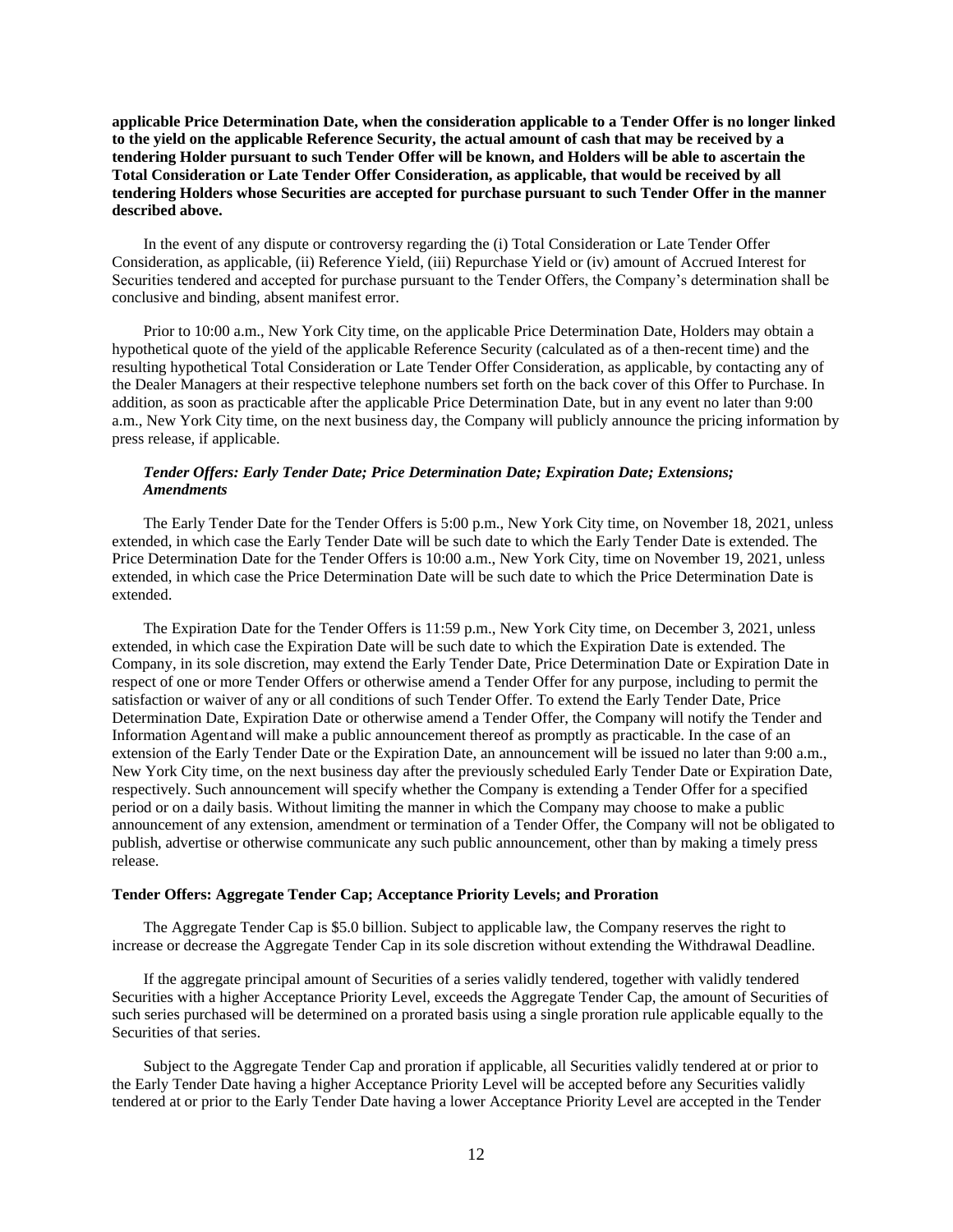Offers (with 1 being the highest Acceptance Priority level and 10 being the lowest Acceptance Priority Level), and all Securities validly tendered after the Early Tender Date having a higher Acceptance Priority Level will be accepted before any Securities validly tendered after the Early Tender Date having a lower Acceptance Priority Level are accepted in the Tender Offers. However, subject to the Aggregate Tender Cap, Securities validly tendered at or prior to the Early Tender Date will be accepted for purchase in priority to other Securities validly tendered after the Early Tender Date, even if such Securities validly tendered after the Early Tender Date have a higher Acceptance Priority Level than Securities validly tendered at or prior to the Early Tender Date.

When proration of a series of tendered Securities is required, the aggregate principal amount of Securities tendered by a Holder in that series will be multiplied by the proration rate and then rounded down to the nearest \$1,000 principal amount. The proration rate used for a series of Securities will be that percentage, such that the aggregate principal amount of such Securities that are accepted for purchase in the applicable Tender Offer comes nearest to but does not exceed the maximum principal amount of Securities of such series that may be accepted for purchase in accordance with the Acceptance Priority Levels without exceeding the Aggregate Tender Cap. If after applying the proration rate as described above, the Holder is entitled to a credit or return of a portion of its tendered Securities of a series that is less than the authorized minimum denomination for such series as set forth under "— Procedures for Tendering—Minimum Tender Denomination; Partial Tenders" below, then all or none (at the Company's sole discretion) of the Securities of such series tendered by the Holder will be accepted without proration. In no event will the aggregate principal amount of all series of Securities purchased pursuant to the Tender Offers exceed the Aggregate Tender Cap. If proration of a series of tendered Securities is required, the Company will determine the final proration rate as soon as practicable after the Early Tender Date or the Expiration Date, as applicable, and will announce the results of proration on such Tender Offer by press release.

Any tendered Securities not accepted for purchase will be promptly credited to such Holder's account with DTC or otherwise returned to the Holder without cost.

Securities tendered after the Early Tender Date but prior to or at the Expiration Date will be eligible for purchase only if and to the extent that the aggregate principal amount of Securities that is validly tendered and accepted for purchase as of the Early Tender Date is less than the Aggregate Tender Cap. We reserve the right, but are under no obligation, to increase or decrease the Aggregate Tender Cap in respect of the Tender Offers at any time, subject to applicable law.

## **Source of Funds**

The Company intends to fund the purchase price of all Securities accepted for payment in the Tender Offers with cash on hand and other sources of liquidity, subject to the Aggregate Tender Cap.

## **Conditions of the Tender Offers**

Notwithstanding any other provision of the Tender Offers and in addition to (and not in limitation of) the Company's right to extend or amend any Tender Offer, the Company shall not be required to accept for purchase, purchase or pay for, and may delay acceptance for purchase of, any tendered Securities, subject to Rule 14e-1(c) promulgated under the Exchange Act, and may terminate any Tender Offer, if, before such time any Securities have been accepted for purchase pursuant to such Tender Offer, the Financing Condition shall not have been satisfied or waived, or any of the following events or conditions exist or shall occur and remain in effect or shall be determined by the Company in its sole judgment to exist or to have occurred:

 any general suspension of trading in, or limitation on prices for, trading in securities in the United States securities or financial markets or any other significant adverse change in the United States securities or financial markets, (ii) any significant changes in the prices for the Securities, (iii) a material impairment in the trading market for debt securities generally, (iv) a declaration of a banking moratorium or any suspension of payments in respect of banks in the United States (whether or not mandatory), (v) any limitation (whether or not mandatory) by any governmental authority on, or other event that, in the sole judgment of the Company, might affect the nature or extension of credit by banks or other lending institutions in the United States, (vi) any attack on, outbreak or escalation of hostilities, acts of terrorism or any declaration of a national emergency, commencement of war, armed hostilities or other national or international crisis directly or indirectly involving the United States or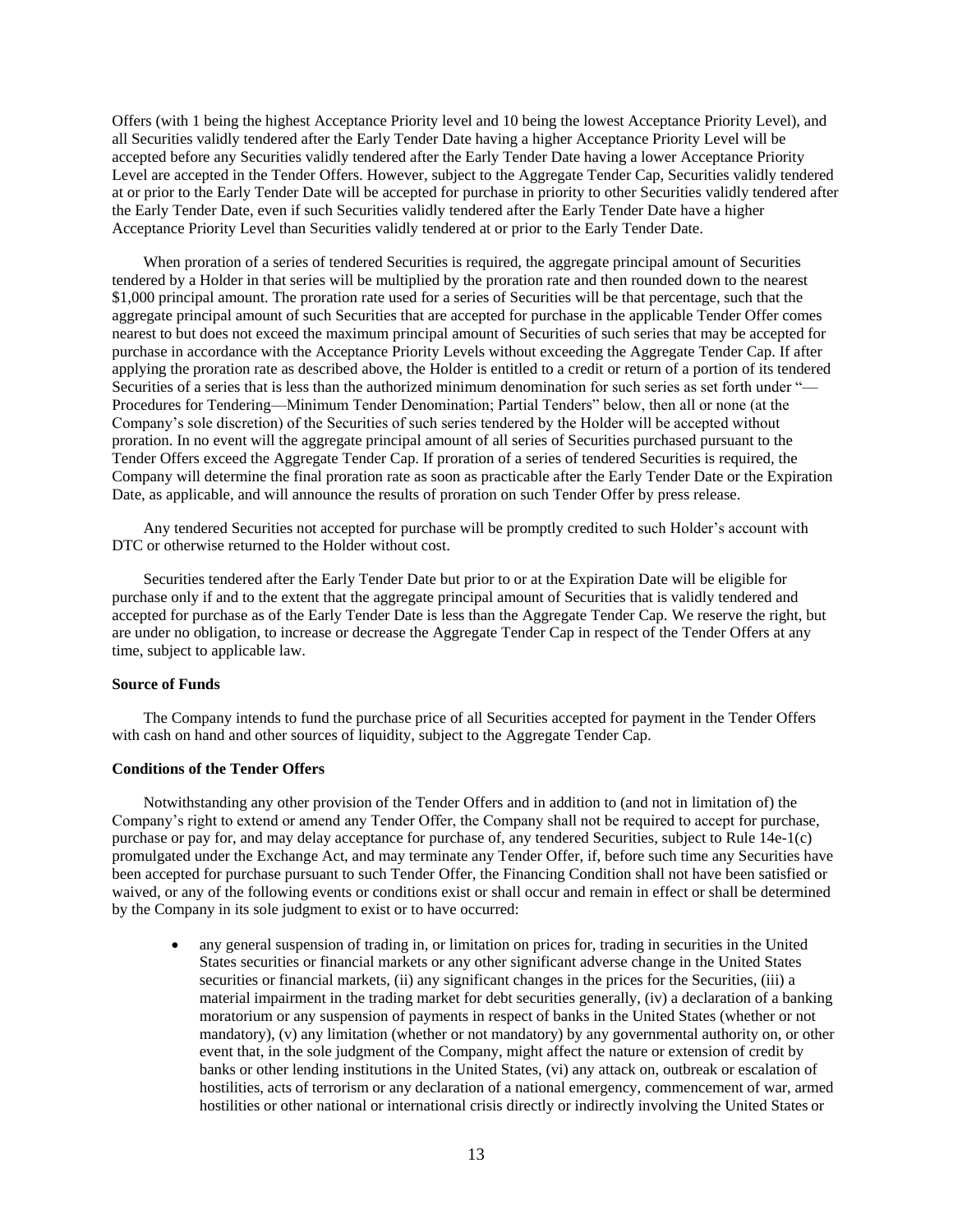(vii) any significant adverse change in the United States currency exchange rates or securities or financial markets generally or, in the case of any of the foregoing existing on the date hereof, a material acceleration, escalation or worsening thereof;

- the existence of an order, statute, rule, regulation, executive order, stay, decree, judgment or injunction that shall have been enacted, entered, issued, promulgated, enforced or deemed applicable by any court or governmental, regulatory or administrative agency or instrumentality that, in the sole judgment of the Company, would or would be reasonably likely to prohibit, prevent or materially restrict or delay the consummation of any Tender Offer or that is, or is reasonably likely to be, materially adverse tothe business, operations, properties, condition (financial or otherwise), assets, liabilities or prospects of the Company or its subsidiaries or would materially impair the contemplated benefits of any Tender Offer or be material to Holders of Securities in deciding whether to accept any Tender Offer;
- any instituted or pending action or proceeding before or by any court or governmental, regulatoryor administrative agency or instrumentality, or by any other person, that challenges the making of any Tender Offer or is reasonably likely to directly or indirectly prohibit, prevent, restrict or delay the consummation of any Tender Offer or otherwise adversely affect any Tender Offer in any material manner;
- the existence of any other actual or threatened legal impediment (including a default under an agreement, indenture or other instrument or obligation to which the Company or any of its affiliatesis a party or by which the Company or any of its affiliates is bound) to any Tender Offer or any other circumstances that would materially adversely affect the transactions contemplated by any Tender Offer, or the contemplated benefits to the Company or its affiliates of any Tender Offer;
- the actual or prospective occurrence of any event or events that, in the sole judgment of the Company, could prevent, restrict or delay consummation of any Tender Offer or materially impair the contemplated benefits of any Tender Offer to the Company or its affiliates; or
- any change or development, including any prospective change or development, that in the sole judgment of the Company, has or may have a material adverse effect on the Company, themarket price of the Securities or the value of the Securities to the Company.

The "Financing Condition" means that the Company shall have completed one or more offerings of senior notes of at least \$1.0 billion aggregate principal amount, which the Company expects to use to finance or refinance certain new or existing green projects, assets, or activities. The Company intends to fund the purchase price of all Securities accepted for payment in the Tender Offers with cash on hand and other sources of liquidity, subject to the Aggregate Tender Cap. If the Financing Condition is not met, however, the Company expects to instead use cash on hand to finance or refinance such green projects, assets or activities. In that case, the Tender Offers may be canceled or reduced in size at the Company's sole determination. This Offer to Purchase does not constitute an offer to sell, or the solicitation of an offer to buy or subscribe for, senior notes of the Company or its subsidiaries.

The conditions described above are solely for the Company's benefit and may be asserted by the Company regardless of the circumstances giving rise to any such condition, including any action or inaction by the Company, and may be waived by the Company, in whole or in part, at any time and from time to time prior to the applicable Expiration Date. The Company's failure at any time to exercise any of its rights will not be deemed a waiver of any other right, and each right will be deemed an ongoing right which may be asserted at any time and from time to time.

**The Tender Offers are not conditioned upon the tender of any minimum principal amount of the Securities. The Company reserves the right to increase or decrease the Aggregate Tender Cap in its sole discretion, subject to compliance with applicable law. The Company may also seek to redeem or repay any of its other outstanding indebtedness. As of the date of this Offer to Purchase, we are not obligated to undertake any such redemption or repayment under the documentation governing such indebtedness.**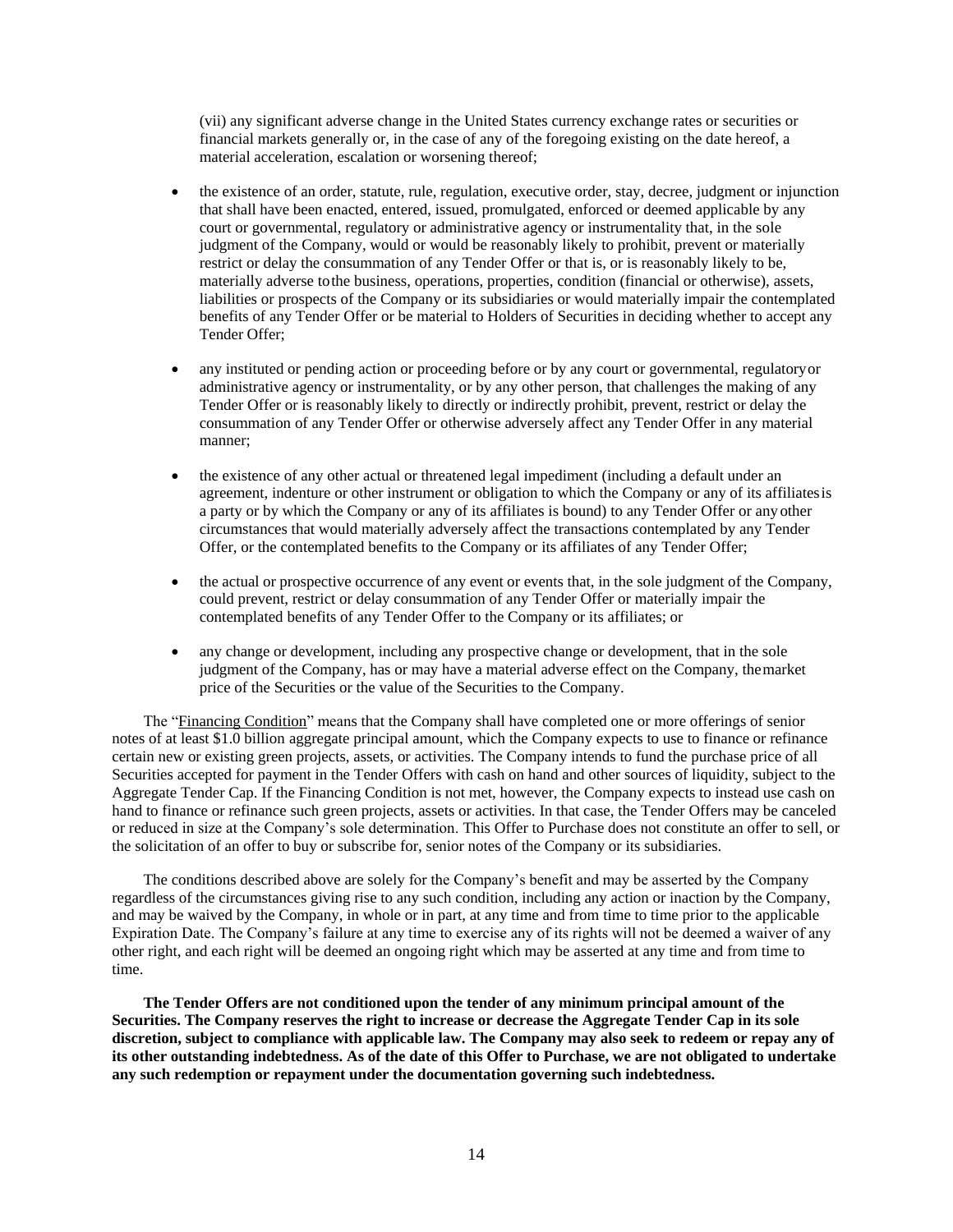## **Extension, Amendment or Termination of the Tender Offers**

The Company expressly reserves the right, subject to applicable law, to:

- delay accepting Securities, extend any Expiration Date, Price Determination Date, Withdrawal Deadline or Early Tender Date, or terminate one or more of the Tender Offers and not accept Securities, as to any or all series of Securities; and
- amend, modify or waive at any time, or from time to time, the terms of one or more of the Tender Offers in any respect, including waiving any conditions to the consummation of one or more of the Tender Offers.

If the Company exercises any such right, the Company will give written notice thereof to the Tender and Information Agent and will make a public announcement thereof as promptly as practicable. Such announcement in the case of an extension of any Expiration Date or Early Tender Date will be issued no later than 9:00 a.m., New York City time, on the next business day after the previously scheduled Expiration Date or Early Tender Date, respectively.

The minimum period during which a Tender Offer will remain open following material changes in the terms or in the information concerning a Tender Offer will depend upon applicable law, and in particular Rule 14e-1 promulgated under the Exchange Act, and the facts and circumstances of such change, including the relative materiality of the change. If any of the terms of a Tender Offer are amended in a manner determined by the Company to constitute a material change adversely affecting any Holder, the Company will promptly disclose any such amendment in a manner reasonably calculated to inform Holders of such amendment, and the Company will extend such Tender Offer for a time period that the Company deems appropriate, depending upon the significance of the amendment and the manner of disclosure to Holders.

**Subject to applicable law, the Company expressly reserves the right, in its sole discretion, to amend, extend or terminate one or more Tender Offers. If a Tender Offer is terminated at any time, the Securities tendered pursuant to such Tender Offer will be promptly returned to the tendering Holders.**

#### **Procedures for Tendering**

#### *General*

The following summarizes the procedures to be followed by all Holders in tendering their Securities. The tender by a Holder pursuant to the procedures set forth herein will constitute an agreement between such Holder and the Company in accordance with the terms and subject to the conditions set forth in this Offer to Purchase.

## *How to Tender Securities*

All Securities are held in book-entry form. Any beneficial owner whose Securities are held in book-entry form through a custodian bank, broker, dealer, commercial bank, trust company or other nominee and who wishes to tender Securities should contact such custodian bank, broker, dealer, commercial bank, trust company or other nominee promptly and instruct such nominee to submit instructions on such beneficial owner's behalf. In some cases, the custodian bank, broker, dealer, commercial bank, trust company or other nominee may request submission of such instructions on a beneficial owner's instruction form. Please check with your nominee to determine the procedures for such firm.

To tender Securities that are held through DTC, DTC participants must electronically transmit their acceptance through ATOP (and thereby tender Securities) and deliver the tendered Securities by book-entry transfer to the Tender and Information Agent. There are no guaranteed delivery procedures for the Tender Offers and there will be no letter of transmittal for the Tender Offers.

Any acceptance of an Agent's Message (as defined below) transmitted through ATOP is at the election and risk of the person transmitting such Agent's Message and delivery will be deemed made only when actually received by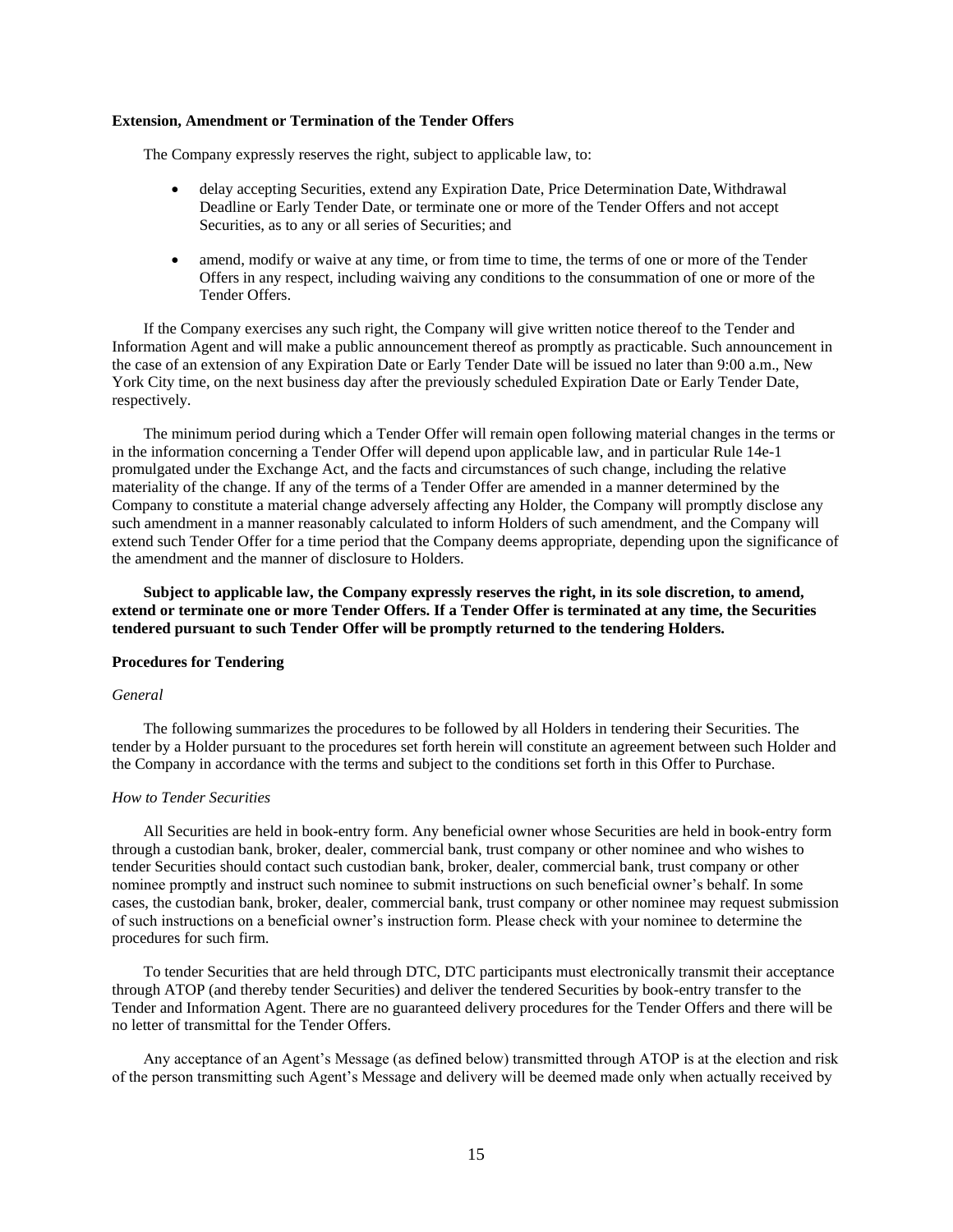the Tender and Information Agent. No documents should be sent to the Company, the trustee or the Dealer Managers.

**By tendering Securities pursuant to the Tender Offers, the Holder will be deemed to have represented and warranted as to the matters provided herein, including that such Holder has full power and authority to tender, sell, assign and transfer the Securities tendered thereby and that when such Securities are accepted for purchase and paid for by the Company, the Company will acquire good title thereto, free and clear of all liens, restrictions, charges and encumbrances and not subject to any adverse claim or right. If a Holder tenders less than all of the Securities of a particular series owned by such Holder, the Holder will also be deemed to have represented and warranted that, immediately following such tender, such Holder beneficially owns Securities of such series in an aggregate principal amount of at least the authorized denomination. The Holder will also be deemed to have agreed to, upon request, execute and deliver any additional documents deemed by the Tender and Information Agent or by the Company to be necessary or desirable to complete the sale, assignment and transfer of the Securities tendered thereby and that theHolder is otherwise accepting the applicable Tender Offer upon the terms and subject to the conditions set forth in this Offer to Purchase.**

**By tendering Securities pursuant to the Tender Offers, the Holder will be deemed to have agreed that the delivery and surrender of the Securities is not effective, and the risk of loss of the Securities does not pass to the Tender and Information Agent, until receipt by the Tender and Information Agent of a properly transmitted Agent's Message together with all accompanying evidences of authority and any other required documents in a form satisfactory to the Company. All questions as to the form of all documents and the validity (including time of receipt) and acceptance of tenders and withdrawals of Securities will be determined by the Company, in its sole discretion, which determination shall be final and binding.**

The Tender and Information Agent will establish an account with respect to the Securities at DTC for purposes of the Tender Offers, and any financial institution that is a participant in DTC may make book-entry delivery of Securities by causing DTC to transfer such Securities into the Tender and Information Agent's account in accordance with DTC's procedures for such transfer. However, although delivery of Securities may be effected through book-entry transfer into the Tender and Information Agent's account at DTC, an Agent's Message, and any other required documents, must, in any case, be transmitted to and received by the Tender and Information Agent at its address set forth on the back cover of this Offer to Purchase prior to or at the applicable Early Tender Date in order to be eligible to receive the Total Consideration, or prior to or at the applicable Expiration Date in order to be eligible to receive the Late Tender Offer Consideration. The confirmation of a book-entry transfer into the Tender and Information Agent's account at DTC as described above is referred to herein as a "Book-Entry Confirmation." **Delivery of documents to DTC does not constitute delivery to the Tender and Information Agent.**

The term "Agent's Message" means a message transmitted by DTC to, and received by, the Tender and Information Agent and forming a part of the Book-Entry Confirmation, which states that DTC has received an express and unconditional acknowledgment from the participant in DTC described in such Agent's Message, stating (i) the aggregate principal amount of Securities that have been tendered by such participant pursuant to the Tender Offers, (ii) that such participant has received the Offer to Purchase and agrees to be bound by the terms of the Tender Offers as described therein, and (iii) that the Company may enforce such agreement against suchparticipant.

## **Holders desiring to tender Securities must allow sufficient time for completion of the ATOP procedures during the normal business hours of DTC prior to the applicable Expiration Date or the Early Tender Date, as the case may be.**

## *Minimum Tender Denomination; Partial Tenders*

Securities may be tendered only in principal amounts equal to the authorized minimum denominations of (i) \$1,000, with respect to the 7.45% GlobLS due July 2031, 9.980% Debentures due February 2047, 8.900% Debentures due January 2032, 7.500% Debentures due August 2026, 7.125% Debentures due November 2025, 6.625% Debentures due October 2028 and 6.375% Debentures due February 2029, and any integral multiple of \$1,000 in excess thereof and (ii) \$2,000, with respect to the 9.000% Notes due April 2025, 9.625% Notes due April 2030 and 8.500% Notes due April 2023, and any integral multiple of \$1,000 in excess thereof. No alternative, conditional or contingent tenders will be accepted. Holders who tender less than all of their Securities must continue to hold Securities in the minimum authorized denomination of \$2,000 or \$1,000 principal amount, as applicable.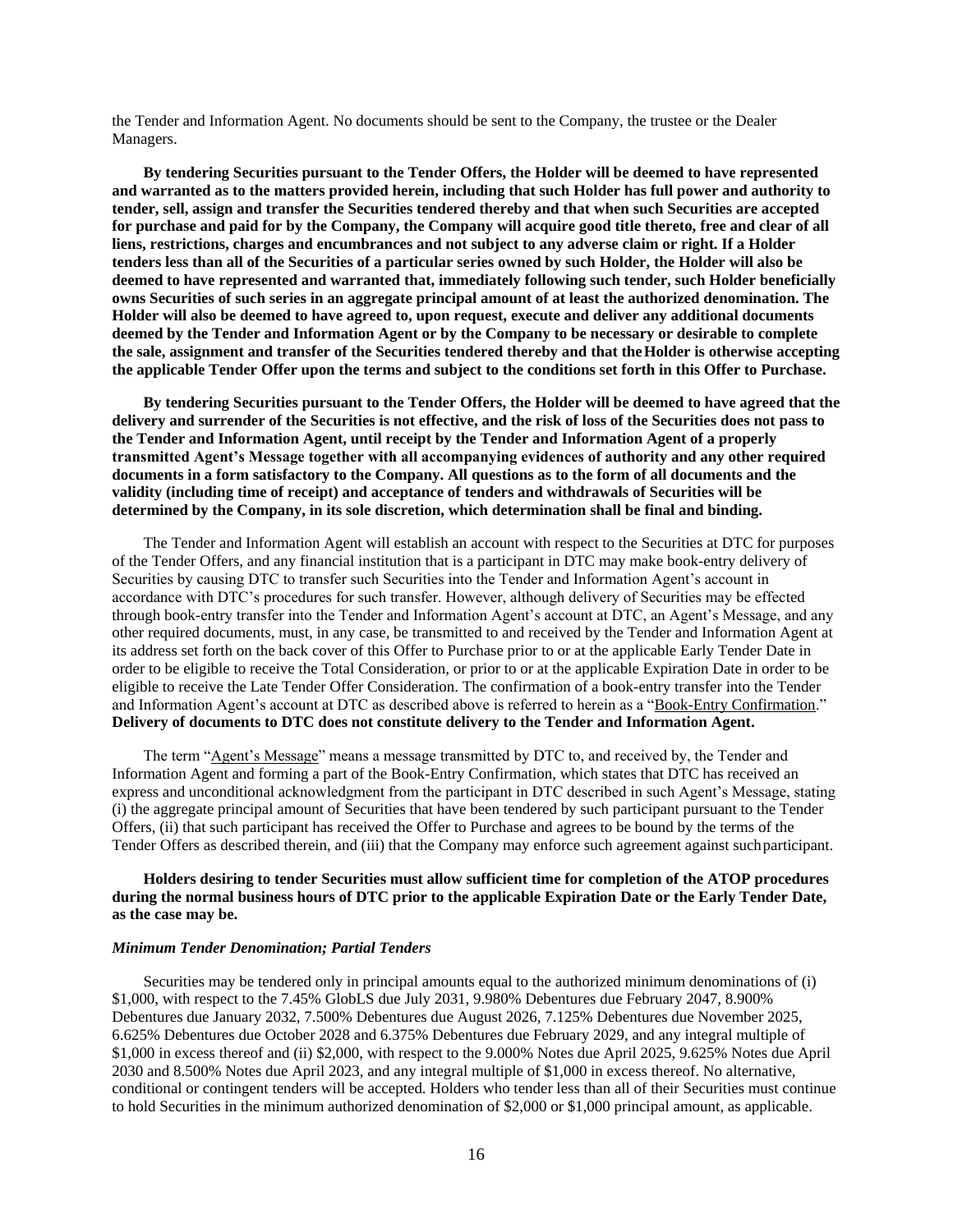If the entire principal amount of the Securities is not tendered or not accepted for purchase, the principal amount of such Securities not tendered or not accepted for purchase will be returned by credit to the account at DTC designated in the Agent's Message, unless otherwise requested by such Holder.

#### *Other Matters*

Notwithstanding any other provision of the Tender Offers, payment of the Total Consideration or Late Tender Offer Consideration, as applicable, plus Accrued Interest in exchange for Securities tendered and accepted for purchase pursuant to the Tender Offers will occur only after timely compliance with the procedures for tender specified in this Offer to Purchase. Tenders of Securities pursuant to the procedures described above, and acceptance thereof by the Company, will constitute a binding agreement between the tendering Holder and the Company upon the terms and subject to the conditions of the Tender Offers as set forth in this Offer to Purchase. All questions as to the form of all documents and the validity (including time of receipt) and acceptance of all tenders and withdrawals of Securities will be determined by the Company, in its sole discretion, the determination of which shall be final and binding. **Alternative, conditional or contingent tenders will not be considered valid.** The Company reserves the right, in its sole discretion, to reject any or all tenders of Securities that are not in proper form or the acceptance of which would, in its opinion, be unlawful. The Company also reserves the right, in its sole discretion, to waive any defects, irregularities or conditions of tender as to particular Securities or to grant Holders an opportunity to cure any defect or irregularity in connection with tenders within such time as it determines. A waiver of one defect does not obligate waivers of other defects. Tenders of Securities shall not be deemed to have been made until all defects and irregularities have been waived by the Company or cured. None of the Company, the Dealer Managers, the Tender and Information Agent or any other person will be under any duty to give notice of any defects or irregularities in tenders of Securities or will incur any liability to Holders for failure to give any such notice. The Company's interpretations of the terms and conditions of the Tender Offers will be final and binding.

## *Compliance with "Short Tendering" Rule in the Tender Offers*

It is a violation of Rule 14e-4 promulgated under the Exchange Act for any person acting alone or in concert with others, directly or indirectly, to tender Securities in a partial tender offer for such person's own account unless at the time of tender and at the applicable Expiration Date such person has a "net long position" in the Securities that is equal to or greater than the amount tendered and will deliver or cause to be delivered such Securities for the purpose of tendering to the Company within the period specified in the Tender Offers. Rule 14e-4 also provides a similar restriction applicable to the tender on behalf of another person. A tender of Securities in the Tender Offers made pursuant to any method of delivery set forth herein will constitute the tendering Holder's representation and warranty to the Company that (a) such Holder has a "net long position" in Securities at least equal to the Securities being tendered within the meaning of Rule 14e-4, and (b) such tender of Securities complies with Rule 14e-4.

#### **Acceptance of Securities for Purchase; Payment for Securities**

Subject to the terms and conditions of the Tender Offers, the Company will accept for purchase, and pay for, the Securities of each series, subject to the Aggregate Tender Cap and Acceptance Priority Levels, upon the satisfaction or waiver of the conditions to the Tender Offers specified under "—Conditions of the Tender Offers." The Company will promptly pay for the Securities accepted for purchase in connection with the Tender Offers on the applicable Settlement Date (or Early Settlement Date, if applicable).

The Company expressly reserves its rights, in its sole discretion, but subject to applicable law, to (1) delay acceptance for purchase of Securities tendered pursuant to a Tender Offer or the payment for Securities accepted for purchase (subject to Rule 14e-1 under the Exchange Act, which requires that the Company pay the consideration offered or return Securities deposited by or on behalf of the Holders promptly after the termination or withdrawal of the applicable Tender Offer), or (2) terminate a Tender Offer at any time prior to acceptance. For purposes of the Tender Offers, the Company will be deemed to have accepted for purchase validly tendered Securities (or defectively tendered Securities with respect to which it has waived such defect) if, as and when the Company gives oral (promptly confirmed in writing) or written notice thereof to the Tender and Information Agent.

The Company will pay for Securities accepted for purchase in the Tender Offers by depositing such payment in cash directly with DTC. Payment by the Company shall for all purposes be deemed to have been completed upon its deposit with DTC of the Total Consideration and Late Tender Offer Consideration, as applicable, plus Accrued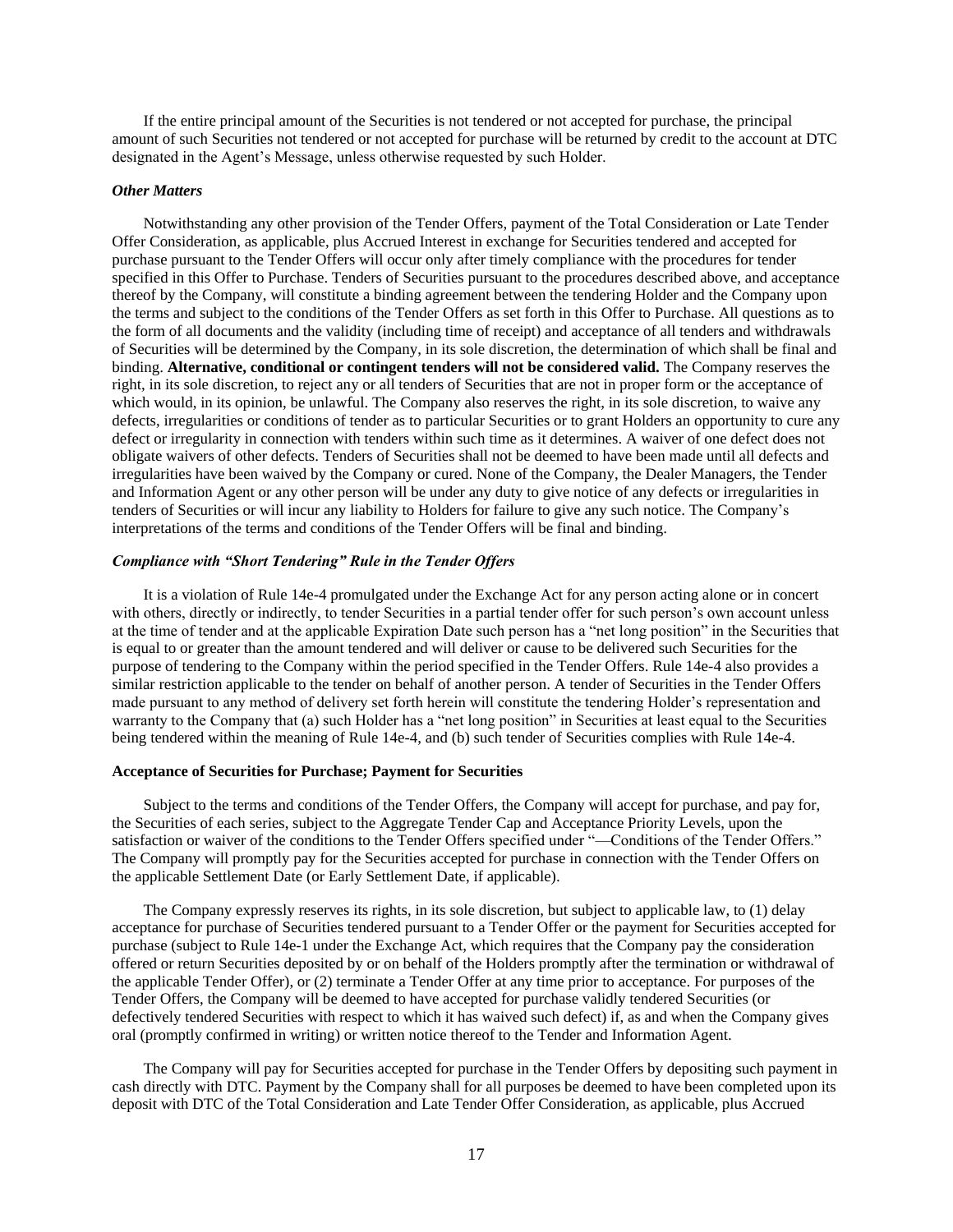Interest. Under no circumstances will the Company pay interest on the applicable Total Consideration or Late Tender Offer Consideration by reason of any delay on the part of DTC in making payment to Holders.

If, for any reason, acceptance for purchase of, or payment for, validly tendered Securities pursuant to the Tender Offers is delayed, or the Company is unable to accept for purchase or to pay for validly tendered Securities pursuant to the Tender Offers, then the Tender and Information Agent may, nevertheless, on behalf of the Company, retain the tendered Securities, without prejudice to the rights of the Company described under "—Procedures for Tendering" and "—Conditions of the Tender Offers" above and "—Withdrawal of Tenders" below, but subject to Rule 14e-1 under the Exchange Act, which requires that the Company pay the consideration offered or return the Securities tendered promptly after the termination or withdrawal of the applicable Tender Offer.

If any tendered Securities are not accepted for purchase for any reason pursuant to the terms and conditions of the Tender Offers, such Securities will be promptly credited to an account maintained at DTC or otherwise returned without cost to the tendering Holders.

The Company may transfer or assign, in whole or from time to time in part, to one or more of its affiliates or any third party the right to purchase any or all of the Securities tendered pursuant to the Tender Offers, but any such transfer or assignment will not relieve the Company of its obligations under the Tender Offers and will in no way prejudice the rights of tendering Holders to receive payment for Securities validly tendered and accepted for purchase pursuant to the Tender Offers.

Tendering Holders of Securities purchased in the Tender Offers will not be obligated to pay brokerage commissions or fees to the Dealer Managers, the Tender and Information Agent, or the Company or to pay transfer taxes with respect to the purchase of their Securities. Holders should check with their own brokers to determine if they will assess a fee (such fees, if any, will be payable by the Holders). The Company will pay all other charges and expenses in connection with the Tender Offers. See "Dealer Managers and Tender and Information Agent."

### **Withdrawal of Tenders**

Tenders of Securities made prior to the applicable Withdrawal Deadline may be validly withdrawn at any time prior to or at the applicable Withdrawal Deadline, but not thereafter. Securities tendered at or after the applicable Withdrawal Deadline may not be withdrawn at any time, unless the Company amends the applicable Tender Offer, in which case withdrawal rights may be extended as the Company determines, to the extent required by law, appropriate to allow tendering Holders a reasonable opportunity to respond to such amendment. The Company, in its sole discretion, may extend a Withdrawal Deadline for any purpose.

Securities withdrawn prior to the applicable Withdrawal Deadline may be tendered again prior to the Early Tender Date or the Expiration Date, as applicable, in accordance with the procedures set forth in this Offer to Purchase. Subject to applicable law, the Company may increase or decrease the Aggregate Tender Cap without extending or reinstating withdrawal rights.

For a withdrawal of a tender of Securities to be effective, the Tender and Information Agent must receive a written or facsimile transmission notice of withdrawal or a properly transmitted "Request Message" through ATOP prior to or at the applicable Withdrawal Deadline. Any such notice of withdrawal must (a) specify the name of the participant in the book-entry transfer facility whose name appears on the security position listing as the owner of such Securities, (b) contain the description of the Securities to be withdrawn and the aggregate principal amount represented by such Securities and (c) specify the name and number of the account at the book-entry transfer facility to be credited with withdrawn Securities.

A withdrawal of Securities may only be accomplished if done so prior to or at the applicable Withdrawal Deadline and in accordance with the foregoing procedures.

**Holders of Securities tendered after the applicable Early Tender Date but prior to or at the applicable Expiration Date will not be eligible to receive the applicable Total Consideration; rather, if their Securities are validly tendered and accepted for purchase, Holders of Securities tendered after the applicable Early Tender Date but prior to or at the applicable Expiration Date will be eligible to receive the applicable Late Tender Offer Consideration.**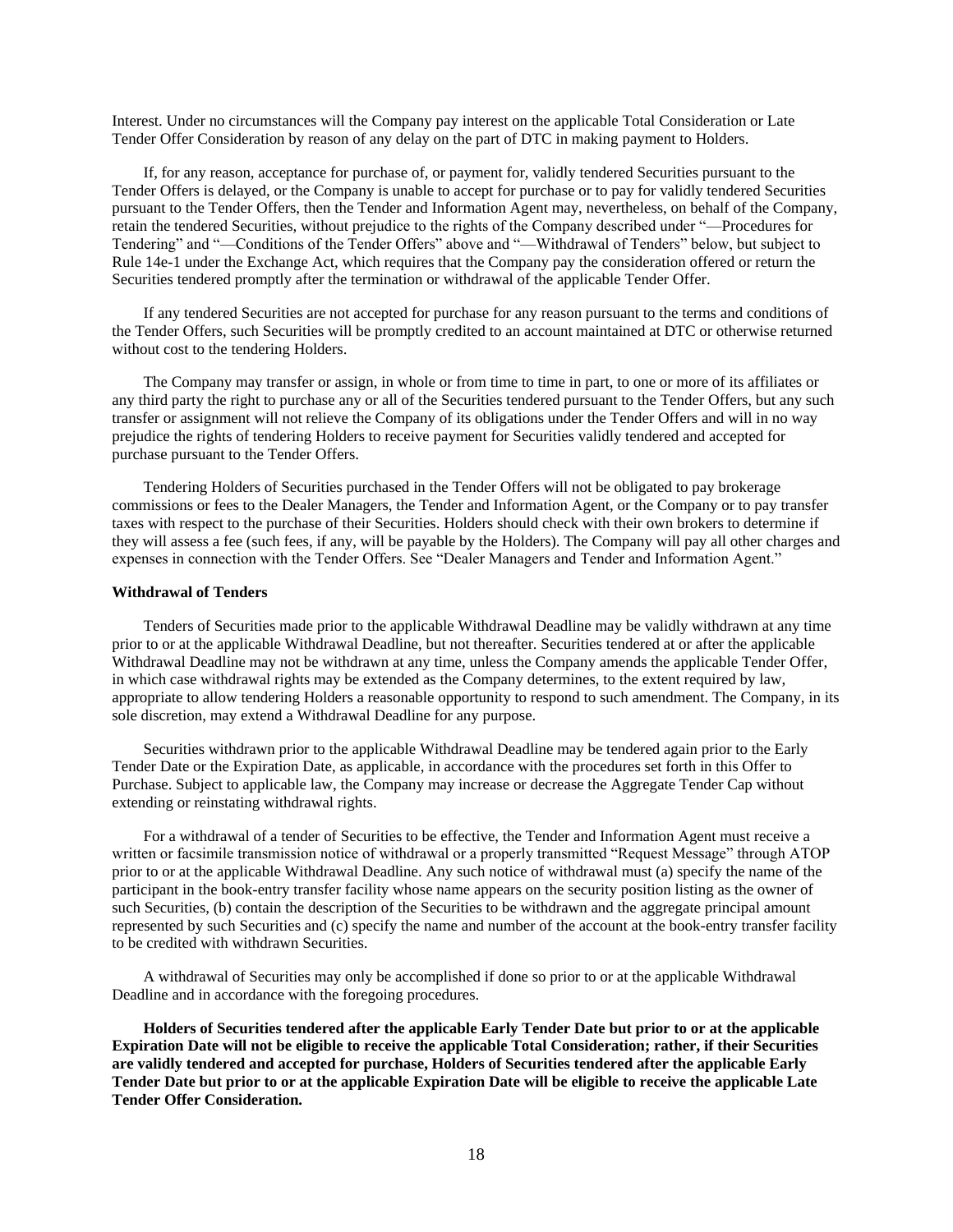### *Withdrawal Rights*

Subject to applicable law, the Company may at any time increase or decrease the Aggregate Tender Cap in its sole discretion and is not required to extend the Withdrawal Deadline in connection with any such increase or decrease. If Holders tender more Securities in a Tender Offer than they expect to be accepted for purchase by the Company based on the Aggregate Tender Cap and the Company subsequently increases the Aggregate TenderCap on or after the applicable Withdrawal Deadline, such Holders will not be able to withdraw any of their previously tendered Securities. **Accordingly, Holders should not tender any Securities that they do not wish to be accepted for purchase.**

The Company will not be able to definitively determine whether any Tender Offer is oversubscribed or what the effects of the Acceptance Priority Levels or proration may be with respect to the Securities until after the Early Tender Date or the Expiration Date have passed, as applicable. Therefore you will not be able to withdraw tenders of your Securities at the time the Company establishes the amount of Securities to be purchased pursuant to the Tender Offers.

#### *Other*

The Company will determine, in its sole discretion, all questions as to the form and validity (including time of receipt) of any notice of withdrawal of a tender, which determination shall be final and binding. None of the Company, the Dealer Managers, the Tender and Information Agent or any other person will be under any duty to give notification of any defect or irregularity in any notice of withdrawal of a tender or incur any liability for failure to give any such notification.

**The Securities issued by the Company are obligations of the Company and are governed by the indenture under which the Securities were issued, as amended or supplemented to date. There are no appraisal or other similar statutory rights available to Holders in connection with the Tender Offers.**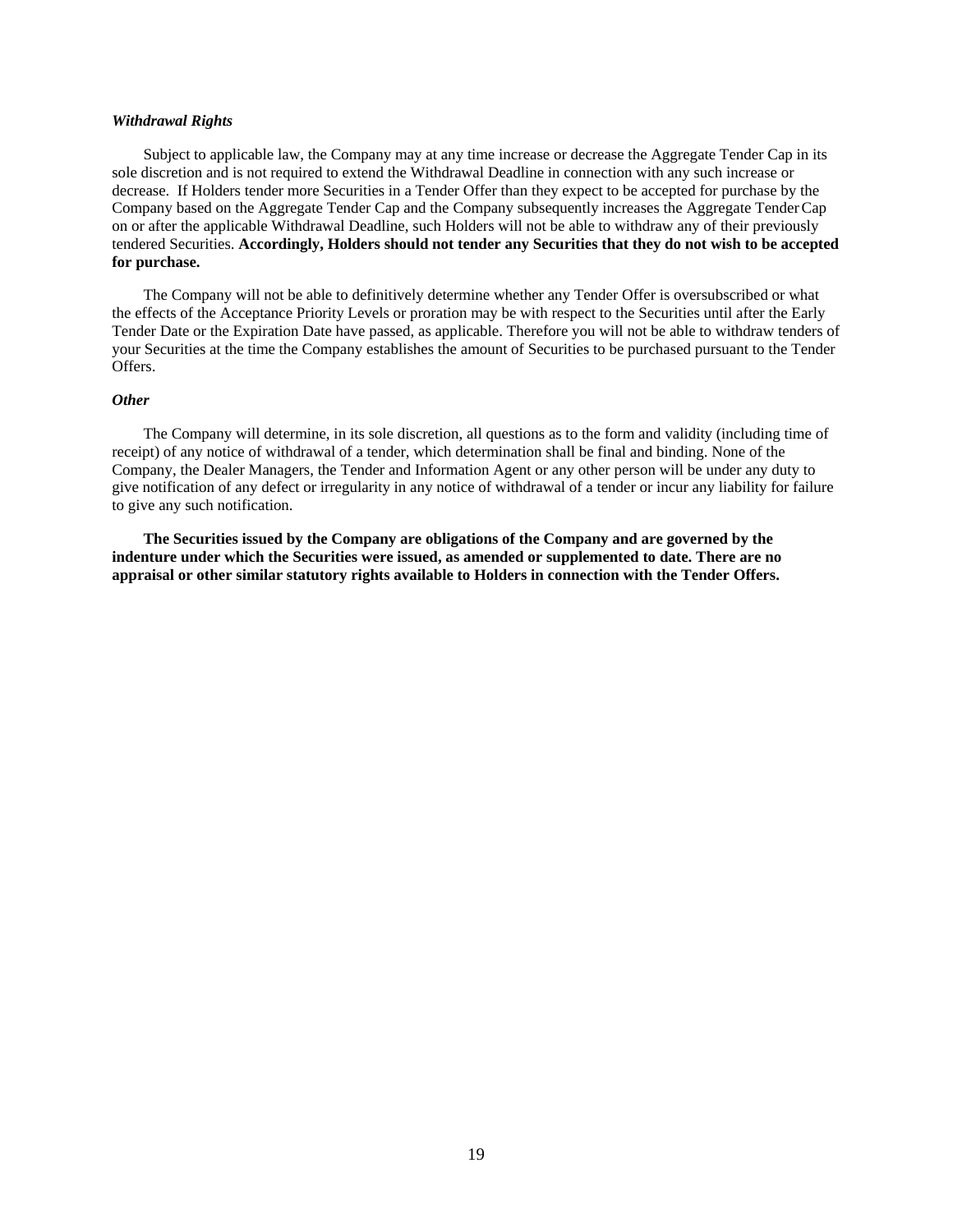### **MARKET AND TRADING INFORMATION**

<span id="page-28-0"></span>The Securities are neither listed on any national or regional securities exchange nor reported on a national quotation system. To the extent that the Securities are traded, prices and trading volumes of the Securities can be difficult to monitor. Quotations for securities that are not widely traded, such as the Securities, may differ from actual trading prices and should be viewed as approximations. Holders are urged to obtain current information with respect to market prices for the Securities.

#### **CERTAIN SIGNIFICANT CONSIDERATIONS FOR HOLDERS**

<span id="page-28-1"></span>In deciding whether to participate in any of the Tender Offers, each Holder should consider carefully, in addition to the information contained in and incorporated by reference in this Offer to Purchase, the following considerations:

#### **Limited Trading Market**

Historically, the trading market for the Securities has been limited. To the extent that Securities of a series are tendered and accepted in the Tender Offers, the trading market for such Securities will likelybecome further limited. A bid for a debt security with a smaller outstanding principal amount available for trading or "float," may be lower than a bid for a comparable debt security with a greater float. Therefore, the market price for and liquidity of Securities of a series not purchased in the Tender Offers may be affected adversely to the extent that the principal amount of Securities purchased pursuant to the Tender Offers reduces the float of any particular series. The reduced float may also tend to make the trading price of the Securities of such series more volatile.

Holders of unpurchased Securities of a series may attempt to obtain quotations for their Securities from their brokers. However, there can be no assurance that an active trading market will exist for the Securities of a series following consummation of the Tender Offers. The extent of the public market for the Securities of a series following consummation of the Tender Offers will depend upon a number of factors, including the size of the float, the number of Holders remaining at such time, and the interest in maintaining a market in the Securities of such series on the part of securities firms.

#### **Position of the Company Concerning the Tender Offers**

None of the Company or its affiliates, their respective boards of directors, the Dealer Managers, the Tender and Information Agent or the trustee with respect to any series of Securities is making any recommendation as to whether Holders should tender any Securities in response to any of the Tender Offers, and neither the Company nor any such other person has authorized any person to make any such recommendation. Holders are urged to evaluate carefully all information in this Offer to Purchase, including the documents incorporated by reference herein, consult their own investment and tax advisors and make their own decisions whether to tender some or all of their Securities.

#### **The Amount of Securities That Will Be Accepted for Purchase Is Uncertain**

Securities tendered prior to the Withdrawal Deadline may be validly withdrawn at any time prior to or at the Withdrawal Deadline. Securities tendered at or after the Withdrawal Deadline may not be withdrawn at anytime, unless the Company amends the applicable Tender Offer, in which case withdrawal rights may be extended as the Company determines, to the extent required by law, appropriate to allow tendering Holders a reasonable opportunity to respond to such amendment. The amount of each series of Securities accepted for purchase will depend on several factors, including without limitation (i) the aggregate amount of such series of Securities that are tendered and (ii) subject to applicable law, the right of the Company at any time to increase or decrease the Aggregate Tender Cap in its sole discretion without extending the Withdrawal Deadline.

Consequently, the amount of each series of Securities purchased in a Tender Offer will not be known until after the Early Tender Date or the Expiration Date and may be subject to proration as described herein. If Holders tender more Securities in a Tender Offer than they expect to be accepted for purchase based on the Aggregate Tender Cap or otherwise, and the Company subsequently increases the Aggregate Tender Cap on or after the Withdrawal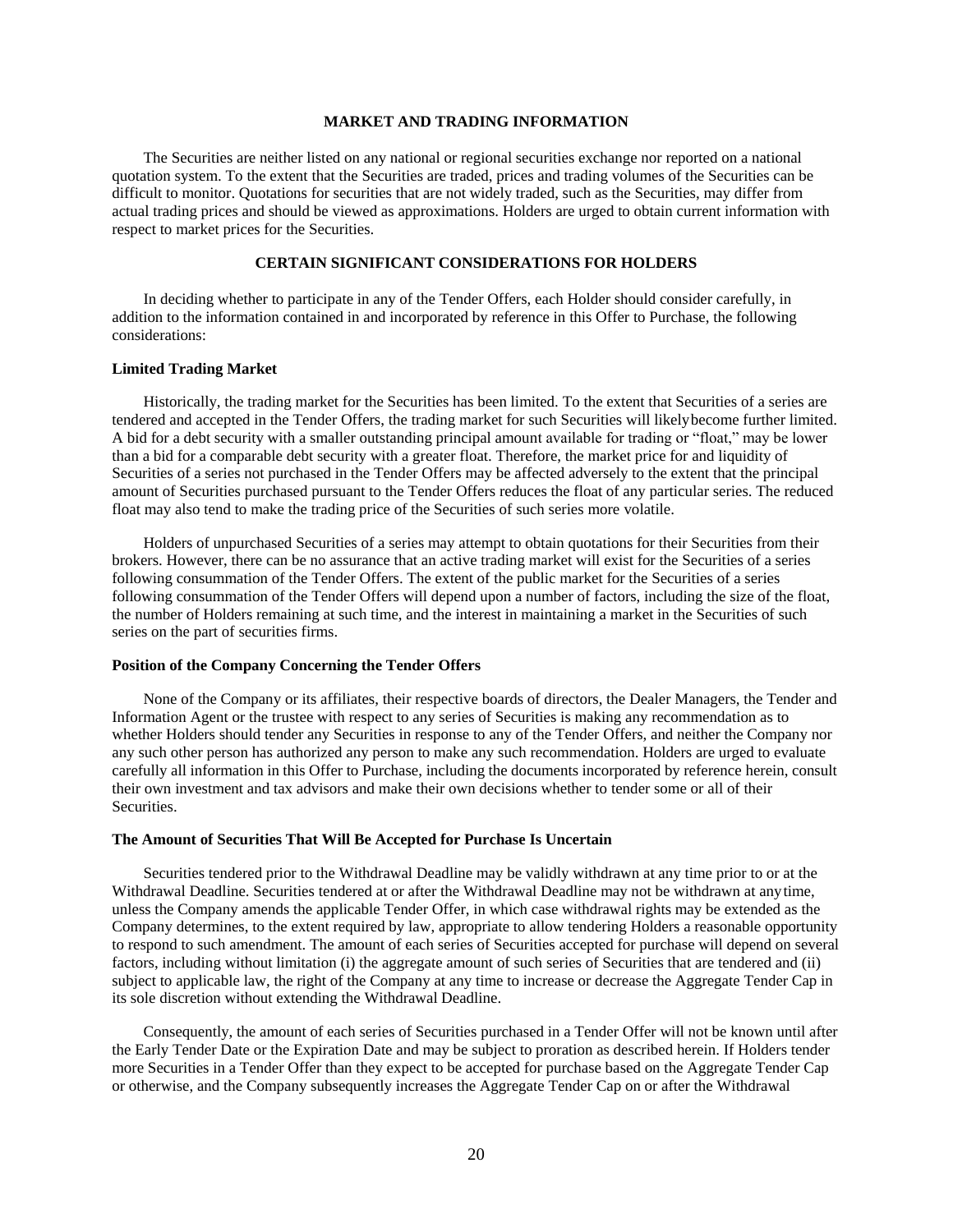Deadline, such Holders will not be able to withdraw any of their previously tendered Securities after the Withdrawal Deadline. Accordingly, Holders should not tender any Securities that they do not wish to be accepted for purchase.

## **Early Tender Premium and Priority of Acceptance for Securities Tendered At or Prior to the Early Tender Date**

You must validly tender your Securities at or prior to the Early Tender Date in order to be eligible to receive the Total Consideration, which includes the Early Tender Premium. If you validly tender your Securities after the Early Tender Date but at or prior to the Expiration Date, you will only be eligible to receive the Late Tender Offer Consideration, which does not include the Early Tender Premium.

If any Securities of a series are purchased in a Tender Offer, Securities of such series validly tendered at or prior to the Early Tender Date will be accepted for purchase in priority to other Securities of such series validly tendered after the Early Tender Date, regardless of the Acceptance Priority Level. Accordingly, if the Aggregate Tender Cap is reached in respect of tenders of all Securities made at or prior to the Early Tender Date, no Securities that are tendered after the Early Tender Date will be accepted for purchase unless the Aggregate Tender Cap is increased by the Company, in its sole discretion. There can be no assurance that the Company will increase the Aggregate Tender Cap.

#### **Conditions to the Consummation of the Tender Offers**

The consummation of each Tender Offer is subject to satisfaction of the conditions of the Tender Offers, including the Financing Condition. The Company intends to fund the purchase price of all Securities accepted for payment in the Tender Offers with cash on hand and other sources of liquidity, subject to the Aggregate Tender Cap. If the Financing Condition is not met, however, the Company expects to instead use cash on hand to finance or refinance such green projects, assets or activities. In that case, the Tender Offers may be canceled or reduced in size at the Company's sole determination. These conditions are described in more detail in this Offer to Purchase under "The Terms of the Tender Offers—Conditions to the Tender Offers." There can be no assurance that such conditions will be met with respect to the Tender Offers.

### **Holders Should Consult their Tax, Accounting, Financial and Legal Advisers before Participating in the Tender Offers**

Holders should consult their tax, accounting, financial and legal advisers as they may deem appropriate regarding the suitability to themselves of the tax, accounting, financial and legal consequences of participating or declining to participate in the Tender Offers. In particular, due to the number of different jurisdictions where tax laws may apply to a Holder, this Offer to Purchase does not discuss all tax consequences for Holders arising from the purchase by the Company of the Securities. Holders are urged to consult their professional advisers regarding the possible tax consequences under the laws of the jurisdictions that apply to them. Holders are liable for their own taxes (other than certain transfer taxes) and have no recourse to the Company, the Dealer Managers, the Tender and Information Agent or the trustee for the Securities with respect to taxes (other than certain transfer taxes) arising in connection with the Tender Offers. See "Certain United States Federal Income Tax Considerations" for a discussion of certain U.S. federal income tax considerations relating to the Tender Offers.

### **Treatment of Securities Not Tendered in the Tender Offers**

Securities not tendered and purchased in the Tender Offers will remain outstanding. The terms and conditions governing the Securities, including the covenants and other protective provisions contained in the respective indentures, will remain unchanged. No amendments to these documents are being sought.

The Company is not obligated to, nor can there be any assurance that the Company will, redeem or otherwise repurchase any Securities that are not tendered and accepted in the Tender Offers. Statements of intent in this Offer to Purchase shall not constitute a notice of redemption or repurchase under the applicable indenture. Any such notice, if made, will only be made in accordance with the provisions of the applicable indenture.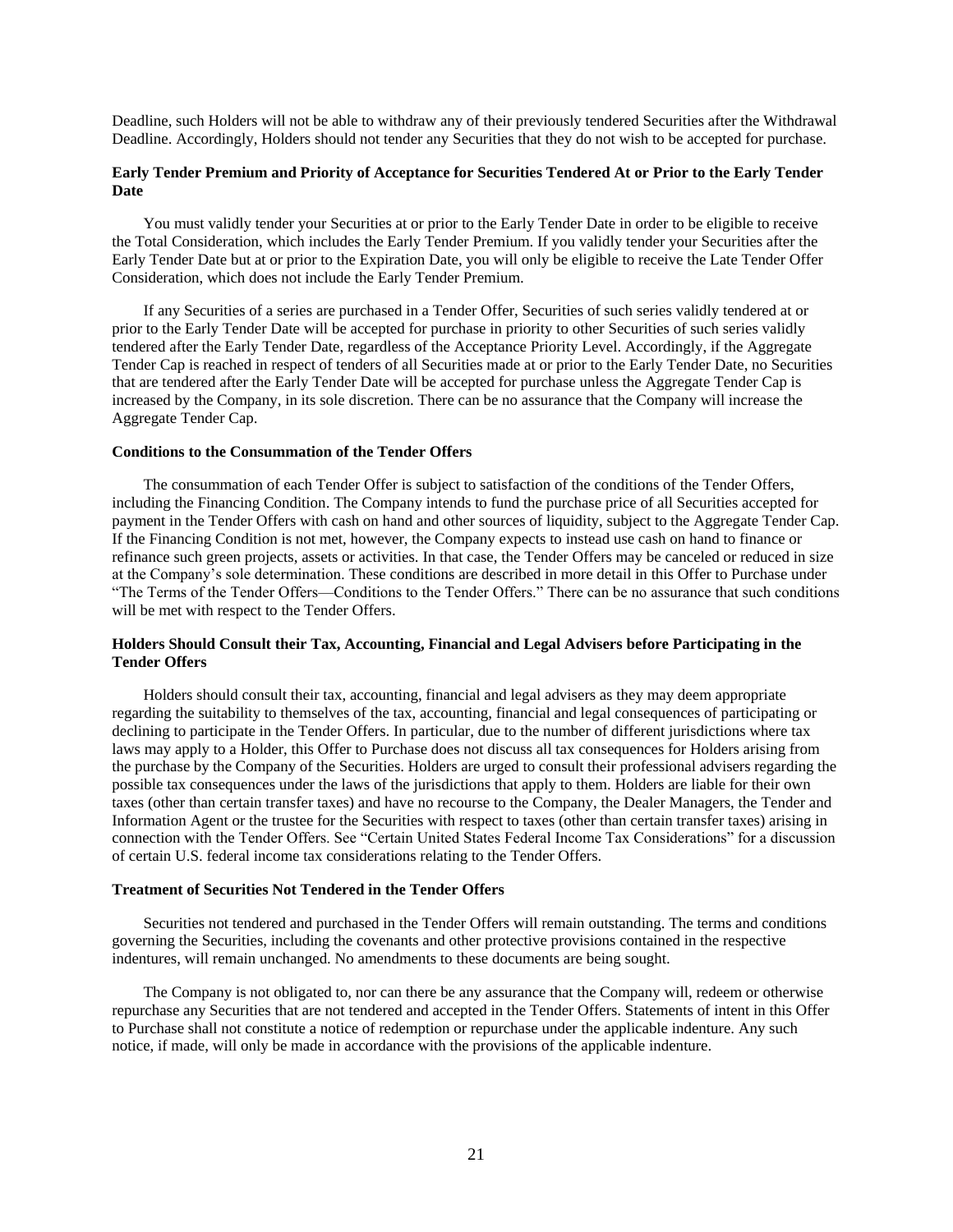## **OTHER PURCHASES OF SECURITIES**

<span id="page-30-0"></span>Following consummation or termination of the Tender Offers, the Company and its affiliates reserve the right to acquire the Securities from time to time otherwise than pursuant to the Tender Offers through open market purchases, privately negotiated transactions, one or more additional tender or exchange offers or otherwise, on pricing terms that may or may not be equal to the Total Consideration or Late Tender Offer Consideration, as applicable, plus Accrued Interest, or to exercise any of the Company's rights (including redemption rights) under the indenture. There can be no assurance as to which, if any, of these alternatives or combination thereof that the Company or its affiliates will choose to pursue in the future.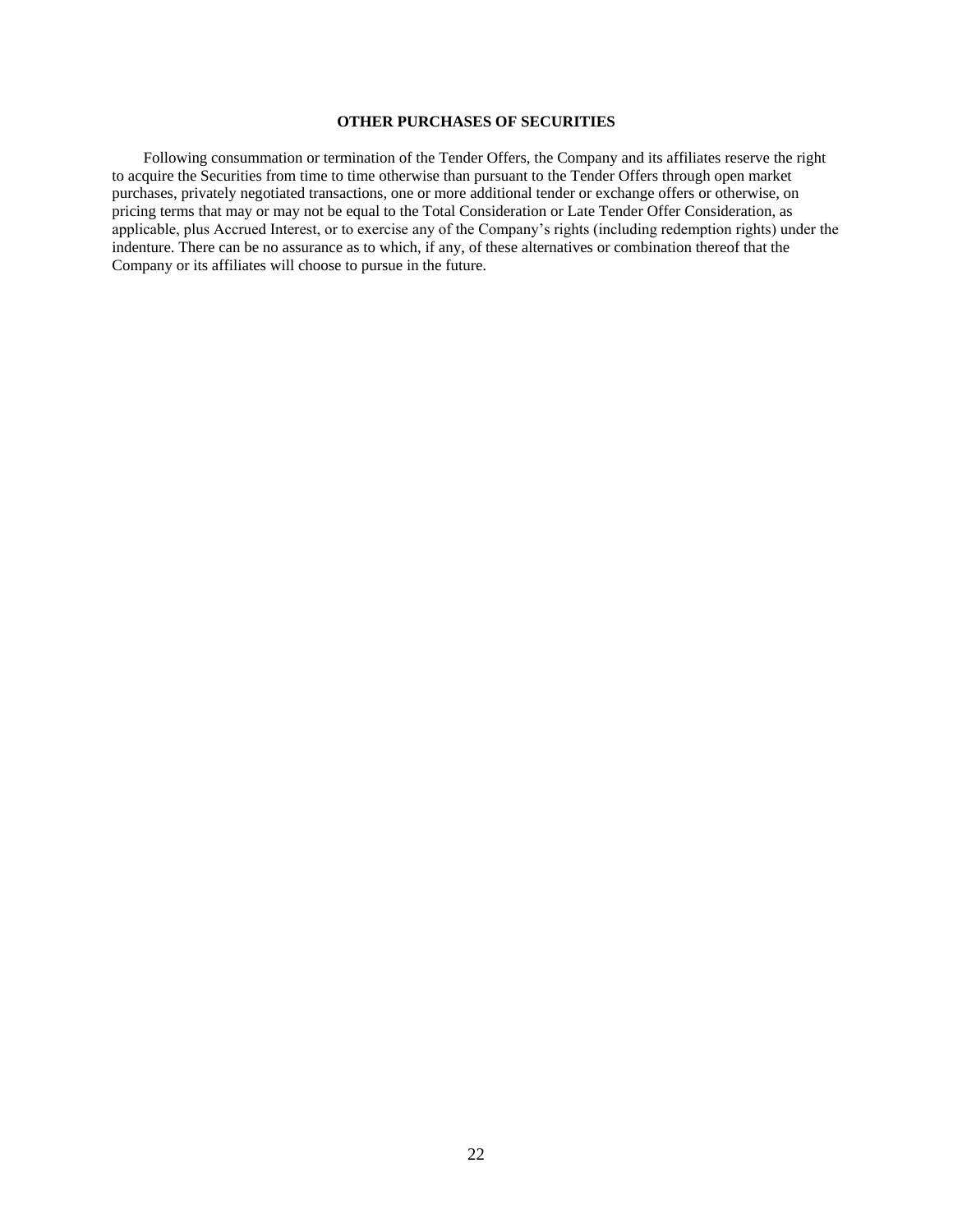## **CERTAIN UNITED STATES FEDERAL INCOME TAX CONSIDERATIONS**

The following discussion describes U.S. federal income tax consequences to beneficial owners of the Securities of the sale of Securities pursuant to the Tender Offers. This discussion applies only to Securities held as "capital assets" within the meaning of Section 1221 of the Internal Revenue Code of 1986, as amended (the "Code") (generally, property held for investment) and does not describe all of the tax consequences that may be relevant to beneficial owners in light of their particular circumstances, such as:

- certain financial institutions;
- tax-exempt organizations;
- insurance companies;
- dealers or traders using a mark-to-market method of tax accounting for the Securities;
- persons holding Securities as part of a straddle or other "integrated transaction";
- U.S. Holders (as defined below) whose functional currency is not the U.S. dollar;
- partnerships or other entities or arrangements classified as partnerships for U.S. federal income tax purposes;
- U.S. expatriates;
- persons who purchase notes in our substantially concurrent notes offering; or
- persons subject to the alternative minimum tax.

If an entity or arrangement treated as a partnership for U.S. federal income tax purposes holds Securities, the U.S. federal income tax treatment of a partner will generally depend upon the status of the partner and the activities of the partnership. Partners of partnerships that sell Securities pursuant to a Tender Offer are urged to consult their tax advisors as to their particular U.S. federal income tax consequences of the Tender Offers.

No ruling has been or will be sought from the Internal Revenue Service (the "IRS") regarding any tax consequences relating to the matters discussed herein. Consequently, no assurance can be given that the IRS will not assert, or that a court would not sustain, a position contrary to any of those summarized below.

This summary is based on the Code, administrative pronouncements, judicial decisions and final, temporary and proposed Treasury regulations as of the date hereof, changes to any of which subsequent to the date hereof may affect the tax consequences described herein, possibly on a retroactive basis. Persons holding Securities are urged to consult their tax advisors with regard to the application of the U.S. federal tax laws to their particular situations as well as any tax consequences arising under the laws of any state, local or non-U.S. taxing jurisdiction or any other U.S. federal tax laws, such as estate and gift tax laws or the Medicare tax on certain investment income. In addition, this summary does not describe the special tax accounting rules under Section 451 of the Code.

#### **Tax Consequences to Tendering U.S. Holders**

As used in this section, the term "U.S. Holder" means a beneficial owner of a Security that is, for U.S. federal income tax purposes:

- a citizen or individual resident of the United States;
- a corporation, or other entity taxable as a corporation, created or organized in or under the laws of the United States, anystate thereof or the District of Columbia; or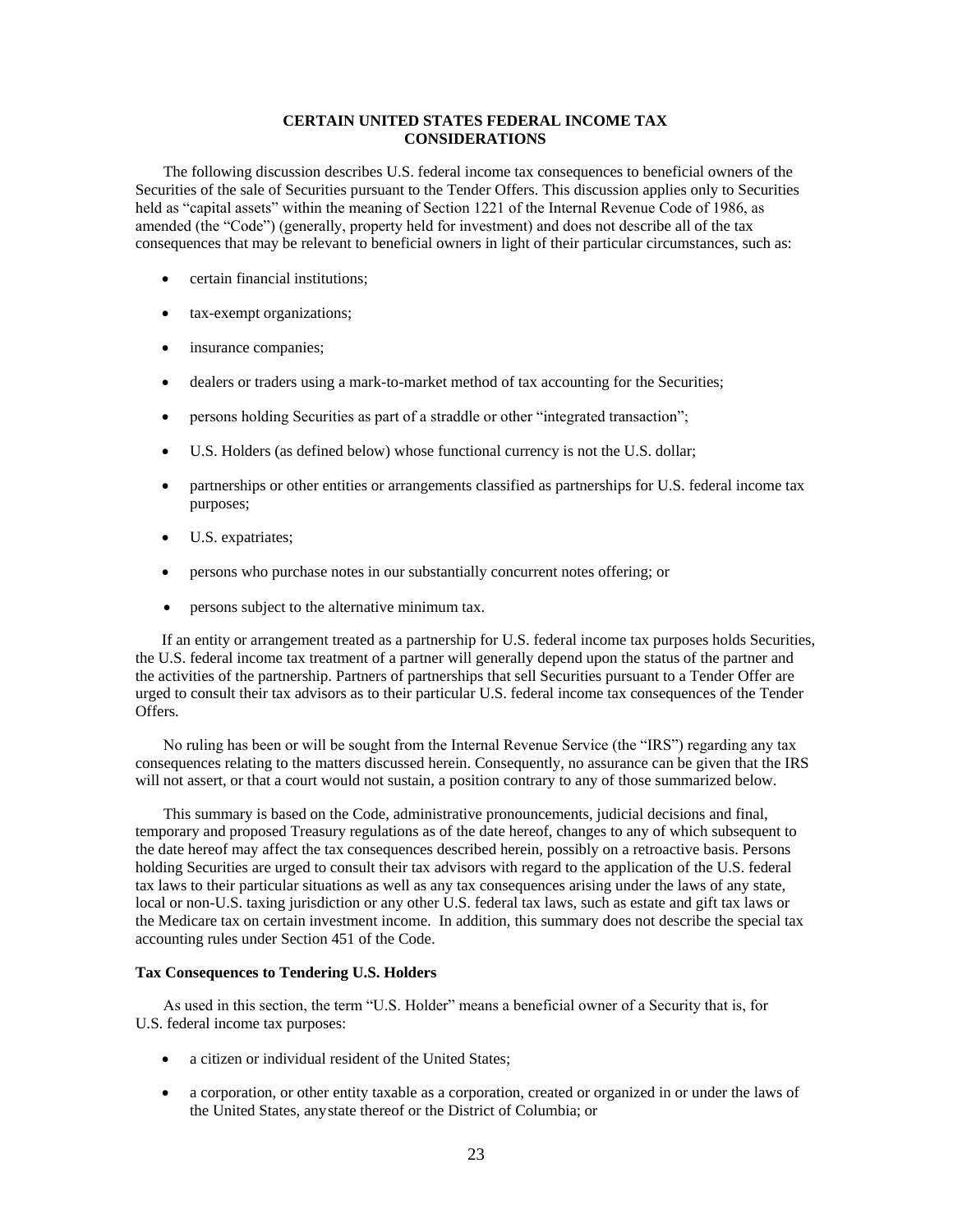an estate or trust the income of which is subject to U.S. federal income taxation regardless of itssource.

#### *Sale of Securities Pursuant to the Tender Offers*

Upon the Company's repurchase of a Security pursuant to a Tender Offer, subject to the discussion below regarding the alternative treatment of the Early Tender Payment, a U.S. Holder will recognize taxable gain or loss equal to the difference between the amount realized on the sale (other than any portion attributable to accrued and unpaid interest), which may include the Early Tender Payment, as described below, and the U.S. Holder's adjusted tax basis in the Security. Gain or loss will be calculated separately for each block of Securities tendered by a U.S. Holder. A U.S. Holder's adjusted tax basis generally will be the original cost of the Security to the U.S. Holder increased by any market discount (as defined below) previously included in the U.S. Holder's gross income and decreased (but not below zero) by any amortizable bond premium that the U.S. Holder has previously amortized. Amortizable bond premium generally is the excess of a U.S. Holder's tax basis in the Security immediately after its acquisition over the principal amount of the Security, subject to certain rules relating to the effect of the redemption provisions of the Securities.

Subject to the application of the market discount rules discussed below, any gain or loss will be capital gain or loss and will be long-term capital gain or loss if the U.S. Holder held the Security for more than one year at the time of the repurchase. Long-term capital gains of non-corporate U.S. Holders are generally eligible for reduced rates of taxation. The deductibility of capital losses for U.S. federal income tax purposes is subject to limitations. The cash received attributable to accrued and unpaid interest will be treated as a payment of interest. Accordingly, to the extent that such accrued interest has not yet been included in a U.S. Holder's income, the cash received will be taxable as ordinary income.

If a U.S. Holder acquired a Security at a "market discount" (*i.e.*, at a price that is below the principal amount of the Security, if the difference is not less than a statutorily defined *de minimis* amount), any gain recognized by the U.S. Holder upon the repurchase of the Security pursuant to a Tender Offer will be treated as ordinary income to the extent of any accrued market discount that the U.S. Holder has not previously included in income as ordinary income. This rule will not apply to U.S. Holders who previously elected to include market discount in income as it accrues for U.S. federal income tax purposes.

#### *Early Tender Payment*

There is no binding authority addressing the U.S. federal income tax consequences of receiving the Early Tender Payment. We believe that the Early Tender Payment should be treated as additional consideration received from the sale of the Securities pursuant to the Tender Offers, in which case this amount will be taken into account in computing a U.S. Holder's taxable gain or loss as described above. It is possible, however, that the Early Tender Payment could be treated as a separate fee, taxable as ordinary income (rather than as sale proceeds). A U.S. Holder should consult its tax advisor regarding the U.S. federal income tax treatment of the Early Tender Payment.

#### *Backup Withholding and Information Reporting*

Information returns will be filed with the IRS in connection with payments made with respect to the Tender Offers (including any amounts attributable to accrued but unpaid interest), except with respect to a U.S. Holder who establishes that it is an exempt recipient. A U.S. Holder will be subject to backup withholding on such payments if the U.S. Holder fails to timely provide its correct taxpayer identification number and to comply with certain certification procedures or otherwise fails to establish an exemption from backup withholding. Backup withholding is not an additional tax The amount of any backup withholding deducted from a payment to a U.S. Holder will be allowed as a credit against the U.S. Holder's U.S. federal income tax liability and may entitle the U.S. Holder to a refund, provided that the required information is timely furnished to the IRS.

#### **Tax Consequences to Tendering Non-U.S. Holders**

As used in this section, the term "Non-U.S. Holder" means a beneficial owner of a Security that is, for U.S. federal income tax purposes: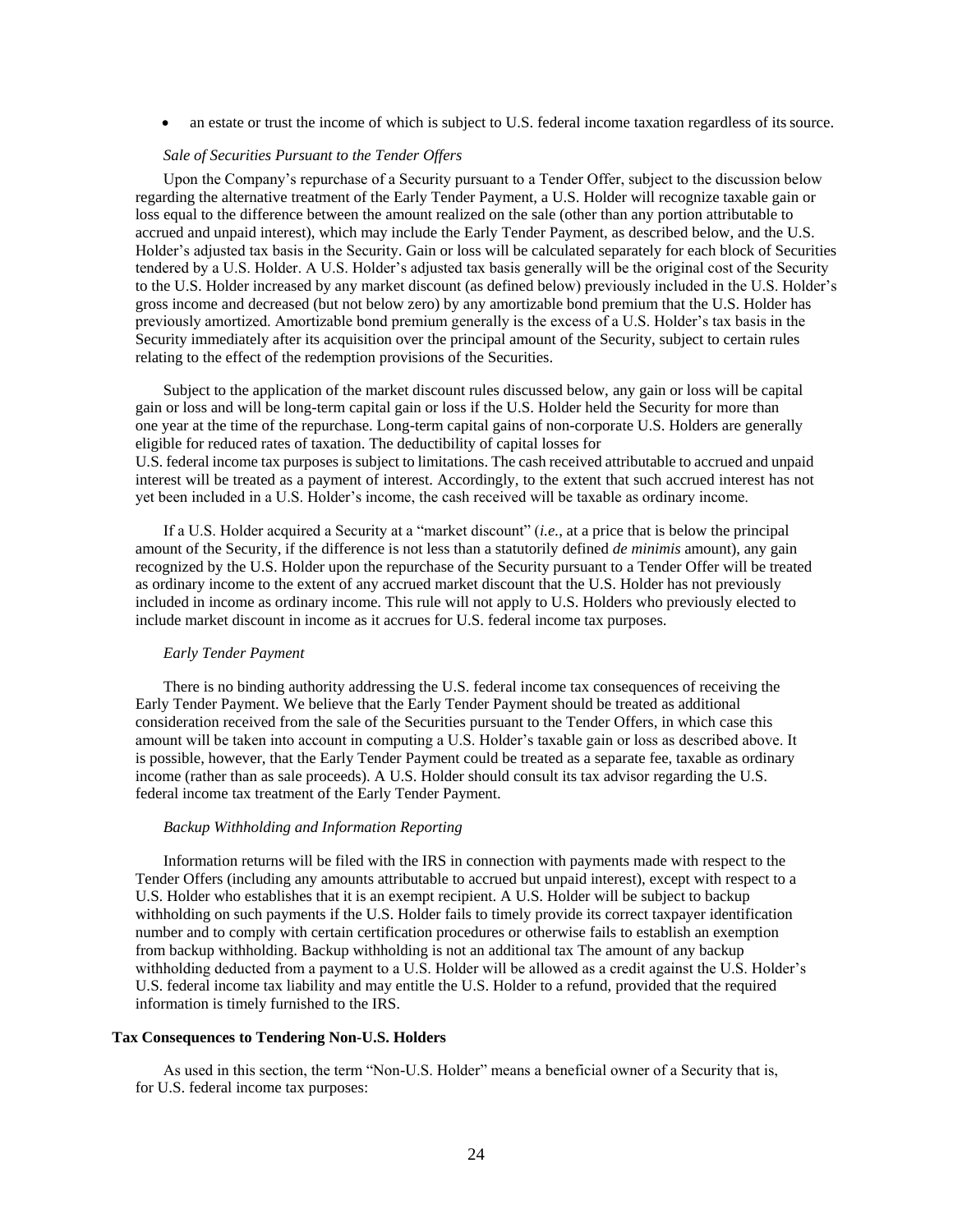- a nonresident alien individual;
- a foreign corporation; or
- a foreign estate or trust.

This discussion does not address Non-U.S. Holders who own, actually or constructively, ten percent or more of the total combined voting power of all classes of stock of the Company entitled to vote or who are controlled foreign corporations related to the Company (within the meaning of the Code). Additionally, this discussion does not describe the U.S. federal income tax consequences to Non-U.S. Holders who are individuals present in the United States for 183 days or more in the taxable year of disposition of the Securities, who will generally be subject to special rules and are urged to consult their tax advisors regarding the U.S. federal income tax consequences applicable to them.

#### *Sale of Securities Pursuant to the Tender Offers*

Subject to the discussion below, payments (including with respect to accrued and unpaid interest) to any Non-U.S. Holder in exchange for Securities surrendered in a Tender Offer generally will not be subject to U.S. federal income or withholding tax, provided that (i) the Non-U.S. Holder certifies on an applicable IRS Form W-8, under penalties of perjury, that it is not a U.S. person, and (ii) the gain is not effectively connected with the conduct by the U.S. Holder of a trade or business in the United States, and, if an income tax treaty so requires, is attributable to a permanent establishment in the United States. If a Non-U.S. Holder does not provide the necessary certification described in clause (i) above, any amounts received in the Tender Offers that are attributable to accrued and unpaid interest will generally be subject to U.S. federal withholding tax at a rate of 30%.

#### *Effectively Connected Income*

If a Non-U.S. Holder of a Security is engaged in a trade or business in the United States, and if income or gain on the Security is effectively connected with the conduct of that trade or business (and, if an income tax treaty so requires, is attributable to a permanent establishment in the United States), the Non-U.S. Holder, although exempt from the withholding tax referred to above, will generally be taxed in the same manner as a U.S. Holder (see "—Tax Consequences to Tendering U.S. Holders" above), except that the Non-U.S. Holder will be required to provide a properly executed IRS Form W-8ECI (or appropriate substitute form) in order to receive payments attributable to accrued and unpaid interest free of withholding. A Non-U.S. Holder should consult its tax advisor with respect to other U.S. tax consequences of the disposition of Securities in the Tender Offers including, with respect to a Non-U.S. Holder that is a foreign corporation, the possible imposition of a branch profits tax on its effectively connected earnings and profits at a rate of 30% (or lower treaty rate).

#### *Early Tender Payment*

As described above under the caption "Tax Consequences to Tendering U.S. Holders― Early Tender Payment," the U.S. federal income tax treatment of the receipt of the Early Tender Payment is unclear under current U.S. federal income tax law. In the case of a Non-U.S. Holder, if the Early Tender Payment were treated as a separate fee, it could be subject to U.S. federal withholding tax. We intend to treat the Early Tender Payment as part of the consideration paid in exchange for the Securities sold pursuant to the Tender Offers (and, therefore, not subject to U.S. federal withholding tax), in the manner described above in "―Sale of Securities Pursuant to the Tender Offers." There can be no assurance, however, that the applicable paying agent or the IRS will not take a contrary position. The paying agent may withhold U.S. federal income tax at a rate of 30% from the Early Tender Payment paid to a Non-U.S. Holder unless an exemption from or reduction of withholding tax is applicable, either because such amounts are effectively connected with the conduct of a trade or business by the Non-U.S. Holder within the United States or because the Non-U.S. Holder is eligible for the benefits of an applicable income tax treaty with the United States. In order to claim an exemption from or reduction of withholding tax, the Non-U.S. Holder must deliver a properly executed applicable IRS Form W-8 claiming such exemption or reduction. Non-U.S.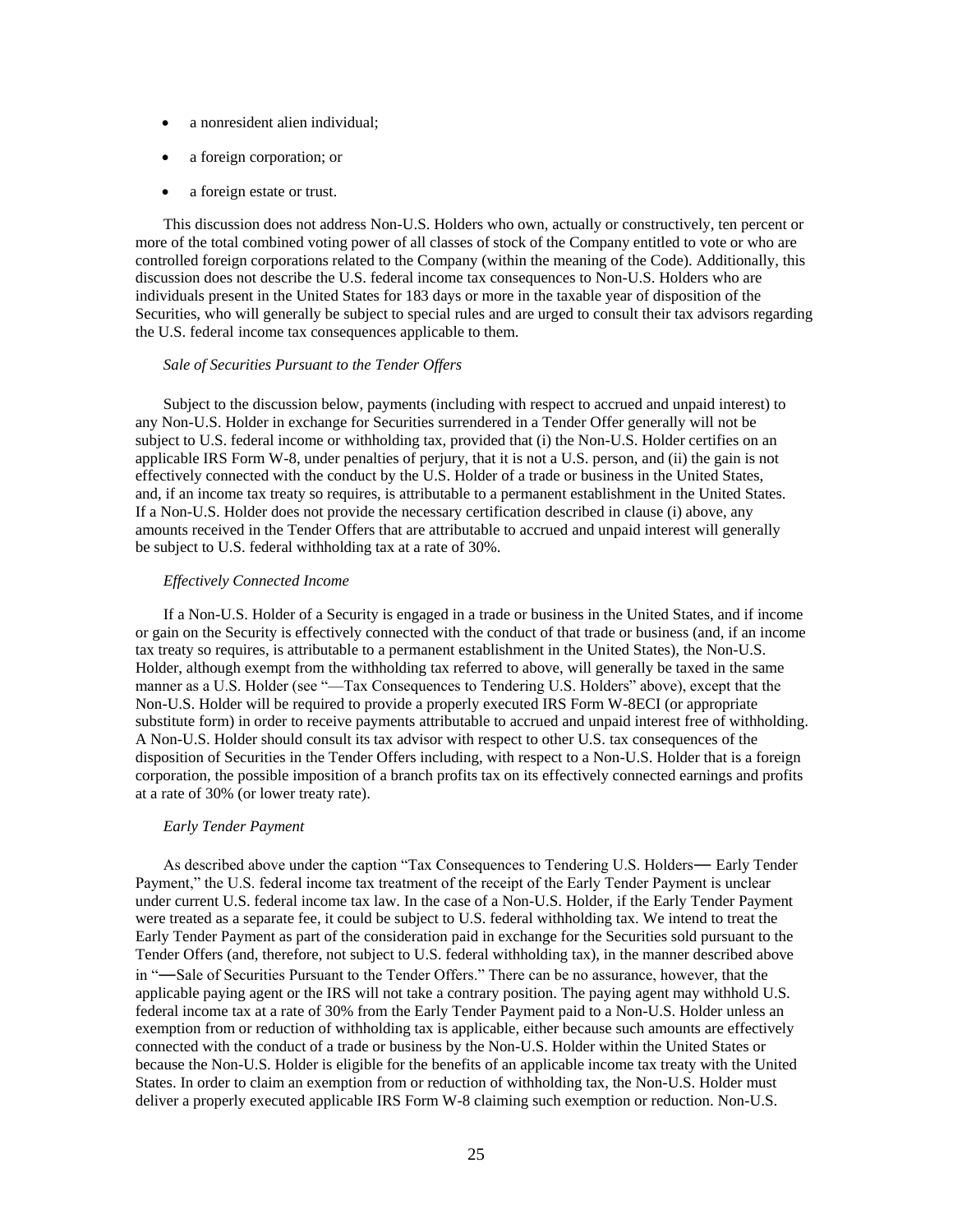Holders are urged to consult their tax advisors regarding the application of U.S. federal income tax withholding, including eligibility for a withholding tax exemption or reduction, as well as the possibility of claiming a refund.

#### *Backup Withholding and Information Reporting*

Unless a Non-U.S. Holder complies with certification procedures to establish that it is not a U.S. person, the Non-U.S. Holder may be subject to backup withholding and related information reporting on any payments received in exchange for the Securities (and even if the Non-U.S. Holder does comply with these procedures, information reporting may nonetheless apply to any amounts attributable to accrued but unpaid interest and the Early Tender Payment). Compliance with the certification procedures required to claim the exemption from withholding tax referred to above will satisfy the certification requirements necessary to avoid backup withholding as well. Backup withholding is not an additional tax. The amount of any backup withholding from a payment to a Non-U.S. Holder will be allowed as a credit against the Non-U.S. Holder's U.S. federal income tax liability and may entitle the Non-U.S. Holder to a refund, provided that the required information is timely furnished to the IRS.

#### **Non-Tendering U.S. Holders and Non-U.S. Holders**

There are no U.S. federal income tax consequences to a holder if its Securities are not purchased by us pursuant to the Tender Offers.

#### **FATCA Legislation**

Legislation commonly referred to as "FATCA" generally imposes a withholding tax of 30% on payments to certain non-U.S. entities (including financial intermediaries) with respect to certain financial instruments, unless various U.S. information reporting and due diligence requirements have been satisfied or an exemption applies. An intergovernmental agreement between the United States and the non-U.S. entity's jurisdiction may modify these requirements. Under proposed regulations, the preamble to which states that taxpayers may rely on them pending finalization, this withholding tax will not apply to the proceeds from a sale or other disposition of Securities (other than with respect to accrued interest).

The FATCA withholding obligation with respect to payments of U.S. source interest does not apply to any debt instrument issued before July 1, 2014 (unless such debt instrument is the subject of a "significant modification" in such a way that it is considered to be re-issued for U.S. federal income tax purposes on or aftersuch date). A holder should consult its tax advisor regarding the application of FATCA.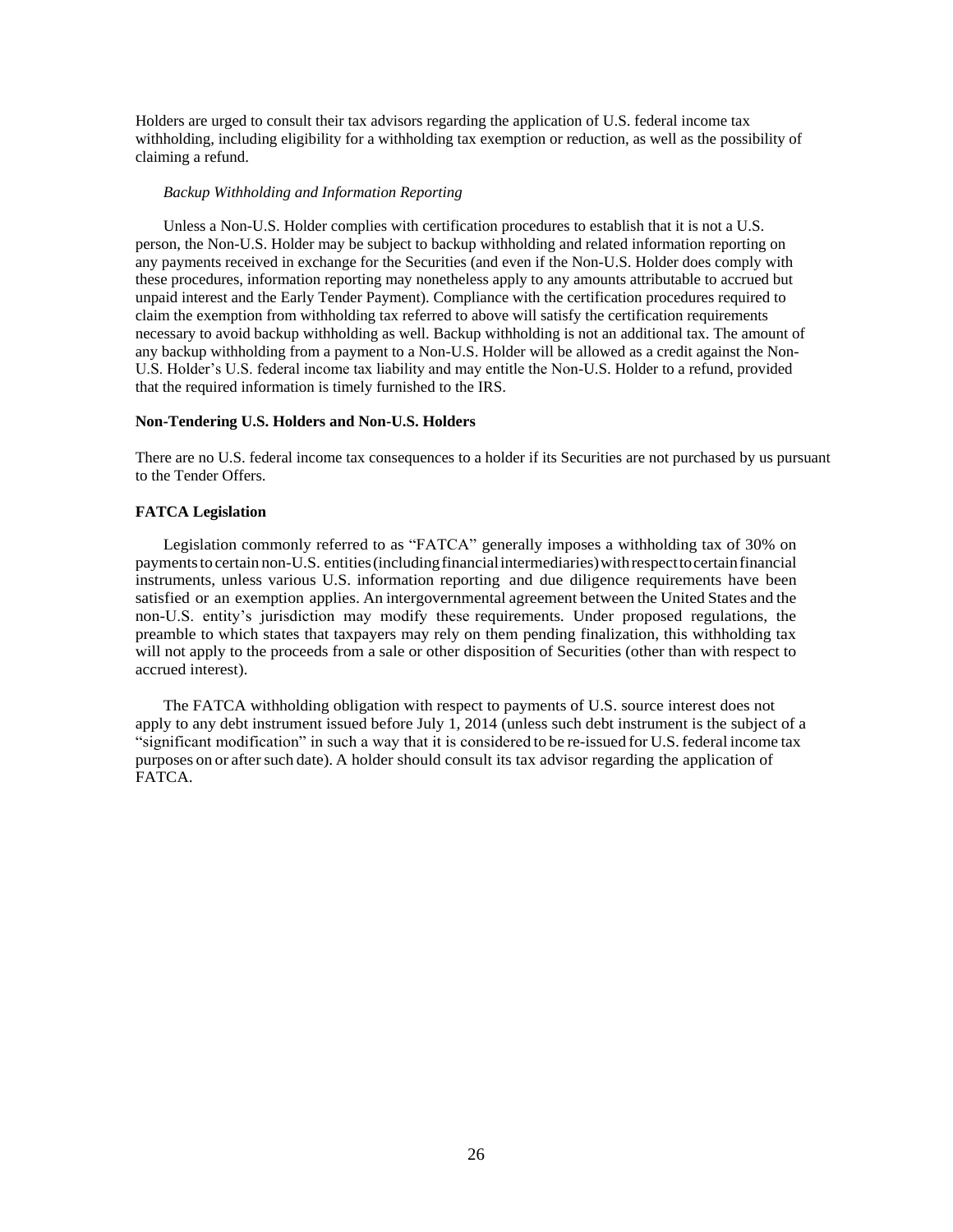## **DEALER MANAGERS AND TENDER AND INFORMATION AGENT**

<span id="page-35-0"></span>The Company has retained Barclays Capital Inc., BofA Securities, Inc., Mizuho Securities USA LLC, Morgan Stanley & Co. LLC and RBC Capital Markets, LLC as Dealer Managers, and Global Bondholder Services Corporation, as the Tender and Information Agent, in connection with the Tender Offers. The Company has agreed to pay the Dealer Managers and the Tender and Information Agent customary fees for their services in connection with the Tender Offers. The Company has also agreed to reimburse the Dealer Managers and the Tender and Information Agent for certain of their out-of-pocket expenses and to indemnify the Dealer Managers and the Tender and Information Agent against certain liabilities, including liabilities under the federal securities laws.

Each of the Dealer Managers and/or their respective affiliates, in the ordinary course of business, makes markets in securities of the Company, including the Securities. As a result, from time to time, the Dealer Managers and/or their respective affiliates may own certain of the securities of the Company, including the Securities. To the extent that the Dealer Managers or an affiliate of the Dealer Managers owns Securities during the Tender Offers, they may tender such Securities pursuant to the terms of the Tender Offers. The Dealer Managers are not obligated to make a market in the Securities.

In the ordinary course of business, the Dealer Managers and their respective affiliates have in the past provided, currently provide, and may in the future from time to time provide, investment banking and general financing and commercial banking services to the Company and certain of its affiliates, including the provision of credit facilities, and/or the performance of financial advisory services for the Company and its affiliates, for which they received, or will receive, customary fees and expenses.

None of the Dealer Managers or the Tender and Information Agent assumes any responsibility for the accuracy or completeness of the information concerning the Company or the Securities contained or referred to in this Offer to Purchase or in the documents incorporated by reference herein or for any failure by the Company to disclose events that may have occurred and may affect the significance or accuracy of such information.

## **NONE OF THE COMPANY OR ITS AFFILIATES, THEIR RESPECTIVE BOARDS OF DIRECTORS, THE DEALER MANAGERS, THE TENDER AND INFORMATION AGENT OR THE TRUSTEE WITH RESPECT TO ANY SECURITIES IS MAKING ANY RECOMMENDATION AS TO WHETHER HOLDERS SHOULD TENDER ANY SECURITIES IN RESPONSE TO ANY OF THE TENDER OFFERS, AND NEITHER THE COMPANY NOR ANY SUCH OTHER PERSON HAS AUTHORIZED ANY PERSON TO MAKE ANY SUCH RECOMMENDATION. HOLDERS MUST MAKE THEIR OWN DECISION AS TO WHETHER TO TENDER ANY OF THEIR SECURITIES AND, IF SO, THE PRINCIPAL AMOUNT OF SECURITIES TO TENDER.**

In connection with the Tender Offers, the Company's officers and regular employees (who will not be specifically compensated for such services) may solicit tenders by use of the mails personally or by telephone. The Company will also pay brokerage houses and other custodians, nominees and fiduciaries the reasonable out-ofpocket expenses incurred by them in forwarding copies of this Offer to Purchase and related documents to the Holders and in handling or forwarding tenders of Securities by their customers.

## **MISCELLANEOUS**

<span id="page-35-1"></span>The Company is not aware of any jurisdiction in which the making of the Tender Offers is not in compliance with the laws of such jurisdiction. If the Company becomes aware of any jurisdiction where the making of the Tender Offers would not be in compliance with such laws, the Company will make a good faith effort to comply with any such laws. If, after such good faith effort, the Company cannot comply with any such applicable laws, the Tender Offers will not be made to the Holders of Securities residing in such jurisdiction.

No person has been authorized to give any information or make any representations on the Company's behalf that is not contained in this Offer to Purchase, and, if given or made, that information or representation should not be relied upon as having been authorized.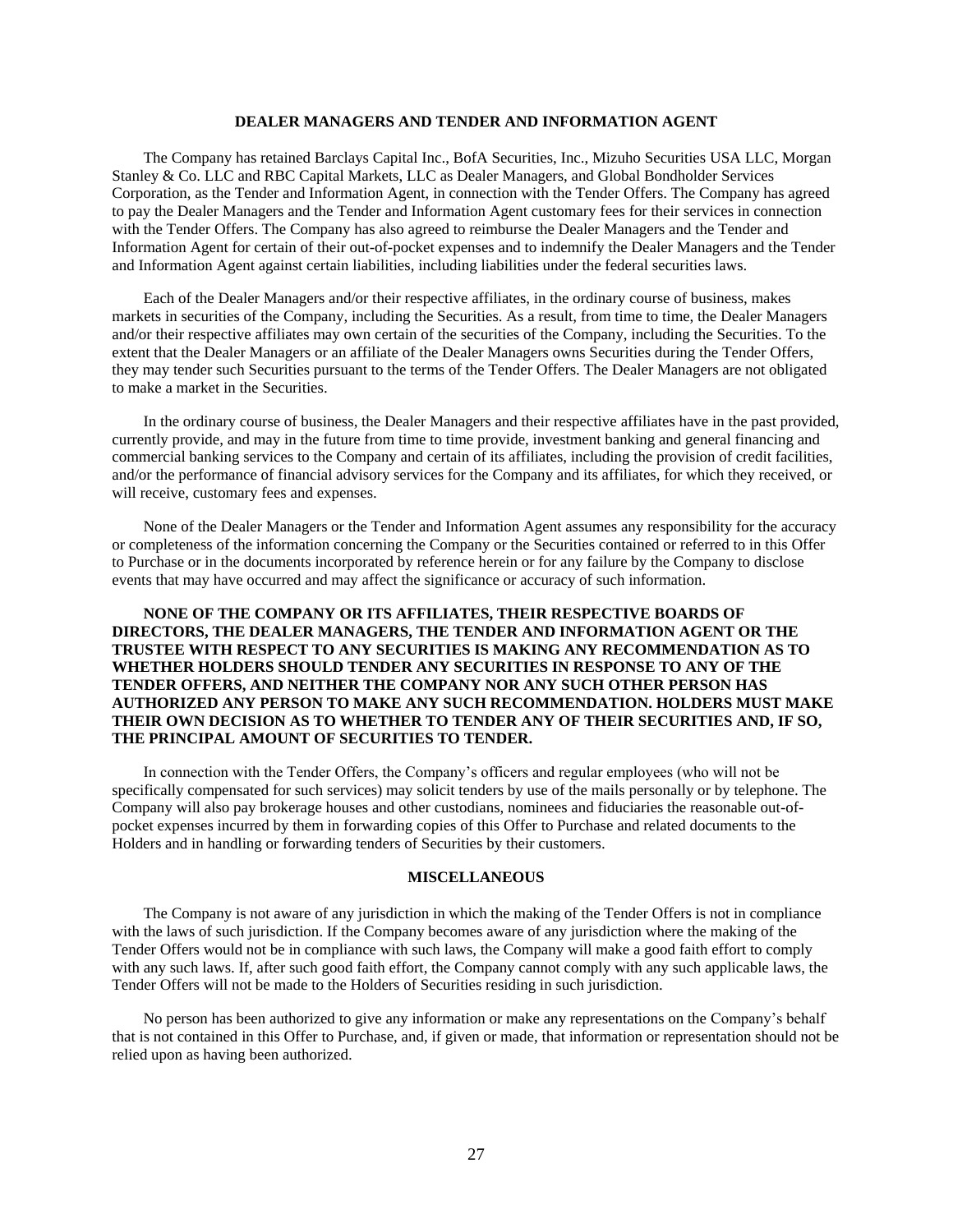## <span id="page-36-0"></span>**SCHEDULE A**

## **Formula for Determining Total Consideration and Accrued Interest**

| <b>YLD</b>                         | $=$ | The Repurchase Yield expressed as a decimal number.                                                                                                                                                                                                                                     |
|------------------------------------|-----|-----------------------------------------------------------------------------------------------------------------------------------------------------------------------------------------------------------------------------------------------------------------------------------------|
| CF <sub>i</sub>                    | $=$ | The aggregate amount per \$1,000 principal amount scheduled to be<br>paid on the Securities on the "i-th" out of the N remaining interest<br>payment dates for the Securities. Scheduled payments include interest<br>and, on the par call or maturity date, as applicable, principal.  |
| N                                  | $=$ | For all series of Securities, the number of remaining interest payment<br>dates for the Securities from, but excluding, the date of payment of the<br>Total Consideration to and including their par call or maturity date, as<br>applicable.                                           |
| S                                  | $=$ | The number of days from and including the last interest payment date<br>for the Securities to but excluding the Settlement Date (or Early<br>Settlement Date, if applicable). The number of days is computed using<br>the 30/360 day count method in accordance with market convention. |
|                                    | $=$ | Divide. The term immediately to the left of the division symbol is<br>divided by the term immediately to the right of the division symbol<br>before any other addition or subtraction operations are performed.                                                                         |
| exp                                | $=$ | Exponentiate. The term to the left of "exp" is raised to the power<br>indicated by the term to the right of "exp."                                                                                                                                                                      |
| N<br>Σ<br>$i=1$                    | $=$ | Summate. The term in the brackets to the right of the summation<br>symbol is separately calculated "N" times (substituting for "i" in that<br>term each whole number between 1 and N, inclusive), and the separate<br>calculations are then added together.                             |
| <b>Accrued Interest</b>            | $=$ | Accrued and unpaid interest per \$1,000 principal amount of the<br>Securities from and including the last interest payment date for the<br>Securities to, but excluding, the Settlement Date (or Early Settlement<br>Date, if applicable).                                              |
| <b>Total Consideration</b>         | $=$ | The price per \$1,000 principal amount of a Security (excluding<br>Accrued Interest). A tendering Holder will receive a total amount per<br>\$1,000 principal amount (rounded to the nearest cent) equal to the Total<br>Consideration plus Accrued Interest.                           |
| Formula for Total<br>Consideration | $=$ | $\sum_{i=1}^{N} \left  \frac{CFi}{(1+YLD/2) \exp(i-S/180)} \right $ - Accrued Interest                                                                                                                                                                                                  |
| Late Tender Offer<br>Consideration | $=$ | Total Consideration - Early Tender Payment                                                                                                                                                                                                                                              |